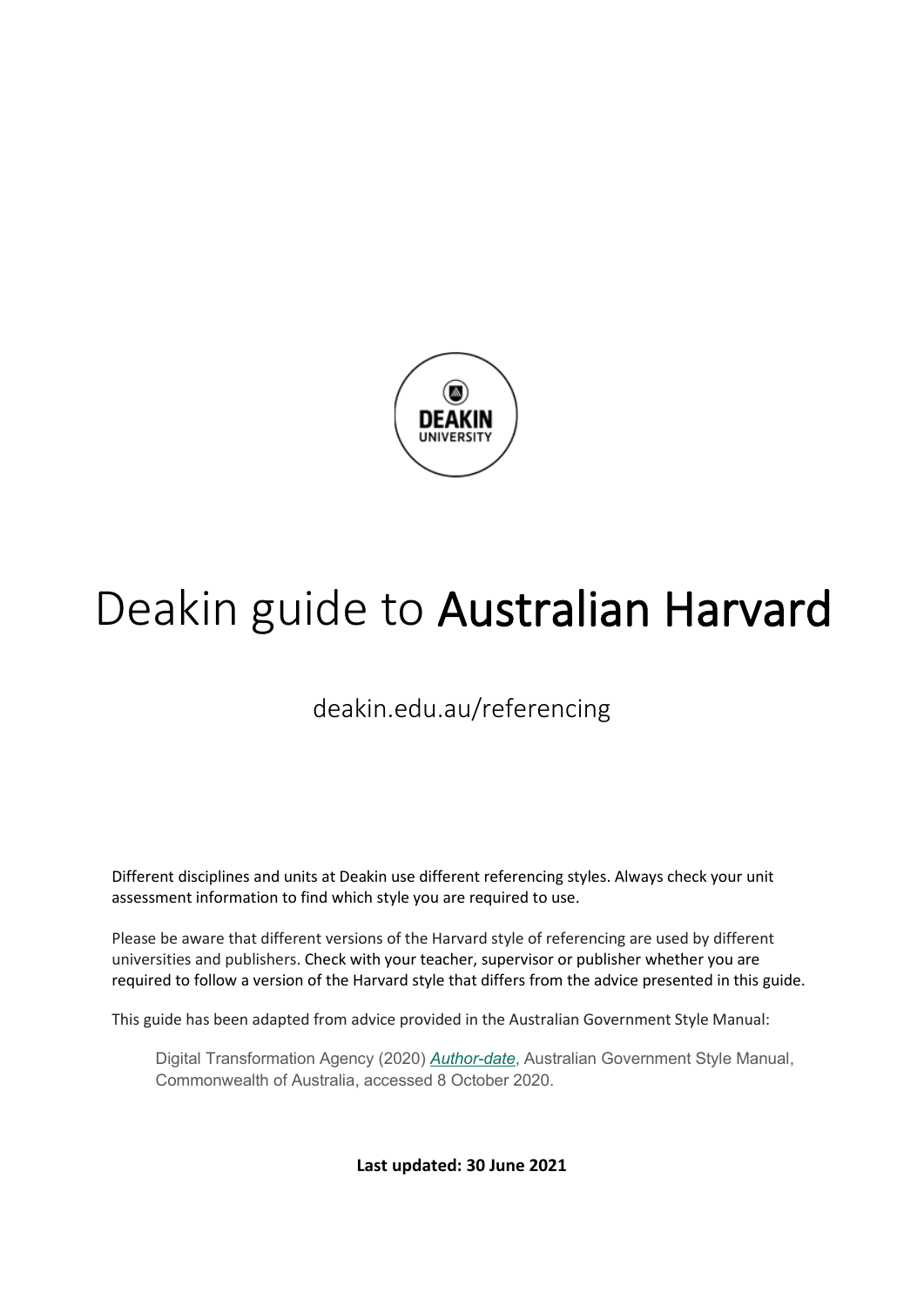## Table of Contents

| Government overview | 23 |
|---------------------|----|
|                     |    |
|                     |    |
|                     |    |
|                     |    |
|                     |    |
|                     |    |
|                     |    |
|                     |    |
|                     |    |
|                     |    |
|                     |    |
|                     |    |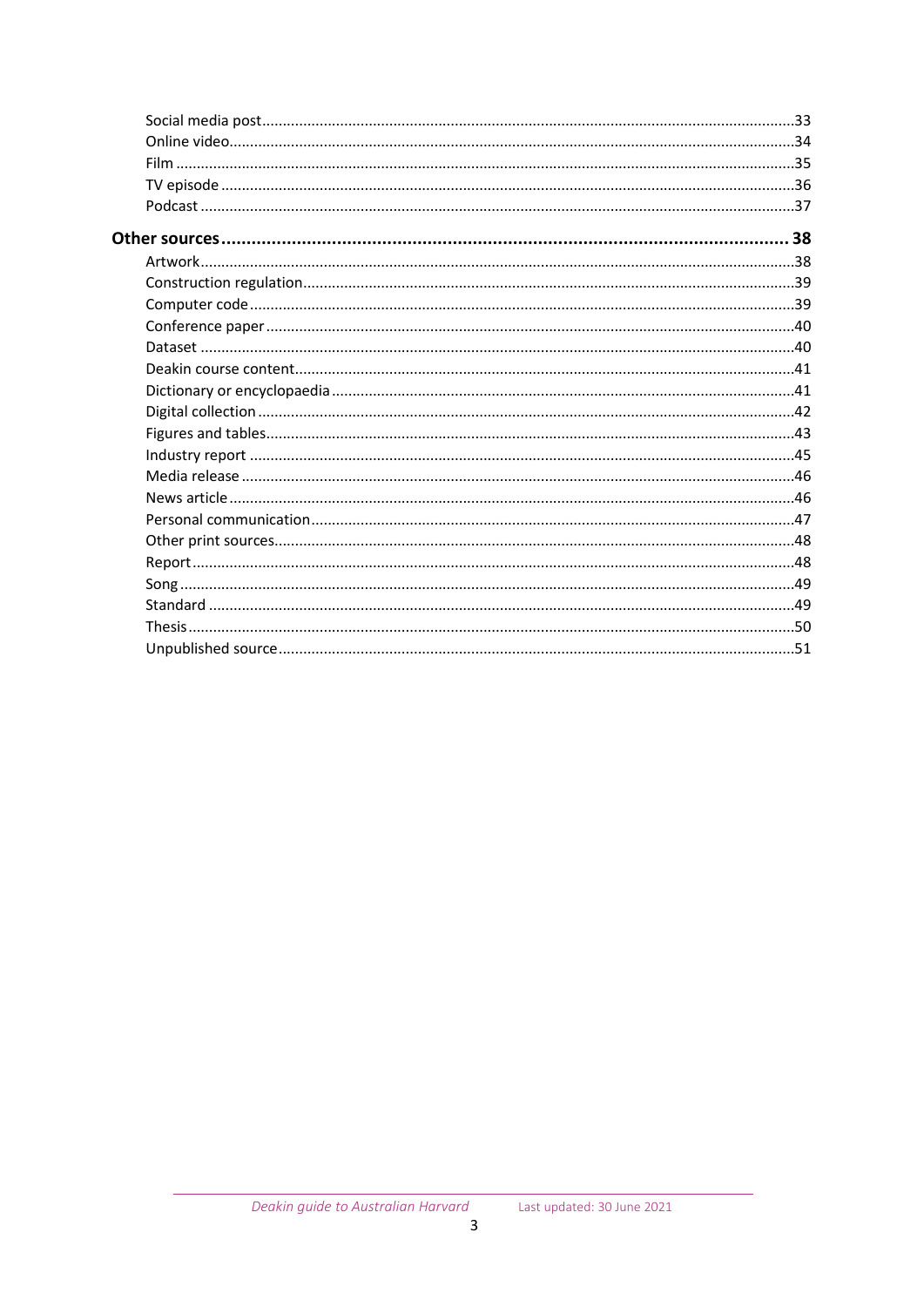## Harvard explained

## <span id="page-3-1"></span><span id="page-3-0"></span>**Overview**

The Australian Harvard style of referencing consists of two elements:

- **In-text citations in the body of the paper** provide the author, date and often a page number.
- **A reference list at the end of the paper** provide full bibliographic details of all in-text citations.

Note: you may not always find an example of the specific source you need to reference. In this case, you may need to combine topics from more than one section of this guide to determine the correct referencing format. We recommend first browsing the **Harvard Explained** section as well as the **Overview** topics. Follow the logic of this guide as much as possible, and always be clear and consistent in ordering and formatting the details of your sources.

## <span id="page-3-2"></span>**In-text citations**

For in-text citations in Harvard, provide:

- the family name of the author(s) or the organisation/department(s) and the year of publication
- page numbers when quoting directly from a source
- page numbers when paraphrasing (recommended)
- a colon between the year and the page number (or other locator)
- a corresponding entry in the reference list.

## When using in-text citations, you can emphasise the author:

Wood (2002:64) believes that the ethical culture of an organisation does not develop from 'company decree alone'.

## Or the information:

The ethical culture of an organisation does not develop from 'company decree alone' (Wood 2002:64).

## If the citation is from more than one page, include the page range in the in-text citation:

The ethical culture of an organisation does not develop from 'company decree alone' (Wood 2002:64–5).

**Important:** in addition to citing your sources it is essential to comment on [and analyse your sources.](https://www.deakin.edu.au/students/studying/study-support/referencing/referencing-explained/using-sources)

There are three main ways to include sources in your work: summarising, paraphrasing or directly quoting.

## **1. Summarising your source**

A summary of a work or section of a work, or a general reference to someone's theory or idea, always requires a citation. Include the author(s) and the date:

Whelan and Fink (2016) observe that sustainable practices can lower operational costs.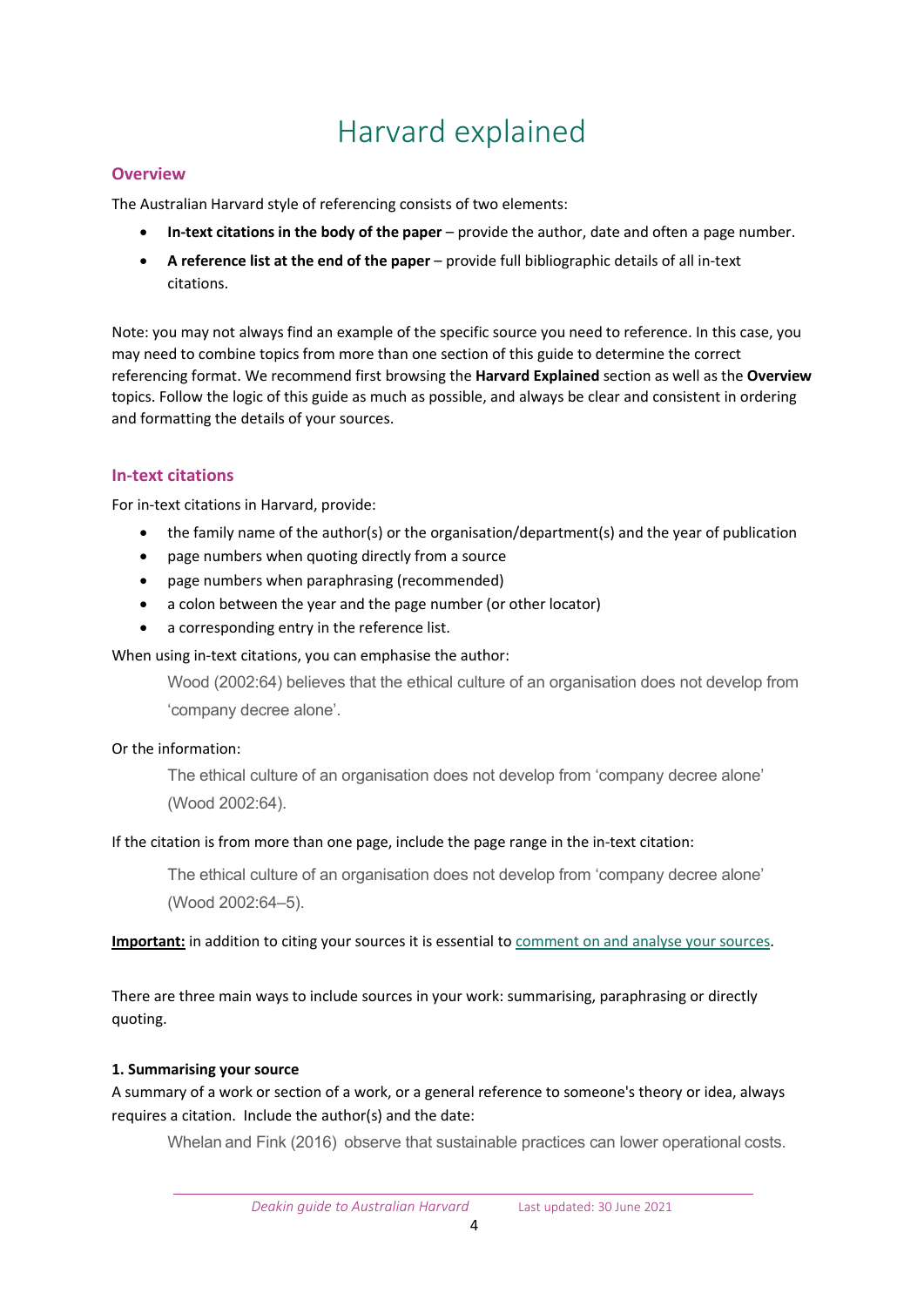## **2. Paraphrasing your source**

A paraphrase accurately conveys the meaning of a brief and specific section of text from a source – and in roughly the same number of words.

Include the author(s) and the date. We also recommend including a page number (or other locator if there are no page numbers, e.g. paragraph number):

Hughes et al. (2012:567) suggest the information sought from Facebook is more likely to be obtained socially, for example …

#### **3. Quoting your source**

A direct quote is the exact reproduction of someone's words.

Only quote a source when it is essential that the reader sees the original wording – for example, it may be a memorable quote, a definition, regulation, legislation, a literary work or a controversial statement.

Note: It is rare in the sciences to quote a source, but it is more common in disciplines such as History, Literature, and in disciplines where policy documents or regulations need to be cited.

For direct quotes of less than 30 words:

- include the author, the date, and the page number (or for web sources you may use another locator e.g. paragraph number or section title)
- enclose the quote in single quotation marks
- place the full stop inside the quote marks only if this is part of the original quote.

From this perspective, it appears that 'our social structure too is oriented towards this model, in a form of electronic solidarity' (Butler et al. 2009:18).

#### For further information on **Direct quotes** see the next topic.

Learn more about [summarising, paraphrasing and quoting sources.](https://www.deakin.edu.au/students/studying/study-support/referencing/referencing-explained/using-sources)

## <span id="page-4-0"></span>**Direct quotes**

Only directly quote a source when it is essential that the reader sees the original wording. For example, it may be a memorable quote, a definition, regulation, legislation, a literary work or a controversial statement.

Note: While it is more common to provide direct quotes in disciplines such as History, Literature and in disciplines where policy documents or regulations need to be cited, it is less common in the sciences.

#### *Short quotes:*

For direct quotes of approximately less than 30 words:

- include the author, the date, and the page number (or for web sources you may use another locator e.g. paragraph number or section title)
- enclose the quote in single quotation marks
- if the citation is at the end of a sentence, place the full stop after the citation.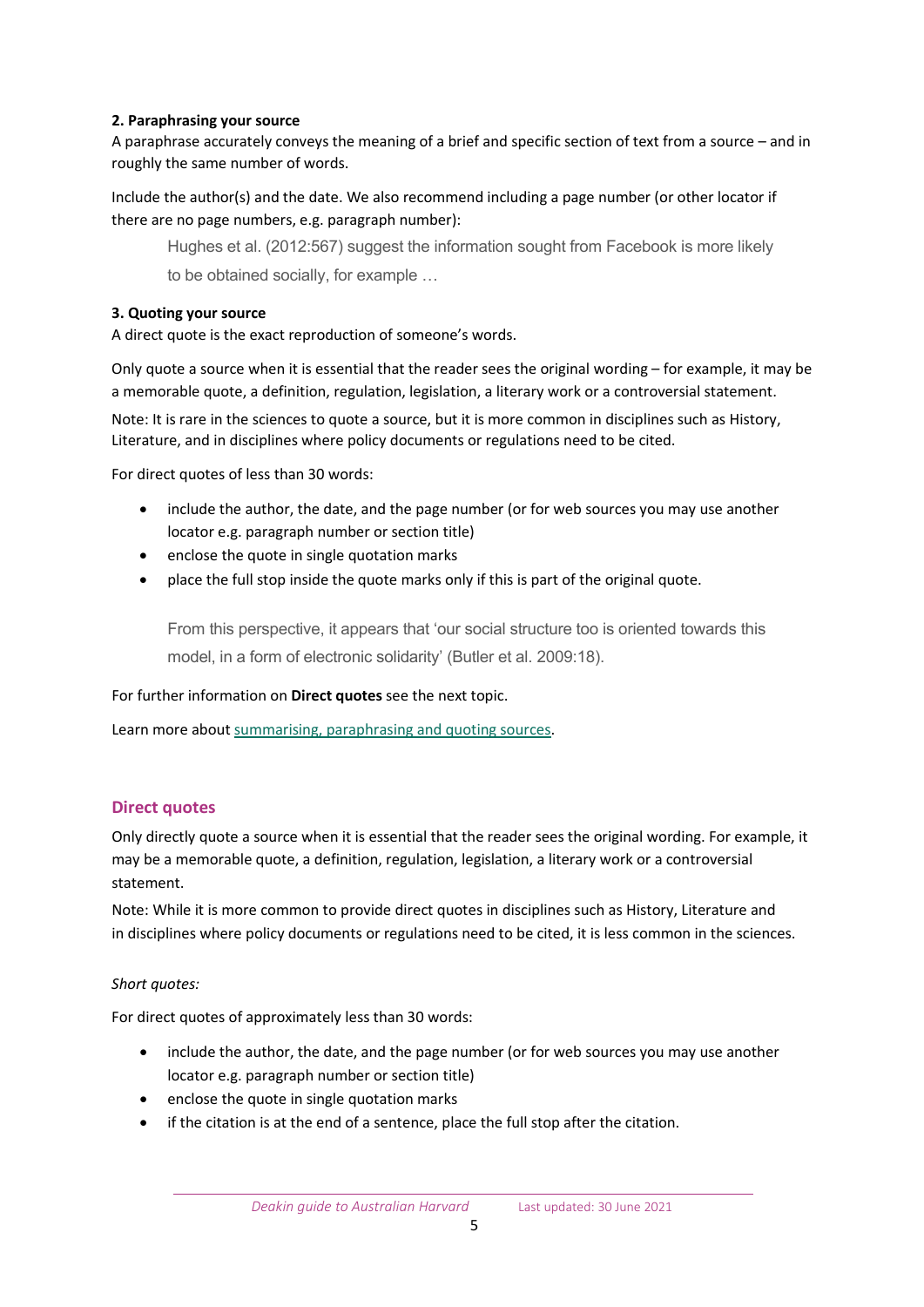From this perspective, it appears that 'our social structure too is oriented towards this model, in a form of electronic solidarity' (Butler et al. 2009:18).

## *Long quotes:*

For longer quotes of more than approximately 30 words, format as a block quote:

- indent the quote from main text
- use a smaller font size
- use 1.5 or double spacing
- do not use quotation marks
- place the in-text citation after the full stop in the original text.

Following the 1987 Wall Street crash, Australian industries were forced to reflect on ethical business practices:

The collapse of some financial institutions, and the prosecution, imprisonment, and public vilification of several powerful business figures, caused governments, businesses, and the public to examine openly the moral precepts upon which Australian business relationships were predicated. (Wood 2002:61)

## *Quote marks within quotes:*

## When quoting directly from a source that already includes quote marks, use double quotation marks inside single quotation marks.

Domestic ambience 'depends not so much on seeking "contact with other colours"; but rather on their being value free' (Proto 2019:29–30).

## *Adding or removing text from direct quotes:*

You may add or remove text from a direct quote for clarification or to improve the flow of your sentence – as long as it does not change the intended meaning of the original text.

## Use ellipses (…) to show where you have removed words.

It is 'a future in which our every move, our every word … is trackable, traceable, and datamineable by unprecedented collaborations between government and tech giants' (Klein 2020:para.9).

## Use text in square brackets to show where you have added words.

Easton (1996:22) claims that the constructions 'by SES and its affiliates of the Muja Mine Office [in Western Australia] … rank as possibly the largest single rammed earth project since the Great Wall of China'.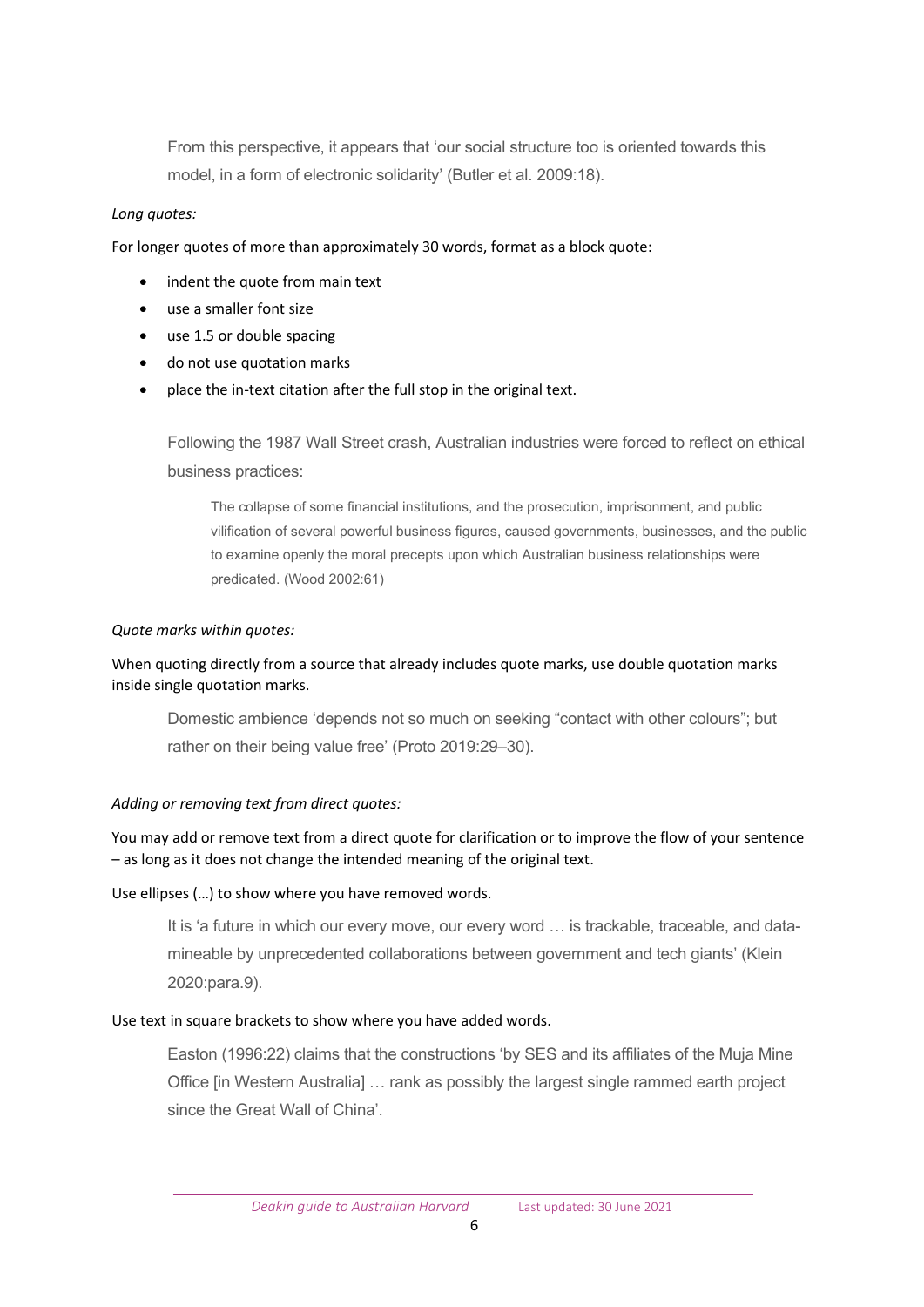## <span id="page-6-0"></span>**Reference list**

All in-text citations must have a corresponding entry in the reference list. This provides your reader with details on how to locate your sources. In each entry, you provide the:

- author
- year of publication (some sources also require the day and month)
- title of the work (note: some web sources require either the title hyperlinked to the URL, **or** the URL provided at the end of reference list entry)
- publication details (note: this varies for different source types)
- date you accessed the source (for some online sources).

Note: some titles of works published online are hyperlinked to the URL. For further details, see the Harvard topics: **URLs and DOIs** and **Web and video: Overview**.

The entries in a reference list are alphabetically ordered:

- by the family name of author or authoring organisation
- by title where there is no author (disregarding 'A', 'An' or 'The').

## *Multiple entries by the same author:*

- Provide a long dash in place of the author for subsequent entries.
- Order entries by date.

Žižek S (2001) *On belief*, Routledge, London.

—— (2008) *Violence: six sideways reflections*, MIT Press, Cambridge, MA.

## *Multiple entries by the same author in the same year:*

- Provide a long dash in place of the author's name for subsequent entries.
- Add lower case letters following the year, i.e. 2001a, 2001b, 2001c.
- Order entries alphabetically by the title of the work.

Žižek S (2001a) *Enjoy your symptom!: Jacques Lacan in Hollywood and out*, Routledge, London.

—— (2001b) *On belief*, Routledge, London.

## *Group authors:*

If you use a shortened form in your text, provide the reference list entry under the shortened form of the name, followed by the full name in brackets:

HREOC (Human Rights and Equal Opportunity Commission) (1997) *Bringing them home: report of the National Inquiry into the Separation of Aboriginal and Torres Strait Islander Children from their Families*, HREOC, Sydney.

For further examples, see the Harvard topic **Group authors** and the section **Government, NGO and legal**.

*Note:* some specialised sources – for example, artworks or legal sources – may require their own list. These lists often have a title such as 'List of artworks' or 'Legislation cited'. Check with your unit teaching staff if you are required to provide a list in addition to the main reference list.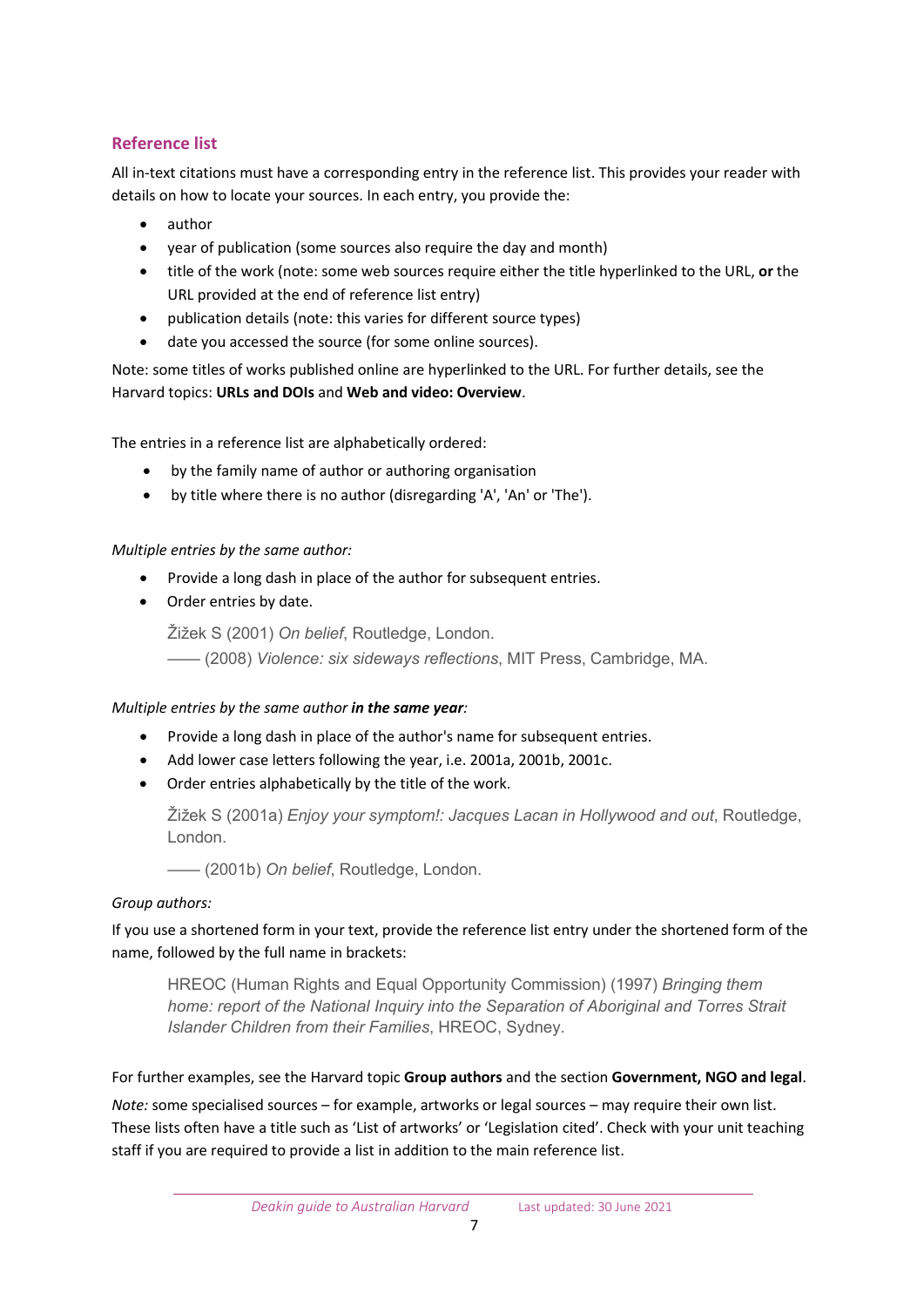Here is a sample reference list, with the title 'References' centred and in bold:

## *References*

ABS (Australian Bureau of Statistics) (2013) *[Industrial disputes, Australia, June 2013](https://www.abs.gov.au/AUSSTATS/abs@.nsf/Lookup/6321.0.55.001Main+Features1Jun%202013)*, catalogue number 6321.0.55.001, accessed 8 July 2019.

AIHW (Australian Institute of Health and Welfare) (2020) '[Australia's welfare 2019: data](https://www.aihw.gov.au/reports/australias-welfare/australias-welfare-2019-data-insights/contents/summary)  [insights'](https://www.aihw.gov.au/reports/australias-welfare/australias-welfare-2019-data-insights/contents/summary), *Australia's Welfare Series 14*, catalogue number AUS 226, AIHW, Australian Government, doi:10.25816/5d5e14e6778df

Ames-Lewis F (1987) Review of *Mantegna* by Lightbrown R in *Renaissance Studies*, 1(2):273–279.

Butler R, Clarke DB, Doel MA, Genosko G, Kellner D, Poster M, Smith RG and Wernick A (2009) 'Commentaries on Jean Baudrillard's "On disappearance"', in Clarke DB, Doel MA, Merrin W and Smith RG (eds) *Jean Baudrillard: fatal theories*, Routledge, Oxon.

Cansdale J, Kirk S, Gaita A, Goldman S, Haack P, Okuda D and Greenaway J (10 June 2020) *[VisualStudio: GitHub extension](https://github.com/github/VisualStudio)* [source code], v2.11.104, GitHub, accessed 14 September 2020.

Ekwall A, Gerdtz M and Manias E (2008) 'The influence of patient acuity on satisfaction with emergency care: perspectives of family, friends and carers', *Journal of Clinical Nursing*, 17(6):800–809, doi:10.1111/j.1365-2702.2007.02052.x

Howell J (28–30 September 2016) ['Making connections: enhancing program outcomes](http://acen.edu.au/resources/2016-conference-proceeedings/)  [via stakeholder partnerships](http://acen.edu.au/resources/2016-conference-proceeedings/)' [conference presentation], *WIL 2020: Pushing the boundaries*, Macquarie University, Sydney, accessed 1 February 2020.

HREOC (Human Rights and Equal Opportunity Commission) (1997) *Bringing them home: report of the National Inquiry into the Separation of Aboriginal and Torres Strait Islander Children from their Families*, HREOC, Sydney.

Russell EK and Carlton B (in press) 'Counter–carceral acoustemologies: sound, permeability and feminist protest at the prison boundary', *Theoretical Criminology*.

Whelan T and Fink C (21 October 2016) ['The comprehensive business case for](https://hbr.org/2016/10/the-comprehensive-business-case-for-sustainability)  [sustainability'](https://hbr.org/2016/10/the-comprehensive-business-case-for-sustainability), *Harvard Business Review*, accessed 27 August 2020.

Wood G (2002) 'A partnership model of corporate ethics', *Journal of Business Ethics*, 40(1):61–73, http://dx.doi.org/10.1023/A:1019990724275

WorkSafe Victoria (2017) *[Guide to the occupational health and safety regulations 2017](https://content.api.worksafe.vic.gov.au/sites/default/files/2018-06/ISBN-Guide-to-ohs-regulations-2017-06-02.pdf)*, Worksafe Victoria, Victoria State Government, accessed 17 September 2020.

Žižek S (2001a) *Enjoy your symptom!: Jacques Lacan in Hollywood and out*, Routledge, London.

—— (2001b) *On belief*, Routledge, London.

—— (2008) *Violence: six sideways reflections*, MIT Press, Cambridge, MA.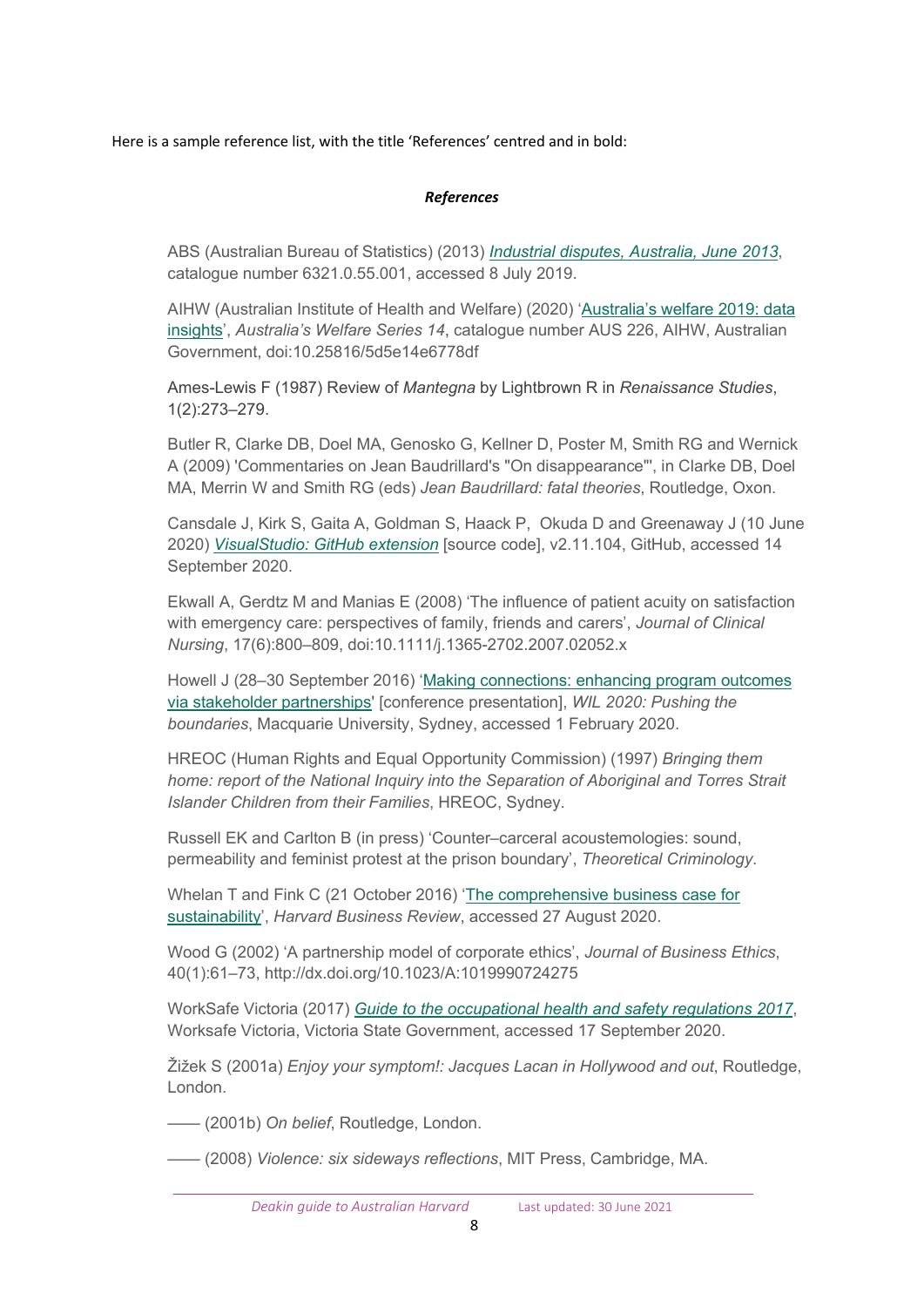## <span id="page-8-0"></span>**Number of authors**

## **In-text citations**

For sources with a **single** author, provide the family name, or organisation/agency name, and the date. Australia ranks 23 in Afghanistan's principal export destinations (DFAT 2020).

The ethical culture of an organisation does not develop from 'company decree alone' (Wood 2002:64).

## For sources with **two authors**, provide the family names of the authors in the order they appear in the publication. Use the word 'and' – not the '&' symbol.

Whelan and Fink (2016) observe that sustainable practices can lower operational costs.

It has been suggested that sustainable practices can lower operational costs (Whelan and Fink 2016).

For sources with **three or more authors**, use only the family name of the first-listed author in publication, followed by 'et al.' (meaning 'and others').

Ekwall et al. (2008) found that the impact of interpersonal relationships that occur at triage can …

From this perspective, it appears that 'our social structure too is oriented towards this model, in a form of electronic solidarity' (Butler et al. 2009:18).

## **Reference list**

Provide the names of **all** the authors in the order that they appear in the publication.

Butler R, Clarke DB, Doel MA, Genosko G, Kellner D, Poster M, Smith RG and Wernick A (2009) 'Commentaries on Jean Baudrillard's "On disappearance"', in Clarke DB, Doel MA, Merrin W and Smith RG (eds) *Jean Baudrillard: fatal theories*, Routledge, Oxon.

DFAT (Department of Foreign Affairs and Trade) (2020) *[Fact sheets for countries,](https://www.dfat.gov.au/trade/resources/Pages/trade-and-economic-fact-sheets-for-countries-economies-and-regions)  economies [and regions:](https://www.dfat.gov.au/trade/resources/Pages/trade-and-economic-fact-sheets-for-countries-economies-and-regions) Afghanistan*, DFAT, Australian Government, accessed 17 September 2020.

Ekwall A, Gerdtz M and Manias E (2008) 'The influence of patient acuity on satisfaction with emergency care: perspectives of family, friends and carers', *Journal of Clinical Nursing*, 17(6):800–809, doi:10.1111/j.1365-2702.2007.02052.x

Whelan T and Fink C (21 October 2016) ['The comprehensive business case for](https://hbr.org/2016/10/the-comprehensive-business-case-for-sustainability)  [sustainability'](https://hbr.org/2016/10/the-comprehensive-business-case-for-sustainability), *Harvard Business Review*, accessed 27 August 2020.

Wood G (2002) 'A partnership model of corporate ethics', *Journal of Business Ethics*, 40(1):61–73, http://dx.doi.org/10.1023/A:1019990724275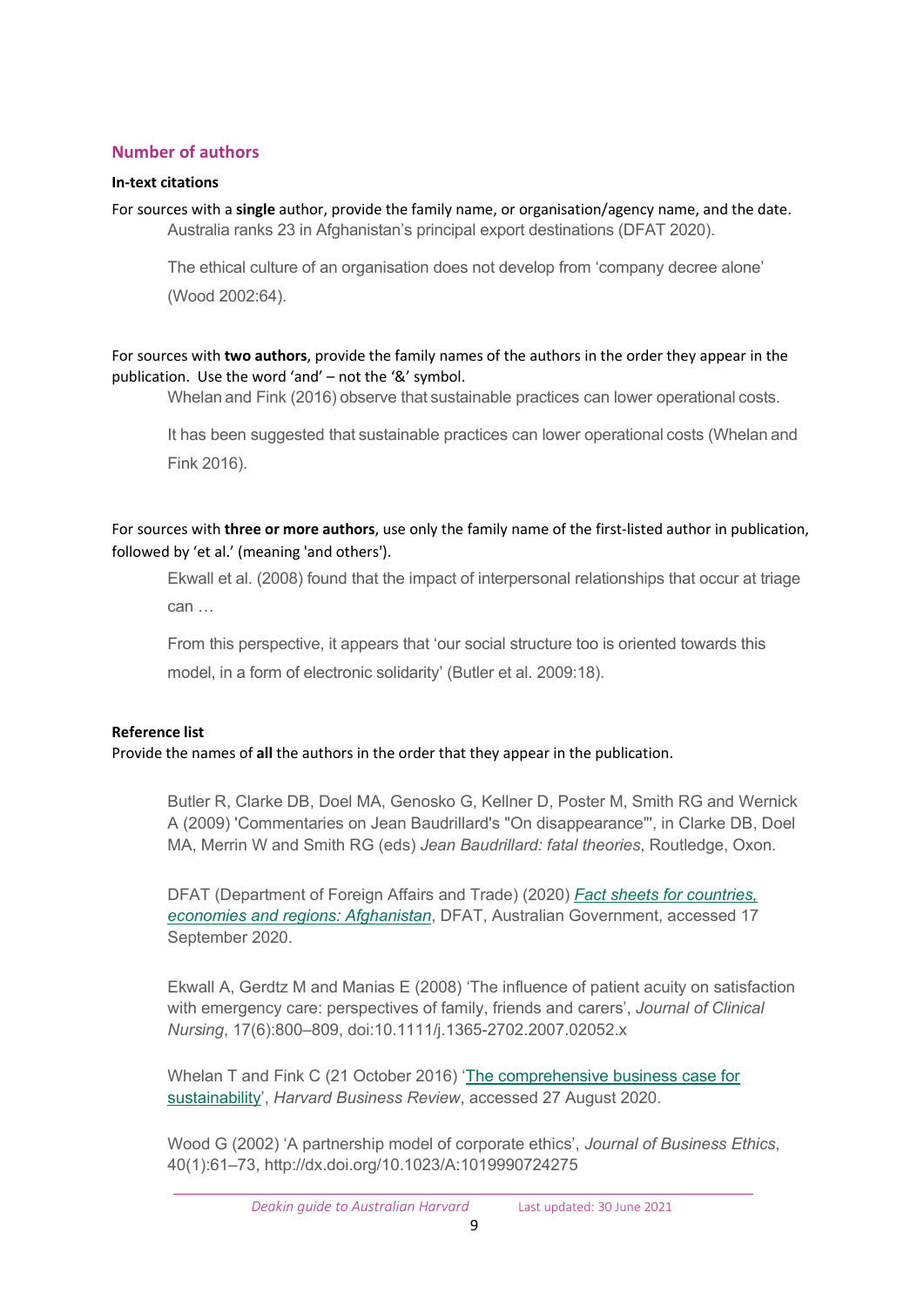## <span id="page-9-0"></span>**Group author**

## **In-text citations**

An author may be an organisation, a government agency/department or a corporate body.

- Only use a shortened form of an organisation/department/agency if it is in common use.
- Spell out the full name of a department or agency the first time you use it, then use the shortened form from that point on.

The report (Human Rights and Equal Opportunity Commission [HREOC] 1997) traces the history of foster arrangements during the long period of racial segregation and assimilation in Australia. The HREOC states …

According to the Department of Foreign Affairs and Trade (DFAT 2020), Australia ranks 23 in Afghanistan's principal export destinations …

## **Reference list**

When you have used a shortened form in an in-text citation, provide the reference list entry under the shortened form of the name, followed by the full name in brackets.

## **Shortened Form (Full Name) (year) …**

DFAT (Department of Foreign Affairs and Trade) (2020) *[Fact sheets for countries,](https://www.dfat.gov.au/trade/resources/Pages/trade-and-economic-fact-sheets-for-countries-economies-and-regions)  economies [and regions:](https://www.dfat.gov.au/trade/resources/Pages/trade-and-economic-fact-sheets-for-countries-economies-and-regions) Afghanistan*, DFAT, Australian Government, accessed 17 September 2020.

HREOC (Human Rights and Equal Opportunity Commission) (1997) *Bringing them home: report of the National Inquiry into the Separation of Aboriginal and Torres Strait Islander Children from their Families*, HREOC, Sydney.

For further examples of Government sources, see the Harvard section: **Government, NGO and legal**.

## <span id="page-9-1"></span>**No author**

Note that sometimes where it appears there is no author, the author is in fact an organisation or government department.

For sources that do not name a specific author or have an authoring organisation, you can begin the citation with:

- the name of the publication (e.g. the name of the news site or blog)
- the title of the work (e.g. the title of the book), or descriptive title (e.g. an artwork with no title).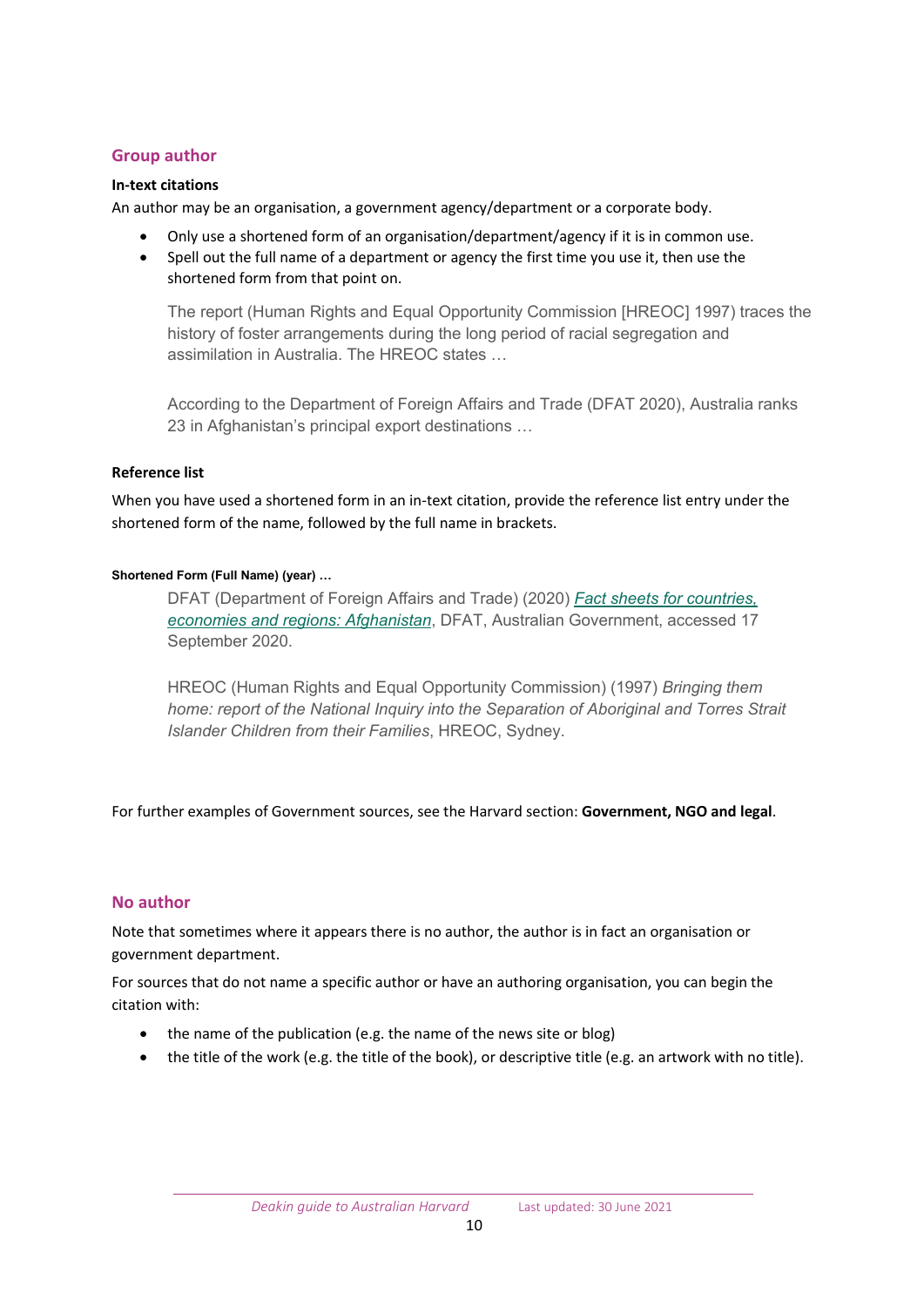#### **In-text citations**

The media often draw on popular culture to provoke audience interest in astronomical events and observations (ABC News 2020).

#### **Reference list**

#### **Government department (year) …**

DFAT (Department of Foreign Affairs and Trade) (2020) *[Fact sheets for countries,](https://www.dfat.gov.au/trade/resources/Pages/trade-and-economic-fact-sheets-for-countries-economies-and-regions)  economies [and regions:](https://www.dfat.gov.au/trade/resources/Pages/trade-and-economic-fact-sheets-for-countries-economies-and-regions) Afghanistan*, DFAT, Australian Government, accessed 17 September 2020.

#### **News site (day month year) …**

ABC News (1 September 2020) '[NASA scientists zoomed in a million times on a far away](https://www.abc.net.au/news/2020-09-01/nasa-finds-darth-vader-tie-fighter-while-mapping-far-away-galaxy/12615782)  [galaxy and found a shape similar to Darth Vader's TIE fighter](https://www.abc.net.au/news/2020-09-01/nasa-finds-darth-vader-tie-fighter-while-mapping-far-away-galaxy/12615782)', *ABC News*, accessed 2 September 2020.

#### **Newspaper (day month year) …**

The Argus (10 January 1880) ['The unfairness of the advocates of the plebiscite',](https://trove.nla.gov.au/newspaper/title/13) *The Argus,* Trove, National Library of Australia, accessed 23 June 2020.

#### **Descriptive title of artwork in collection (year) …**

Gay liberation badge, UK (c.1984) [brass, enamel] (registration number 1984,0210.1), The British Museum Collection Online, accessed 3 September 2020.

#### <span id="page-10-0"></span>**No date**

When you cannot find a date for a source, use:

- **n.d.** (meaning 'no date') instead of a date
- **c.** (short for 'circa') if the date can be reliably estimated.

#### **In-text citations**

Others in the field have come to similar conclusions (Grossi and Custance n.d.).

It has been suggested that *The seven deadly sins* (Bosch c.1500) is less characteristic of his style.

#### **Reference list**

Bosch H (c.1500) *The seven deadly sins* [oil on wood], ARTstor Digital Library, accessed 4 March 2020.

Grossi and Custance (n.d.) *Language and learning in the age of covid*, Pass the Salt Press, Melbourne.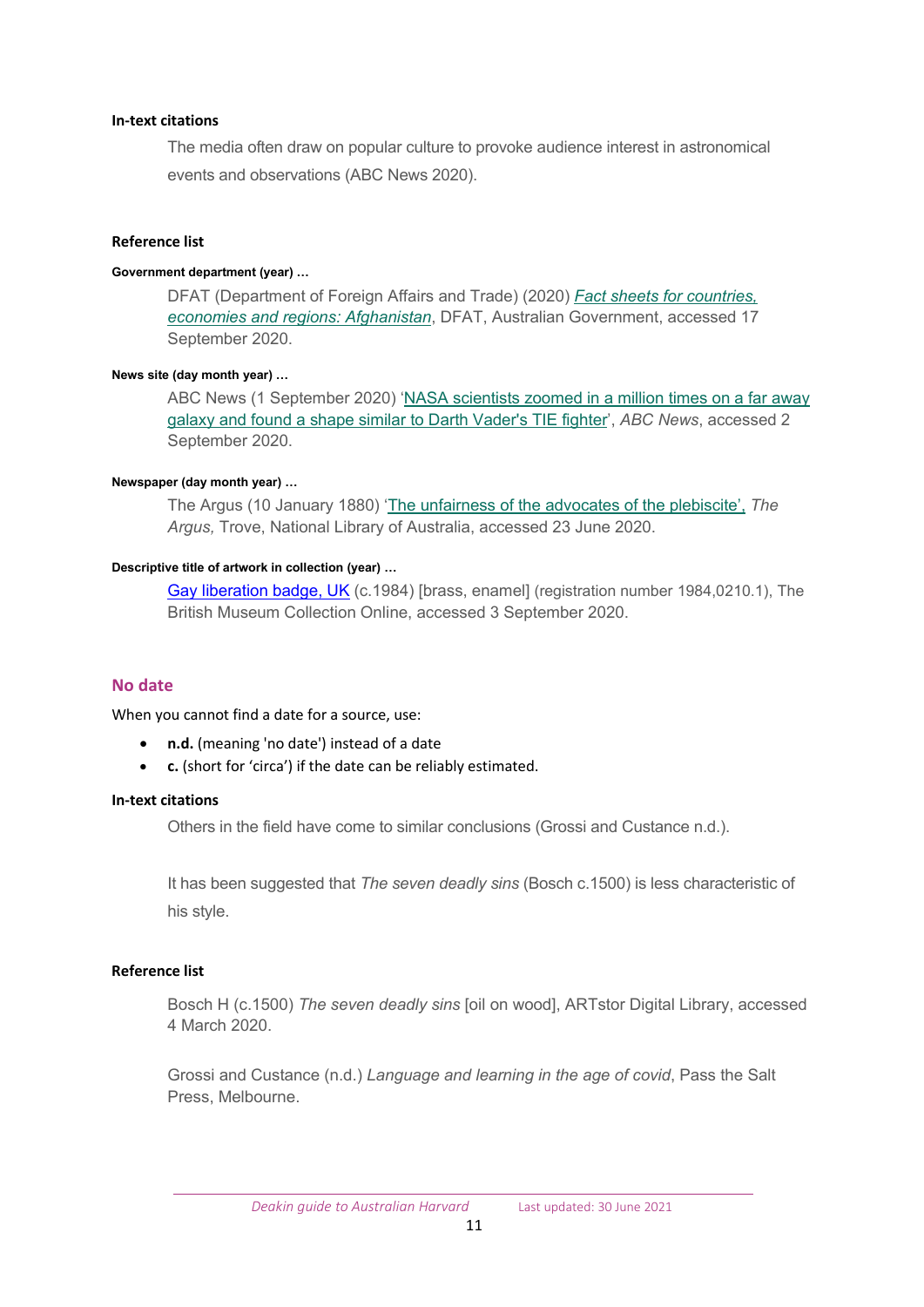## <span id="page-11-0"></span>**Titles**

## **Capitalisation**

- For most titles, capitalise the first letter of the first word and the first letter of proper nouns.
- However, for journal titles, and some government sources and legislation, retain the capitalisation that is used in the original title.

## **Quote marks**

• For titles of chapters, articles and blog posts, enclose the title in single quote marks.

## **Italics**

• Format titles of books, web pages, journals and newspapers in italics.

## **Hyperlinked titles**

- For some web sources, you may provide the URL as a hyperlinked title (**or** provide the URL in full at the end of the reference).
- Note: there are a number of sources that do not require a URL, for example a journal article with a DOI.

A+B blog (31 March 2020) '[Collaborative tiny home project unveiled',](https://blogs.deakin.edu.au/ab/2020/03/31/collaborative-tiny-home-project-unveiled/) *A+B blog*, Deakin University, accessed 31 August 2020.

Carbon Pollution Reduction Scheme Bill 2009 (Cth) cl 83

Eades D (2013) *Aboriginal ways of using English*, Aboriginal Studies Press, Canberra.

Wood G (2002) 'A partnership model of corporate ethics', *Journal of Business Ethics*, 40(1):61–73, http://dx.doi.org/10.1023/A:1019990724275

For further details on how to format titles, look at the examples provided for specific source types.

## <span id="page-11-1"></span>**No page number**

Some sources, such as websites and some e-reader editions of e-books, do not have page numbers.

## **In-text citations**

For sources with no page numbers, you may include another locator in your in-text citation, such as a:

- paragraph number (para.)
- section heading
- chapter heading.

It is potentially a future where everything we do 'is trackable, traceable, and datamineable' (Klein 2020:para.9).

 $\overline{a}$ Herodotus (2002:'Book one') gives his take on the Phoenician and Persian accounts.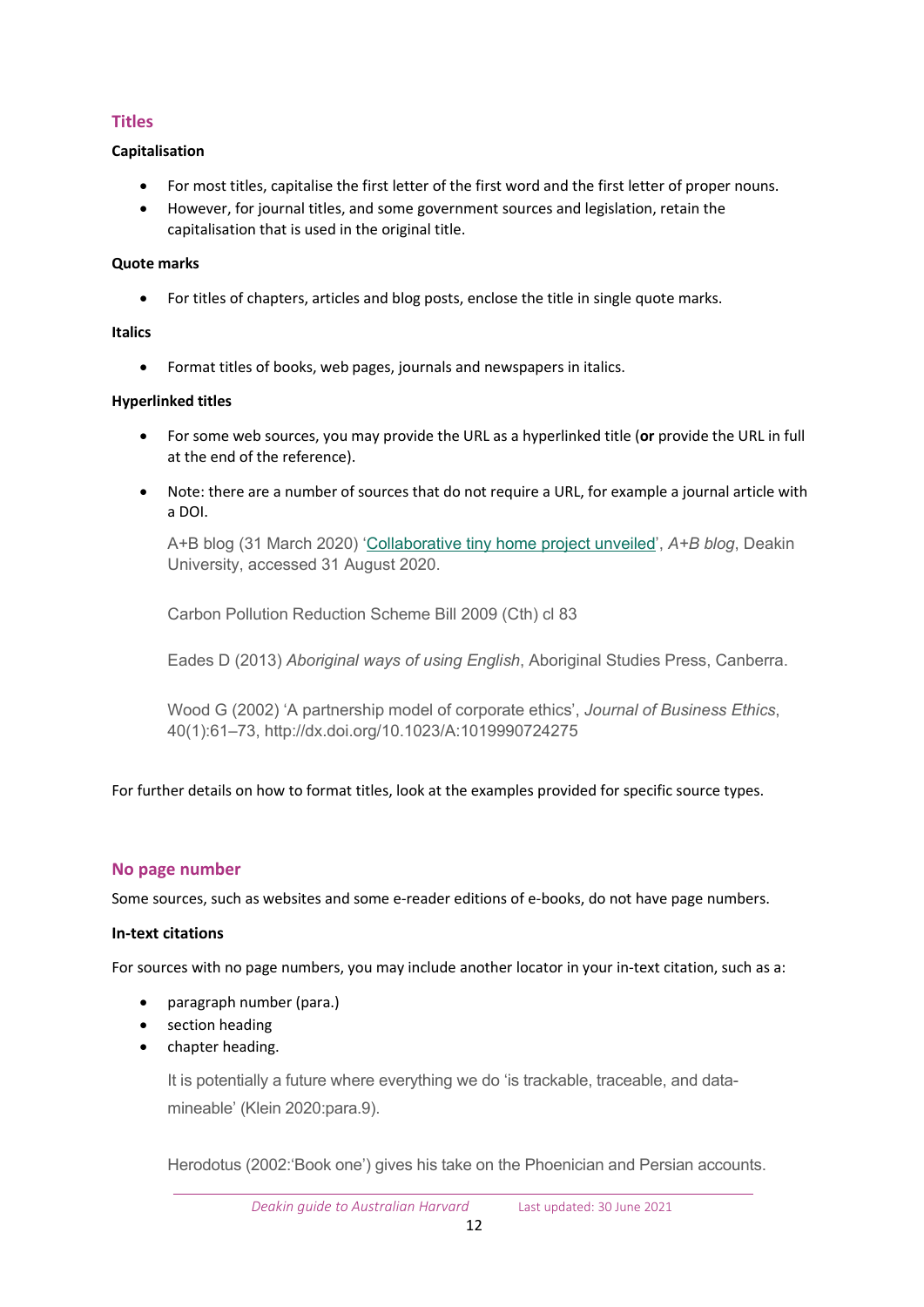## <span id="page-12-0"></span>**Multiple citations**

## **In-text citations**

#### *Citing multiple sources at the same point:*

When citing more than one source at the same point in your writing:

- order the sources by date
- separate each source with a semicolon
- order each source by date from earliest to most recent
- if sources have the same date of publication, order them alphabetically by author name.

Many agree that Foster-Wallace's work critiques an ironic mode of postmodernism (Zeffirelli 2000; Fraser 2006; Goerlandt 2006; Dulk 2012).

## *Citing the same source multiple times in one paragraph:*

## Ensure that it is clear which part of your text is linked to each citation.

According to Hopkins (2019:29), little attention has been given to the way curators might resolve this. While there has been much discussion around cuts to funding (Barikin 2018; Lovelace 2020), Hopkins (2019:33) argues that management practices need to be investigated.

**Important:** in addition to citing your sources it is essential to [comment on and analyse your sources.](https://www.deakin.edu.au/students/studying/study-support/referencing/referencing-explained/using-sources)

## <span id="page-12-1"></span>**Same author**

#### **In-text citations**

When citing more than one work by the **same author** at the same point in your writing:

- provide the author and dates
- order citations by date from earliest to most recent
- separate the dates with commas.

On this point, he has been consistent (Ali 2008, 2010, 2011).

#### When citing more than one work by the **same author in the same year**:

- use the lower case letters (*a*, *b*, *c* etc.) after the date to distinguish between sources
- the lower case letters are assigned to the dates according to the alphabetical order of the titles (see reference list below).

Genome research confronts us with 'the ongoing decoding of the human body' (Žižek 2001b).

#### **Reference list**

*Multiple entries by the same author:*

- Provide a long dash in place of the author for subsequent entries.
- Order entries by date.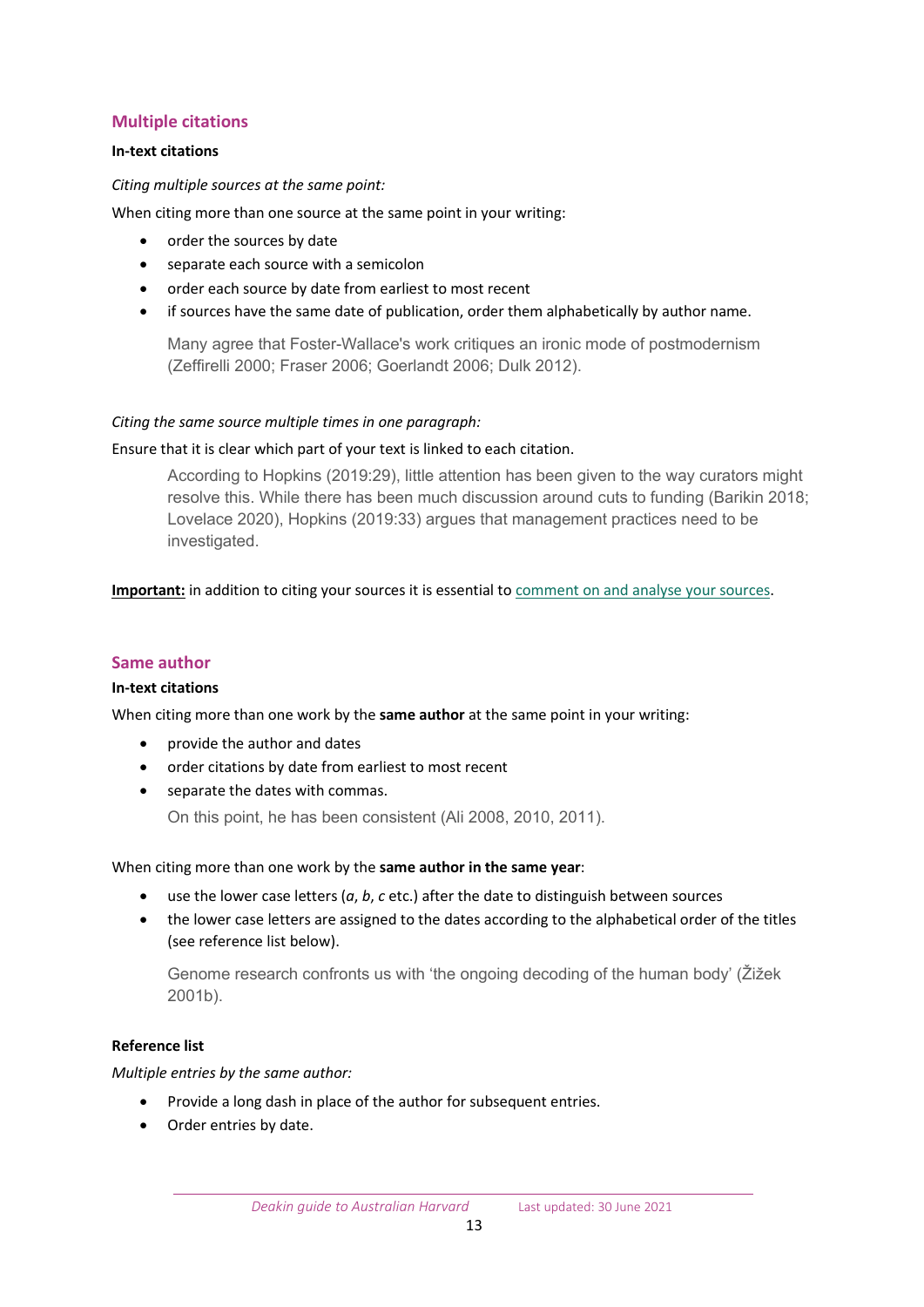Ali T (2008) *The duel: Pakistan on the flight path of American power*, Simon and Schuster, London.

——(2010) *The Obama syndrome: surrender at home, war abroad*, Verso, London.

——(2011) *On history: Tariq Ali and Oliver Stone in conversation*, Haymarket, Chicago.

## *Multiple entries by the same author in the same year:*

- Provide a long dash in place of the author's name for subsequent entries.
- Add lower case letters following the year, i.e. 2001a, 2001b, 2001c.
- Order entries alphabetically by the title of the work.

Žižek S (2001a) *Enjoy your symptom!: Jacques Lacan in Hollywood and out,* Routledge, London.

——(2001b) *On belief,* Routledge, London.

## <span id="page-13-0"></span>**Source within a source**

## **In-text citations**

When citing a source that you have not read directly but which has been quoted within a source that you have read, provide:

- the name of both authors in text
- a citation for the source you have read.

In this example, you have read Cotterall and Cohen, who are citing Donato – but you have not read Donato directly. Nevertheless, you would like to cite Donato.

Donato (cited in Cotterall and Cohen 2003:158) explains the concept of scaffolding, which supports learners as they extend their competence and skills.

## You can also use the phrases "quotes" or "quoted in":

Donato (2003:16) quotes Cotterall and Cohen to make this point: '…

Cotterall and Cohen (quoted in Donato 2003:145) make this point: '…

## In each case, the in-text citation only refers to the text that you have read.

## **Reference list**

Provide only the details of the source you have read.

Cotterall S and Cohen R (2003) 'Scaffolding for second language writers: producing an academic essay', *ELT Journal*, (57)2:158–166.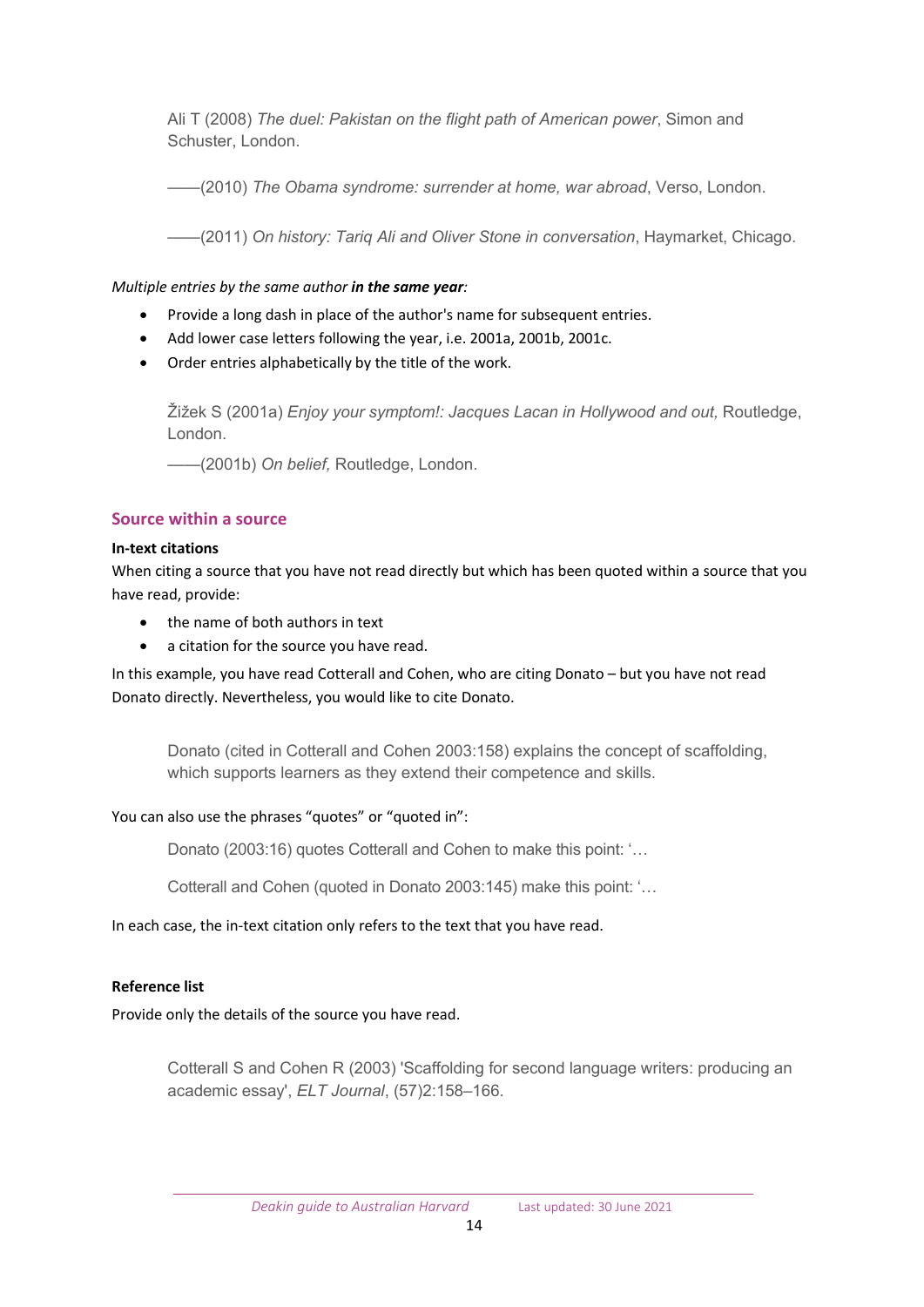## <span id="page-14-0"></span>**DOIs and URLs**

## **DOIs**

A DOI (Digital Object Identifier) is a unique identifier that is available for most academic journal articles and some e-books.

- A DOI is a more stable identifier than a URL, so where a DOI exists, cite this rather than a URL.
- There is no need to provide the date you accessed a source with a DOI.
- Do not place a full stop at the end of a DOI.

You can usually find the DOI on the first page of an article in the header or footer. They also appear in library records.

DOIs typically appear in one of these two formats and you may use either format (usually whichever one appears in your source):

https://doi.org/10.1089/ast.2019.2106

doi:10.1089/ast.2019.2106

## Here are two reference list examples of journal articles with DOIs.

Ekwall A, Gerdtz M and Manias E (2008) 'The influence of patient acuity on satisfaction with emergency care: perspectives of family, friends and carers', *Journal of Clinical Nursing*, 17(6):800–809, doi:10.1111/j.1365-2702.2007.02052.x

Wood G (2002) 'A partnership model of corporate ethics', *Journal of Business Ethics*, 40(1):61–73, http://dx.doi.org/10.1023/A:1019990724275

## **URLs**

In reference list entries, URLs are provided for some online sources, such as web pages, web documents, blog posts and online videos – and for online articles that do not have a DOI.

- Provide the full URL of the source. You can do this in two ways: hyperlink the title of web page to the URL, **or** provide the full URL at the end of the reference list entry.
- **For students using Endnote**, you will place the URL at end of the reference list.
- For web sources that requires a log in, do not hyperlink the title. Provide the home page URL at the end of the reference list entry.
- Note: in most cases, there is **no** need to provide a URL for an **e-book** nor for an **article** published in an academic journal. A DOI is usually provided instead.
- Note: URLs may be provided for some **online video sources**, but *not* for **films** nor **TV episodes**.

## *Web document:*

DFAT (Department of Foreign Affairs and Trade) (2020) *[Fact sheets for countries,](https://www.dfat.gov.au/trade/resources/Pages/trade-and-economic-fact-sheets-for-countries-economies-and-regions)  economies [and regions:](https://www.dfat.gov.au/trade/resources/Pages/trade-and-economic-fact-sheets-for-countries-economies-and-regions) Afghanistan*, DFAT, Australian Government, accessed 17 September 2020.

DFAT (Department of Foreign Affairs and Trade) (2020*) Fact sheets for countries, economies and regions: Afghanistan,* DFAT, Australian Government, accessed 17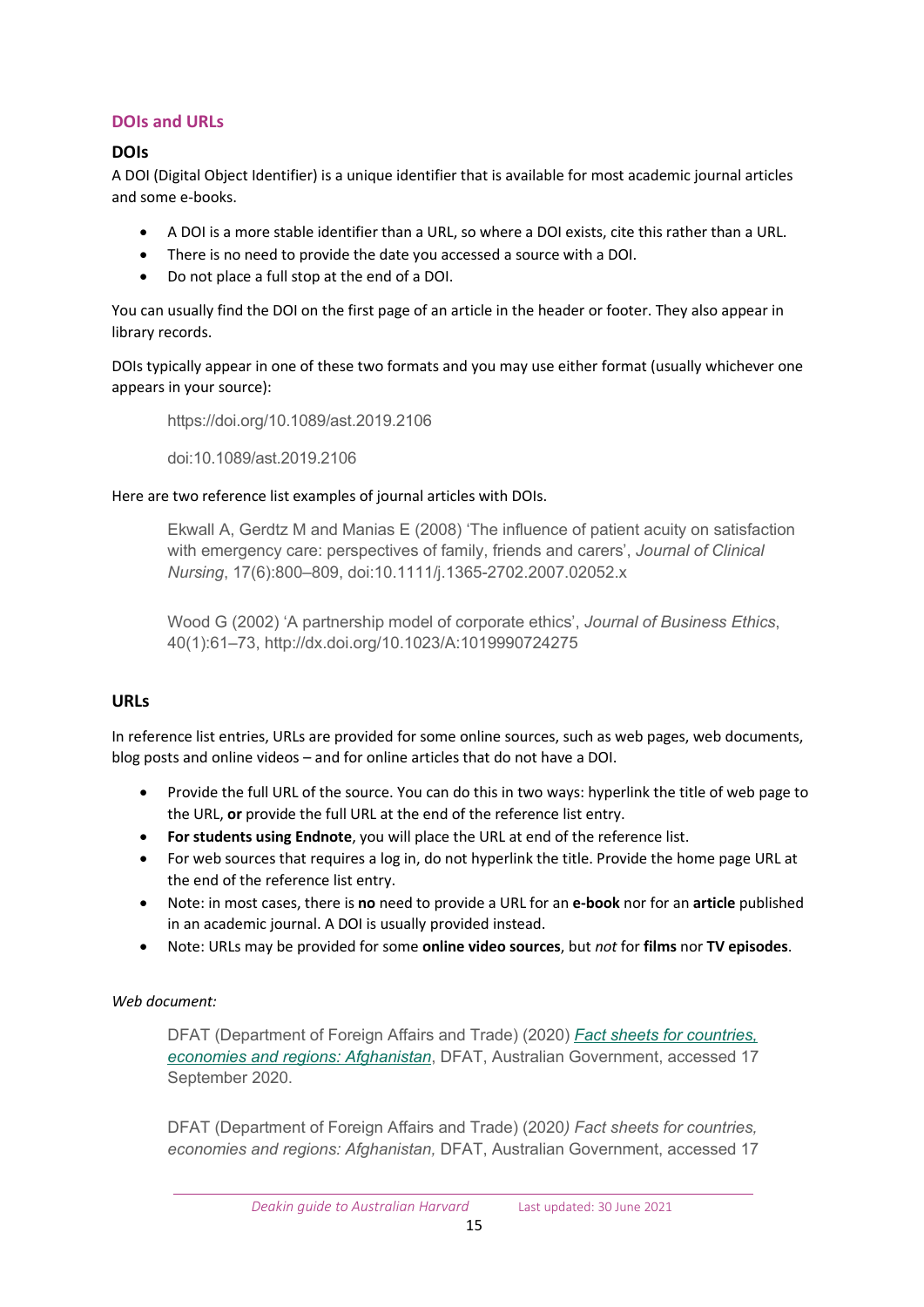September 2020. [https://www.dfat.gov.au/trade/resources/Pages/trade](https://www.dfat.gov.au/trade/resources/Pages/trade-and-economic-fact-sheets-for-countries-economies-and-regions)-and-economic[fact-sheets-for-countries-economies-and-regions](https://www.dfat.gov.au/trade/resources/Pages/trade-and-economic-fact-sheets-for-countries-economies-and-regions)

## *Blog post:*

A+B blog (31 March 2020) '[Collaborative tiny home project unveiled',](https://blogs.deakin.edu.au/ab/2020/03/31/collaborative-tiny-home-project-unveiled/) *A+B blog*, Deakin University, accessed 31 August 2020.

A+B blog (31 March 2020) 'Collaborative tiny home project unveiled', *A+B blog*, Deakin University, accessed 31 August 2020. [https://blogs.deakin.edu.au/ab/2020/03/31/collaborative](https://blogs.deakin.edu.au/ab/2020/03/31/collaborative-tiny-home-project-unveiled/)-tiny-home-project-unveiled/

#### *Online article with no DOI:*

Whelan T and Fink C (21 October 2016) '[The comprehensive business case for](https://hbr.org/2016/10/the-comprehensive-business-case-for-sustainability)  [sustainability'](https://hbr.org/2016/10/the-comprehensive-business-case-for-sustainability), *Harvard Business Review*, accessed 27 August 2020.

Whelan T and Fink C (21 October 2016) 'The comprehensive business case for sustainability', *Harvard Business Review*, accessed 27 August 2020. https://hbr.org/2016/10/the[-comprehensive-business-case-for-sustainability](https://hbr.org/2016/10/the-comprehensive-business-case-for-sustainability)

## <span id="page-15-0"></span>**Translation**

## **In-text citations**

## Cite the original author, not the translator.

Intergenerational poverty 'is not written in the stars; underdevelopment is not one of God's mysterious designs' (Galeano 1973:7).

## **Reference list**

#### Include the name and role of the translator in brackets after the title of the work.

<span id="page-15-1"></span>Galeano E (1973) *Open veins of Latin America: five centuries of the pillage of a continent* (Belfrage C trans), Monthly Review Press, New York.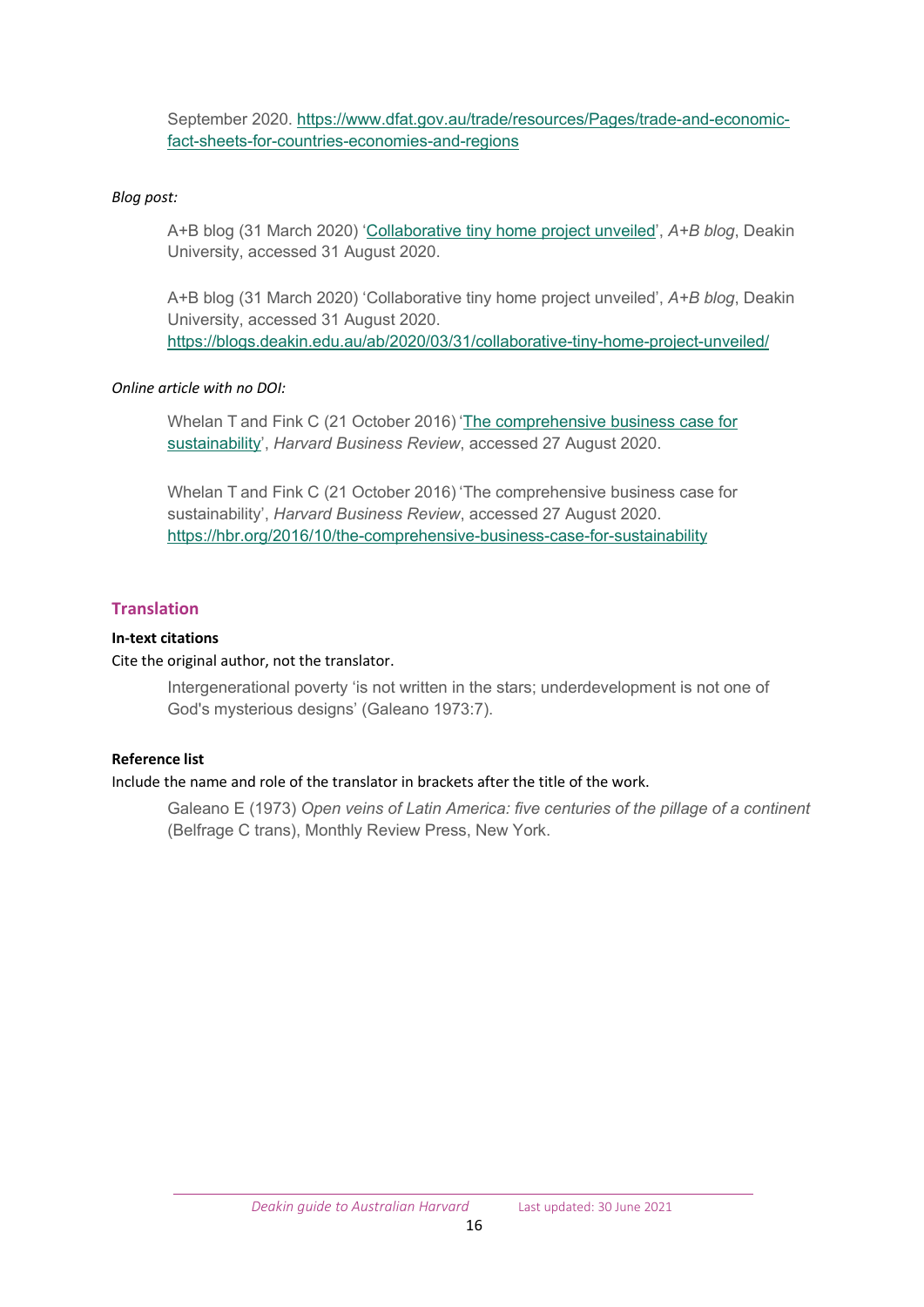## Books

## <span id="page-16-0"></span>**Overview**

## **In-text citations**

The concept of race 'bears the traces of its origins in the biological discourse of social Darwinism' (Barker and Jane 2016:247).

Controlling is one of the four managerial functions that can be utilised to help describe what managers do (Williams et al. 2020).

## **Reference list**

- Provide as much detail as is available. If a detail is not given, for example an edition or place of publication, simply leave it out.
- For the most part, the same information is provided for both print books and e-books.
- For older books (for example, when citing classical literature), the original year can be included as well as the year of the edition. See the Shakespeare example below.
- Some e-reader editions of e-books do need to be noted, as these are a unique edition. For further details, see the Harvard topic: **e-books**.
- DOIs should be provided, where available, and if provided there is no need to include a place of publication. For further details, see the Harvard Explained topic: **DOIs and URLs**.

Provide the following bibliographic details, where available, for both print books and e-books:

#### **Author (year)** *Title of book: subtitle of book***, edition, volume, (Editor/Reviser/Translator/Compiler), Publisher, Place of publication, DOI**

Barker C and Jane EA (2016) *Cultural studies: theory and practice*, 5th edn, Sage, London.

Galeano E (1973) *Open veins of Latin America: five centuries of the pillage of a continent* (Belfrage C trans), Monthly Review Press, New York.

Hocking J (2008) *Gough Whitlam: a moment in history: the biography*, vol 1, Melbourne University Publishing, Carlton.

Maddison S and Denniss R (2013) *An introduction to Australian public policy: theory and practice*, 2nd edn, Cambridge University Press, https://doi.org/10.1017/CBO9781107255920.007

Shakespeare W (1600/1967) *The merchant of Venice* (Moelwyn W ed), Penguin, Harmondsworth.

<span id="page-16-1"></span>Williams C, McWilliams A, Lawrence R and Waheduzzaman W (2020) *MGMT4*, 4th edn, Cengage Learning Australia, South Melbourne.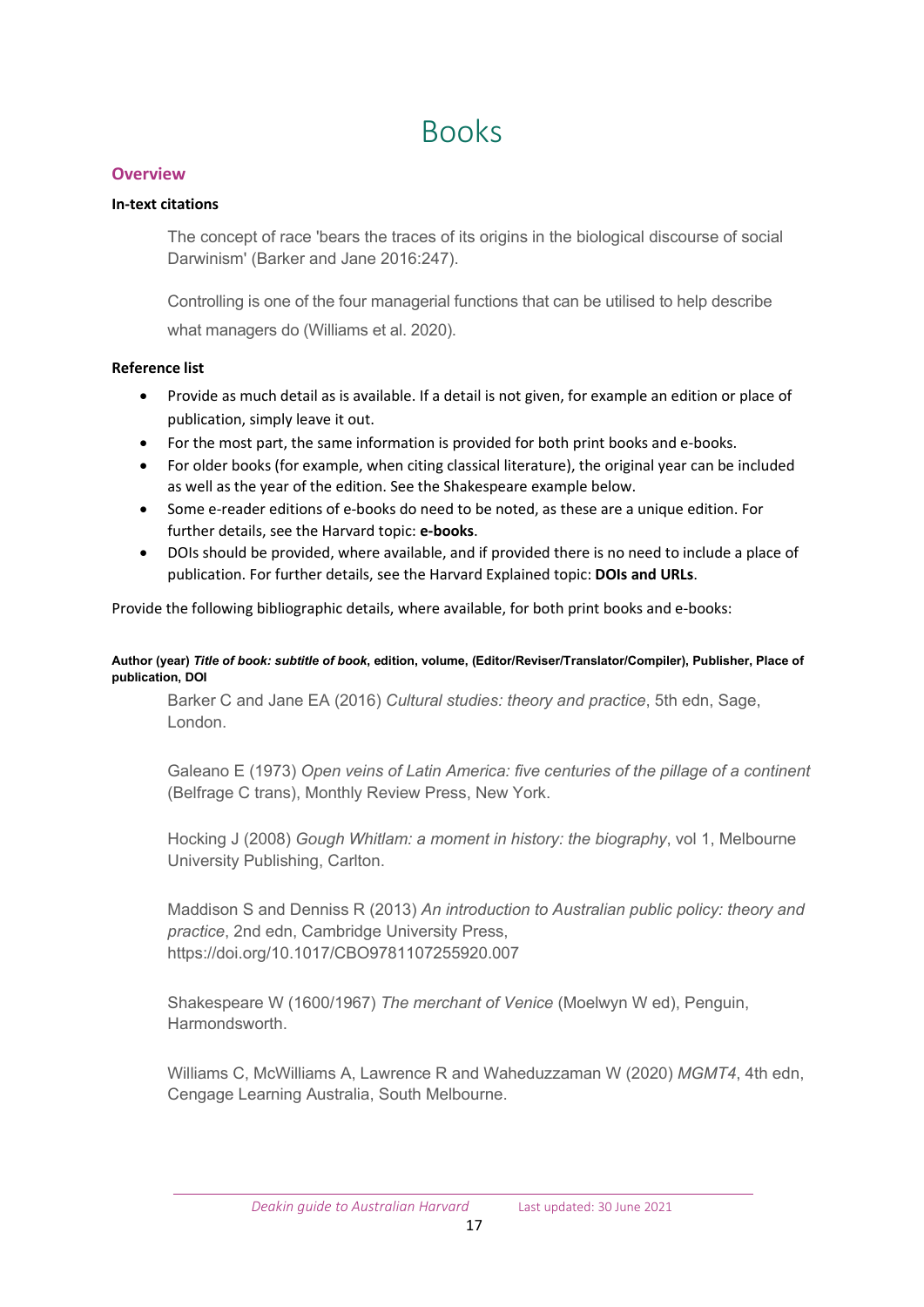#### **e-book**

#### **In-text citations**

For e-books that do not have page numbers, you may cite:

- a chapter ('Chapter title')
- section title ('Title of section')
- paragraph number (para.)

Herodotus (2002:'Book one') gives his take on the Phoenician and Persian accounts.

#### **Reference list**

In most cases, reference list entries for e-books:

- are the same as for print books (with the addition of a DOI, if available)
- **do not** require a URL, a database name, nor a date of access

For further details, see the Harvard Explained topic: **DOIs and URLs**.

For example, here is a reference list entry for an e-book accessed via a Deakin database. Note how it has the same details as for a print book.

#### *e-book with no DOI:*

Barker C and Jane EA (2016) *Cultural studies: theory and practice*, 5th edn, Sage, London.

#### *e-book with DOI:*

Maddison S and Denniss R (2013) *An introduction to Australian public policy: theory and practice*, 2nd edn, Cambridge University Press, https://doi.org/10.1017/CBO9781107255920.007

Marmot M and Wilkinson R (eds) (2009) *Social determinants of health*, 2nd edn, Oxford Scholarship Online, doi:10.1093/acprof:oso/9780198565895.001.0001

#### *e-reader editions:*

For e-reader editions of e-books that have differing (or no) page numbers (e.g. Kindle editions), provide the edition.

Herodotus (2002) *The histories,* Kindle edn, (Rawlinson G trans), Alfred A Knopf, New York.

#### <span id="page-17-0"></span>**Edition**

## **Reference list**

- Place the edition of the book after the title.
- If the book is a first edition, there is no need to note an edition number.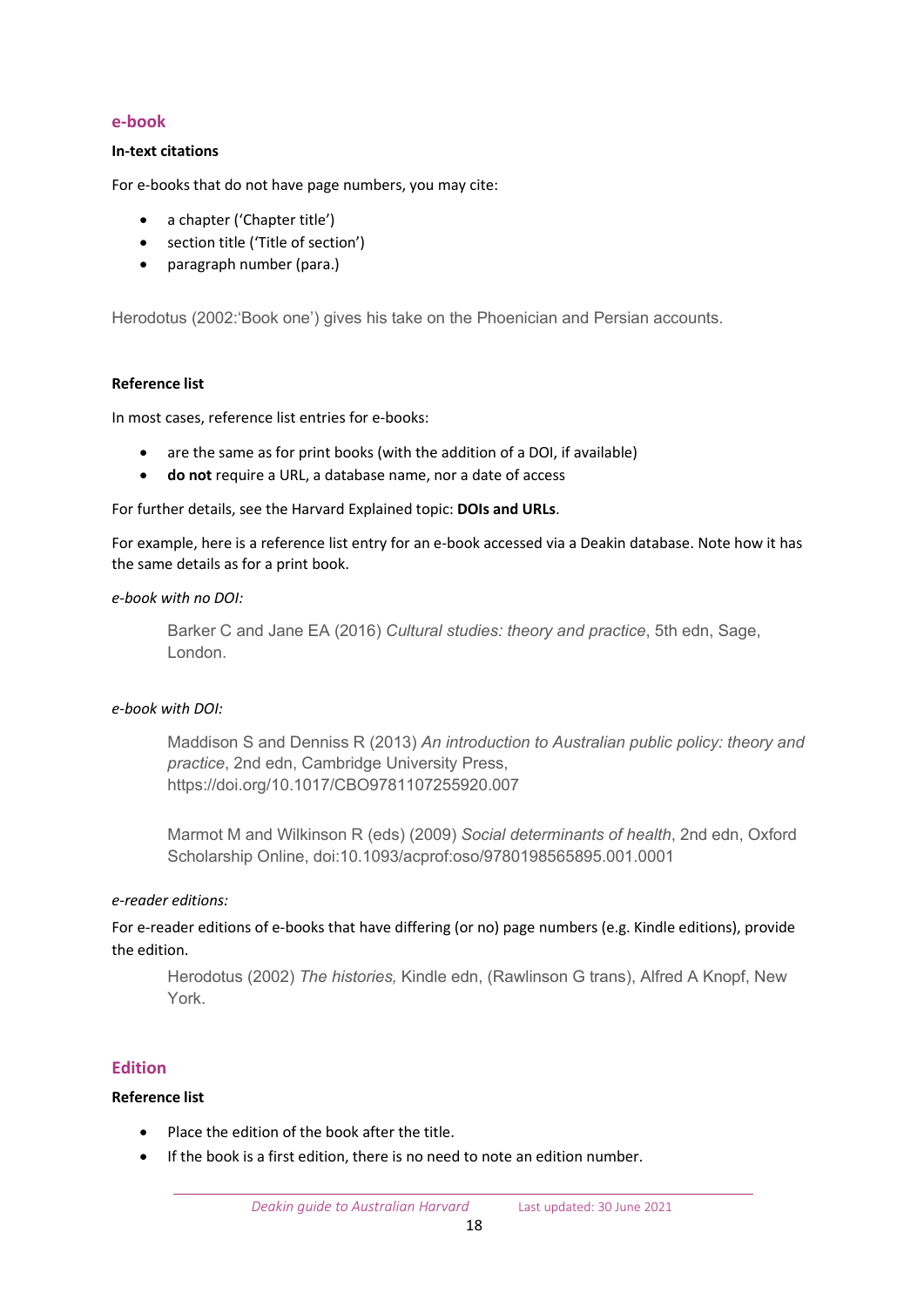• Note that 'edition' can refer also to an e-reader edition of an e-book – but note too that most ebooks are **not** different editions and correspond to the equivalent print edition.

#### **Author (year)** *Title of book***, edition, Publisher, Place of publication.**

Williams C, McWilliams A, Lawrence R and Waheduzzaman W (2020) *MGMT4*, 4th edn, Cengage Learning Australia, South Melbourne.

#### **Author (year)** *Title of book***, e-reader edition, (Translator trans), Publisher, Place of publication.**

Herodotus (2002) *The histories*, Kindle edn, (Rawlinson G trans), Alfred A Knopf, New York.

## <span id="page-18-0"></span>**Editors and translators**

#### **Reference list**

The names of the editor (ed), editors (eds), compiler (comp), reviser (rev) or translator (trans) can be included in two ways:

- after the title (in brackets)
- or if these roles are of primary importance, they can be placed in the author position (in brackets).

#### **Author (year)** *Title of book* **(Translator trans), Publisher, Place of publication.**

Galeano E (1973) *Open veins of Latin America: five centuries of the pillage of a continent* (Belfrage C trans), Monthly Review Press, New York.

#### **Compiler (comp) (year)** *Title of book***, Publisher, Place of publication.**

Smith JA (comp) (1969) *The Faber book of children's verse,* Faber and Faber, London.

#### **Editors (eds) (year)** *Title of book***, Publisher, Place of publication.**

Becker WE, Watts M and Becker SR (eds) (2006) *Teaching economics: more alternatives to chalk and talk*, Edward Elgar, Cheltenham, UK.

#### **Editors (eds) (year)** *Title of book***, edition, Publisher, DOI**

Marmot M and Wilkinson R (eds) (2009) *Social determinants of health*, 2nd edn, Oxford Scholarship Online, doi:10.1093/acprof:oso/9780198565895.001.0001

#### <span id="page-18-1"></span>**Place**

#### **Reference list**

- The first-listed city of publication is placed after the publisher's name.
- If a **DOI** is provided you do not need to include a place of publication.

#### **Author (year)** *Title of book***, edition, Publisher, Place of publication.**

Barker C and Jane EA (2016) *Cultural studies: theory and practice*, 5th edn, Sage, London.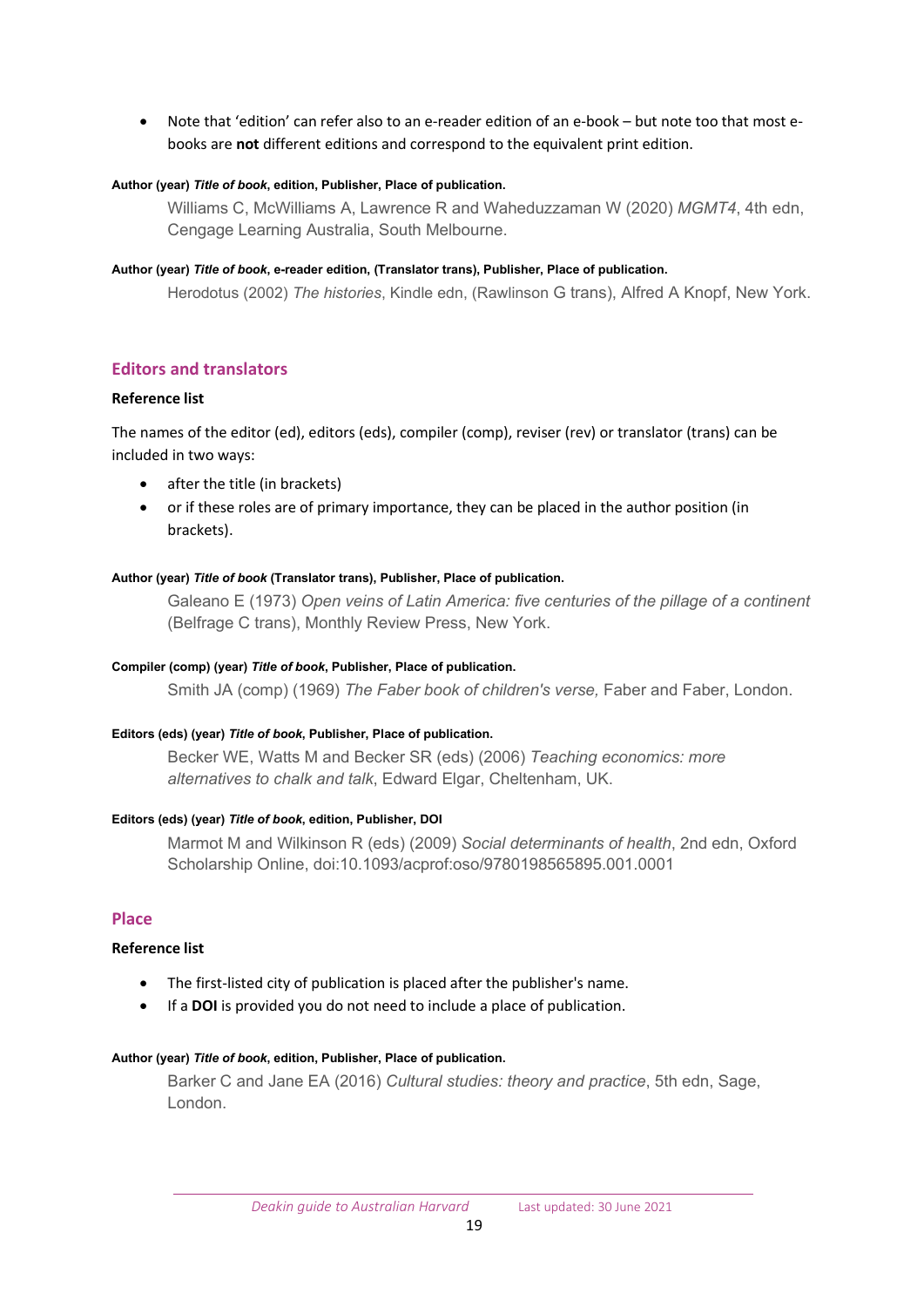The state or country of publication can be added for lesser known cities or where two cities might be confused.

Cambridge, MA Cambridge, UK Milton, Qld.

## <span id="page-19-0"></span>**Chapter**

Note: When citing a chapter from a book written by a single author or single set of authors, cite as you would a whole book – there is no need to include the chapter title in the reference list entry.

When citing a chapter from an **edited collection** (a book of collected works by different authors), provide the author of the chapter (or preface, foreword or introduction) in the in-text citation.

#### **In-text citations**

Watts (2006:168) concludes that...

## **Reference list**

When citing a chapter from an **edited collection**, include the following:

- author of the chapter (or preface, foreword, introduction)
- title of chapter
- editor(s) of the book.

#### **Author (date) 'Chapter title', in Editor (ed)** *Title of book***, Publisher, Place of publication.**

Watts M (2006) 'Team term papers and presentations', in Becker WE, Watts M and Becker SR (eds) *Teaching economics: more alternatives to chalk and talk*, Edward Elgar, Cheltenham, UK.

## Journal articles

## <span id="page-19-2"></span><span id="page-19-1"></span>**Overview**

A journal article in the context of academic study usually refers to an article published in a [peer-reviewed](https://deakin.libguides.com/peer_review/finding) academic publication, but the term can apply more broadly to a range of articles that you may find online.

Be aware that some news and magazine sites may not always be credible sources of information for the purposes of your assessment. Discuss this further with the teaching staff in your unit. Learn more about [evaluating sources.](https://www.deakin.edu.au/library/skills-for-study/evaluating-information)

The best way to find journal articles is via the Deakin Library:

- [Resource](https://www.deakin.edu.au/library/help/resource-guides) guides
- A-Z journals [and newspapers](https://www.deakin.edu.au/library/journals-and-newspapers)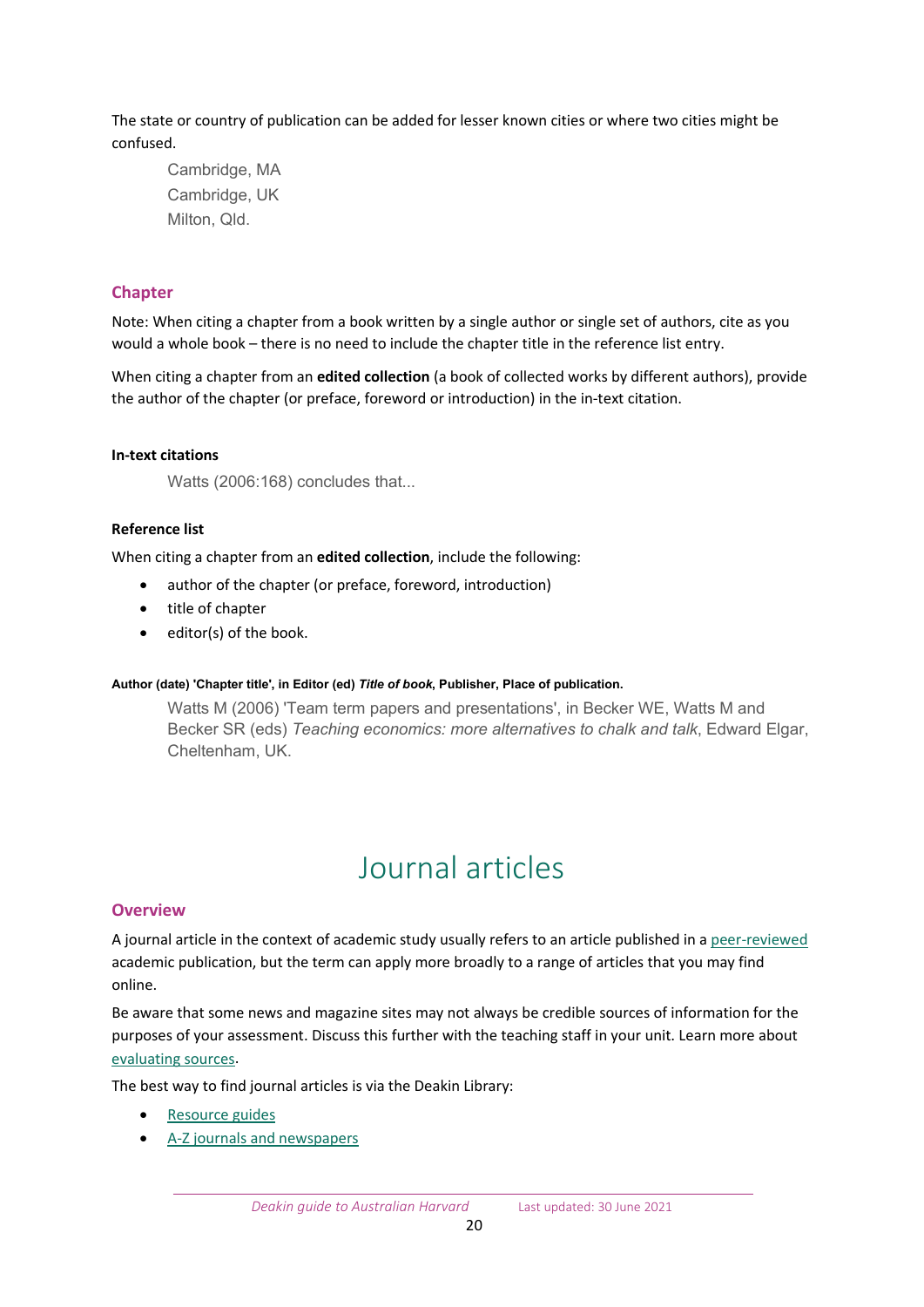See also the Harvard topic: **News articles.**

Most academic journal articles (whether in print or online) have a **DOI** (Digital Object Identifier). DOIs can usually be found on the first page of the article or in the entry on the Library catalogue. Note that there are different formats for DOIs. Use the format provided in the article.

## **In-text citations**

Whelan and Fink (2016) observe that sustainable practices can lower operational costs.

Benford et al. (2013:68–9) explore how user discomfort can be managed carefully and ethically to foster emotional engagement of computer users.

## For long online articles with no page numbers, you can use paragraph numbers or section headings.

It is 'a future in which our every move, our every word … is trackable, traceable, and data-mineable' (Klein 2020:para.9).

## **Reference list**

Provide as much detail as is available. If a detail is not given, for example a journal issue number, simply leave it out.

- Place article titles in single quote marks and only capitalise the first word and any names.
- Format journal titles in italics, and use capital letters as they are used in the publication.
- Place the journal issue number in brackets after the volume number.
- Include a colon between the issue and the page range.
- Provide a DOI, where available. Do not place a full stop after a DOI.
- Do not include the name of the library database where you sourced the article, nor a library database URL.

#### **Author (year) 'Title of article',** *Title of Journal***, volume(issue):page range, DOI**

Denmark D, Ward I and Bean C (2012) 'Gender and leader effects in the 2010 Australian election', *Australian Journal of Political Science*, 47(4):563–578, https://doi.org/10.1080/10361146.2012.731485

Benford S, Greenhalgh C, Giannachi G, Walker B, Marshall J and Robben T (2013) 'Uncomfortable user experience', *Communications of the ACM*, 56(9):66–73, doi:10.1145/2500889

## <span id="page-20-0"></span>**Article on a website**

Some articles published on a website have no issue, volume number or DOI. In this case,

- Provide the full date, where available.
- Hyperlink the title to the URL of the article, **or** provide the full URL at the end of the reference list entry.
- Include the date you accessed the article.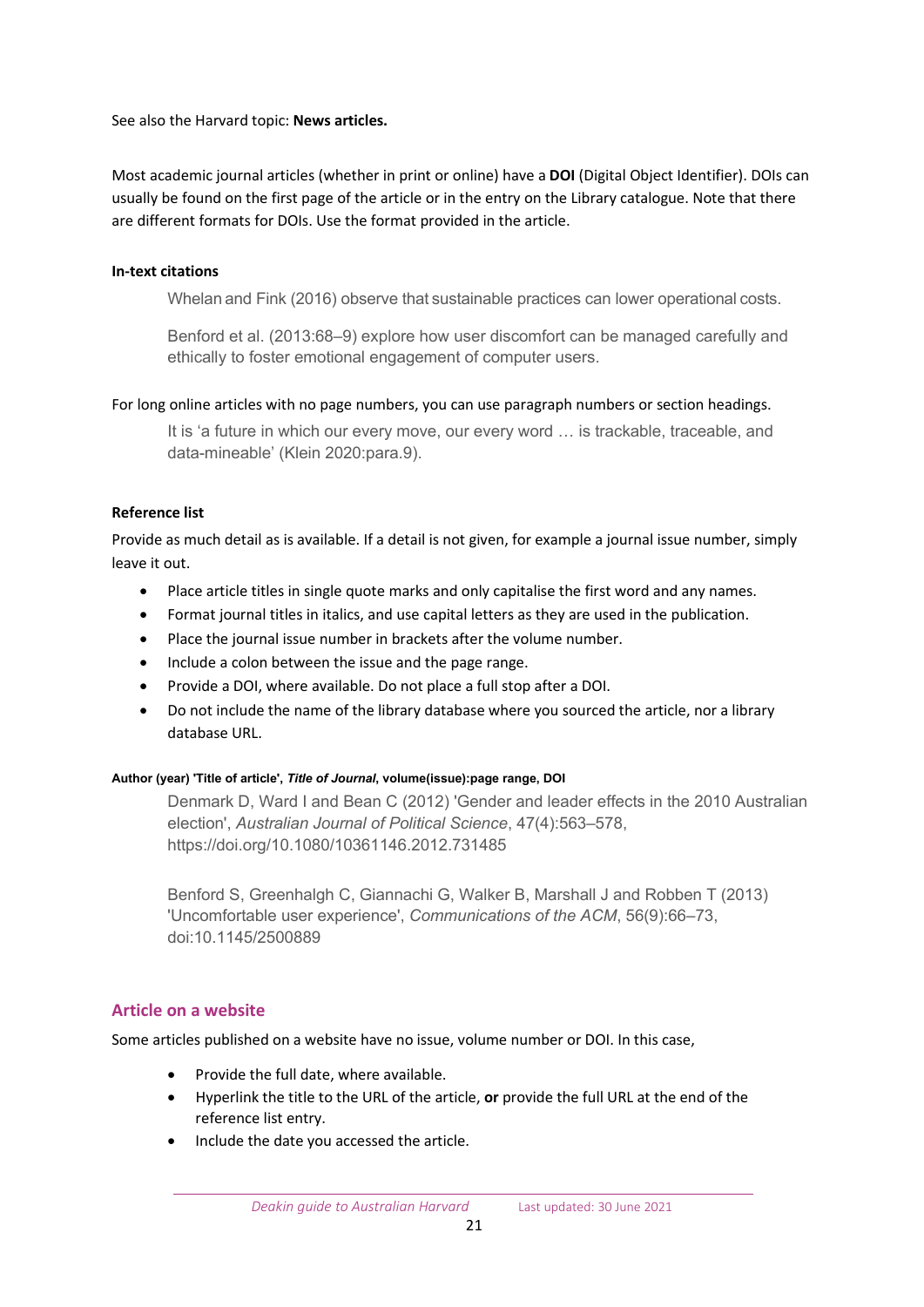#### **Author (day month year) 'Title of article',** *Title of Journal***, accessed date. URL**

Klein N (9 May 2020) ['Screen new deal',](https://theintercept.com/2020/05/08/andrew-cuomo-eric-schmidt-coronavirus-tech-shock-doctrine/) *The Intercept*, accessed 12 August 2020.

Klein N (9 May 2020) 'Screen new deal', *The Intercept*, accessed 12 August 2020. [https://theintercept.com/2020/05/08/andrew](https://theintercept.com/2020/05/08/andrew-cuomo-eric-schmidt-coronavirus-tech-shock-doctrine/)-cuomo-eric-schmidt-coronavirus-tech-shock[doctrine/](https://theintercept.com/2020/05/08/andrew-cuomo-eric-schmidt-coronavirus-tech-shock-doctrine/)

Whelan T and Fink C (21 October 2016) ['The comprehensive business case for](https://hbr.org/2016/10/the-comprehensive-business-case-for-sustainability)  [sustainability'](https://hbr.org/2016/10/the-comprehensive-business-case-for-sustainability), *Harvard Business Review*, accessed 27 August 2020.

Whelan T and Fink C (21 October 2016) 'The comprehensive business case for sustainability', *Harvard Business Review*, accessed 27 August 2020. https://hbr.org/2016/10/the[-comprehensive-business-case-for-sustainability](https://hbr.org/2016/10/the-comprehensive-business-case-for-sustainability)

#### <span id="page-21-0"></span>**Article number**

Some journals use article numbers rather than volume numbers, issue numbers or page numbers.

#### **Author (year) 'Title of article',** *Title of Journal***, article number, DOI**

Chou CL, Teherani A and Masters D (2014) 'Workplace learning through peer groups in medical school clerkships', *Medical Education Online,* article no. 25809, doi:10.3402/meo.v19.25809

#### <span id="page-21-1"></span>**Article in press**

- Use the term **in press** to refer to a peer-reviewed article accepted for publication in a future issue of a journal.
- Leave out any details that cannot be confirmed, for example, the year, issue, volume, DOI or page number. Never guess any of the details.

#### **In-text citations**

Russell and Carlton (in press) reported similar results.

#### **Reference list**

Russell EK and Carlton B (in press) 'Counter–carceral acoustemologies: sound, permeability and feminist protest at the prison boundary', *Theoretical Criminology*.

#### <span id="page-21-2"></span>**Review**

#### **In-text citations**

#### Include the name of the reviewer.

It is this sort of 'archaeological precision' (Ames-Lewis 1987) that tends to overlook the broader context of the artist's work and world.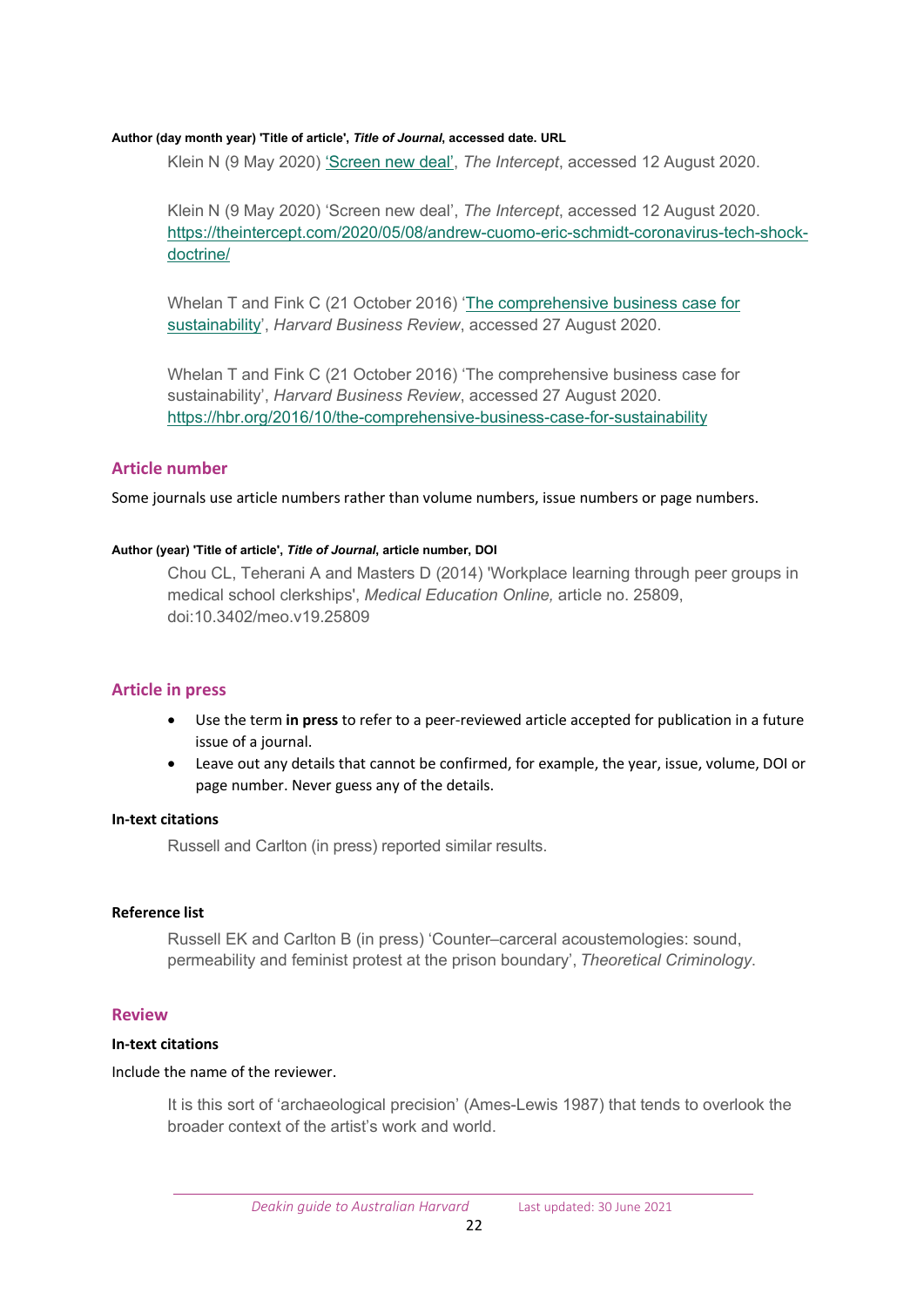## **Reference list**

- In addition to details of the review and the journal it was published in, include the publication details of the work being reviewed.
- Note: some reviews, like the one below, do not have a title in this case, simply leave out the title of the review.

#### **Reviewer (year) 'Title of review', review of** *Title of work* **by Author in** *Title of Journal***, volume(issue):page range.**

Ames-Lewis F (1987) Review of *Mantegna* by Lightbrown R in *Renaissance Studies*, 1(2):273–279.

## Government, NGO and legal

## <span id="page-22-1"></span><span id="page-22-0"></span>**Government overview**

## **In-text citations**

The author of government reports and other publications is often a specific department or agency.

- Only use a shortened form of a department or agency if it is in common use.
- Spell out the full name of a department or agency the first time you use it, then use the shortened form from that point on.

According to the Department of Foreign Affairs and Trade (DFAT 2020), Australia ranks 23 in Afghanistan's principal export destinations.

DFAT states …

One aim is to better understand intergenerational disadvantage (Australian Institute of Health and Welfare [AIHW] 2020:para.12).

Reliable data is important when discussing factors that influence wellbeing (AIHW 2020:para.2)

## **Reference list**

- If you use a shortened form in your text, provide the reference list entry under the shortened form of the name, followed by the full name in brackets:
- For online sources, hyperlink the title to the URL of the source, if freely available to the public.
- For reports that are part of a series, provide the title of the series.
- Provide a catalogue number, if one exists.
- Include the name of the government that the department belongs to.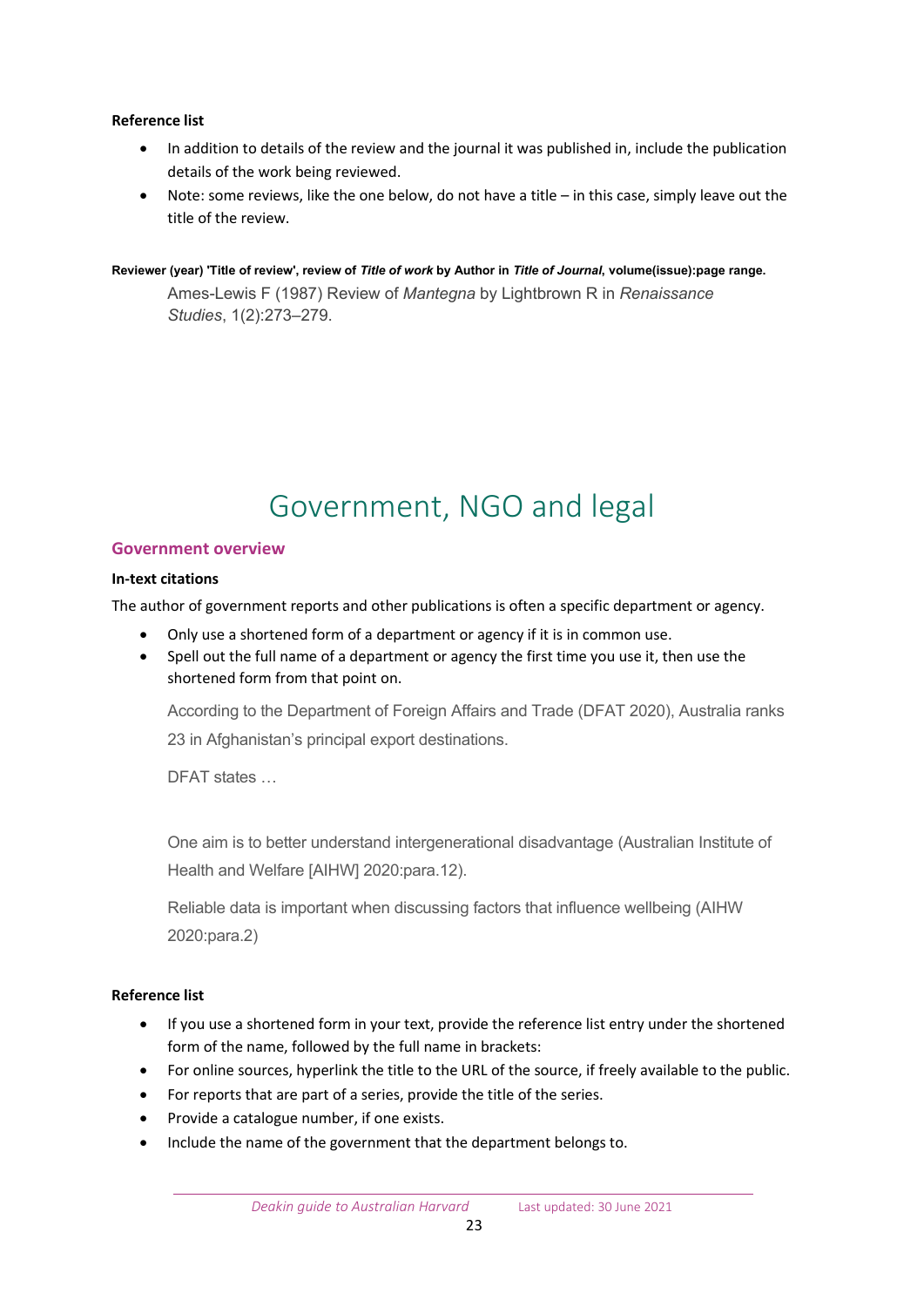• Cite according to source type. See also the Harvard topics: **Book**, **Web page, Web document**, **Media release**, **Report**.

#### *Report on a web page:*

Note: In this example, the source is also a part of a series, and has a catalogue number and a DOI.

#### **Shortened Form (Agency) (year) 'Title of report',** *Title of series,* **catalogue number, Agency, Government, DOI**

AIHW (Australian Institute of Health and Welfare) (2020) ['Australia's](https://www.aihw.gov.au/reports/australias-welfare/australias-welfare-2019-data-insights/contents/summary) welfare 2019: data insights', *Australia's Welfare Series 14*, catalogue number AUS 226, AIHW, Australian Government, doi:10.25816/5d5e14e6778df

#### *Print report with a named author:*

#### **Author (year)** *Title of report,* **Department, Government, Place of publication.**

Baslum S (2000) *Payments to Vietnam veterans: a summary*, Department of Veterans' Affairs, Australian Government, Canberra.

#### *Web document:*

#### **Shortened Form (Department) (year)** *Title of document***, Department, Government, accessed date.**

DFAT (Department of Foreign Affairs and Trade) (2020) *[Fact sheets for countries,](https://www.dfat.gov.au/trade/resources/Pages/trade-and-economic-fact-sheets-for-countries-economies-and-regions)  economies [and regions:](https://www.dfat.gov.au/trade/resources/Pages/trade-and-economic-fact-sheets-for-countries-economies-and-regions) 'Afghanistan'*, DFAT, Australian Government, accessed 17 September 2020.

Department of Justice, Community and Justice Policy (2007) *[Step forward: getting help](https://justice.nt.gov.au/__data/assets/pdf_file/0015/171204/step-forward-getting-help-sexual-violence.pdf)  [about sexual violence](https://justice.nt.gov.au/__data/assets/pdf_file/0015/171204/step-forward-getting-help-sexual-violence.pdf)*, Department of Justice, Northern Territory Government, accessed 25 August 2019.

#### *Web page:*

#### **Shortened Form (Department) (year)** *Title of webpage***, Department, Government, accessed date.**

DET (Department of Education and Training) (2020) *[Bushfire at-risk register \(BARR\)](https://www.education.vic.gov.au/about/programs/health/Pages/bushfirerisk.aspx)*, DET, State Government of Victoria, accessed 3 October 2020.

#### <span id="page-23-0"></span>**ABS**

#### **In-text citations**

Spell out the full name of the Australian Bureau of Statistics the first time you use it, then use the shortened form ABS from that point on.

… (Australian Bureau of Statistics [ABS] 2013).

#### **Reference list**

- Hyperlink the title of the ABS publication to the precise URL.
- Provide the ABS catalogue number, where relevant.
- Learn more about [citing various ABS resources](https://www.abs.gov.au/AUSSTATS/abs@.nsf/web+pages/Citing+ABS+Sources#Census) (but then always apply the advice in this guide to your final citation).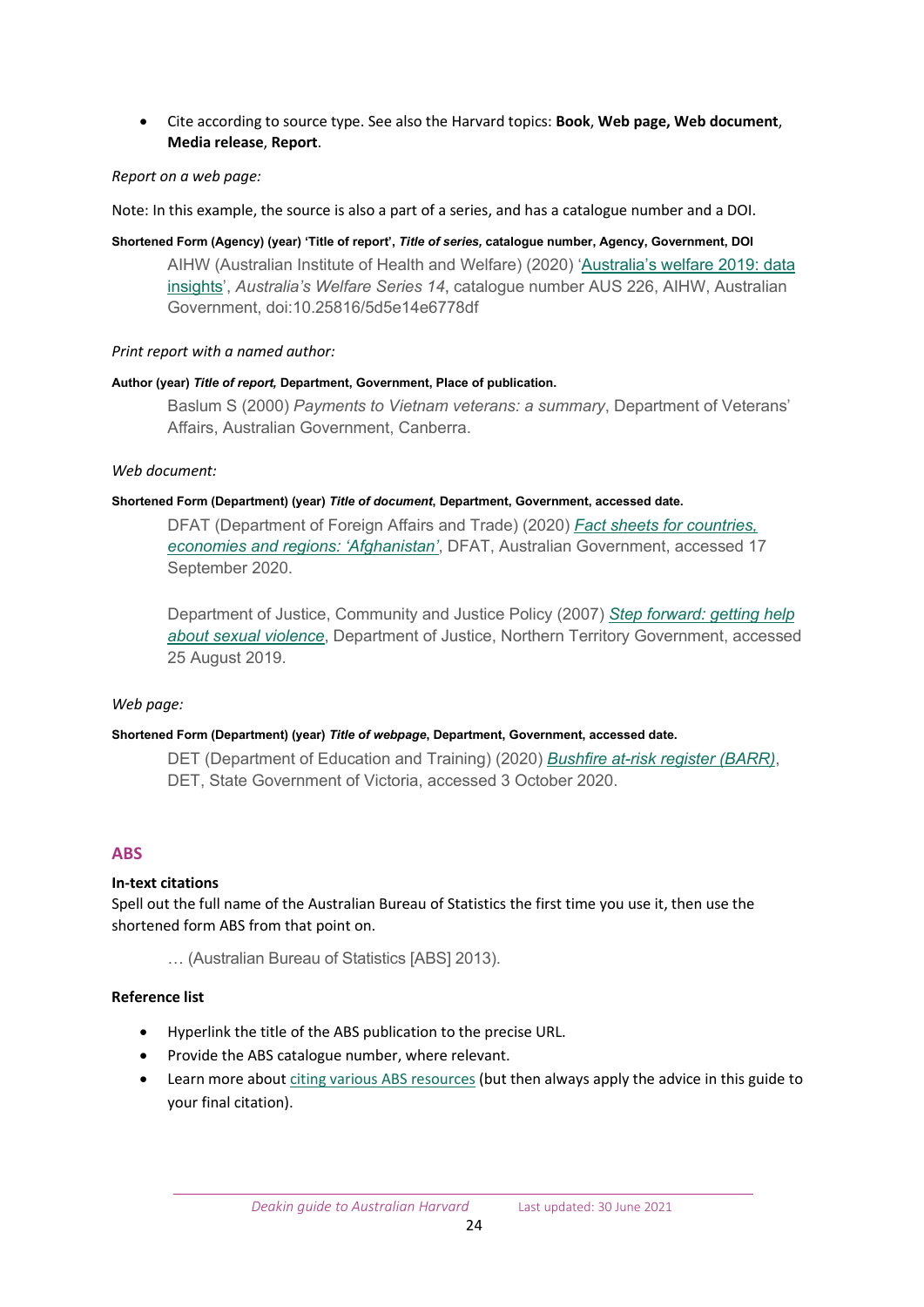#### **ABS (Australian Bureau of Statistics) (year)** *Title of publication***, catalogue number, accessed date.**

ABS (Australian Bureau of Statistics) (2013) *[Industrial disputes, Australia, June 2013](https://www.abs.gov.au/AUSSTATS/abs@.nsf/Lookup/6321.0.55.001Main+Features1Jun%202013)*, catalogue number 6321.0.55.001, accessed 8 July 2019.

## <span id="page-24-0"></span>**Bills**

The following advice is based on the Australian Guide to Legal Citation (AGLC) referencing style. For further details, see the *Deakin guide to AGLC*.

The following details are included in both in-text citations and the reference list.

- Title and year: the title of the Bill is followed by the year (but they are not in italics, as with Acts)
- Jurisdiction: abbreviated and in round brackets, e.g. (Cth) = Commonwealth
- Pinpoint reference: references are often to clauses or subclauses. For example, cl = clause; sub-cl = subclause (see section 3.1.4 and Appendix C of the AGLC).

#### **In-text citations**

• Citations of Bills may be integrated into the sentence or cited in round brackets at the end of the sentence.

#### **Title of Legislation year (Abbreviation of jurisdiction) pinpoint**

In regards to the Carbon Pollution Reduction Scheme Bill 2009 (Cth) cl 83 …

… (Carbon Pollution Reduction Scheme Bill 2009 (Cth) cl 83).

#### **Reference list**

- There is no full stop at the end of reference list entries.
- Note: you may be asked in your unit to create a separate section for legal sources (e.g. Acts and Bills).

#### **Title of Bill year (abbreviation of jurisdiction) pinpoint**

Carbon Pollution Reduction Scheme Bill 2009 (Cth) cl 83

#### <span id="page-24-1"></span>**Cases**

The following advice is based on the Australian Guide to Legal Citation (AGLC) referencing style. For further details, see the *Deakin guide to AGLC*.

The following details are included in both in-text citations and the reference list.

- Case name: full name of case in italics
- Year: in square bracket if case has a unique court identifier or if law report volume is organised by year
- Year: in round bracket if law report is organised by continuous volume numbers
- Unique court identifier: See rule 2.3.1 and Appendix B of the AGLC for a list of unique court identifiers
- Judgement number
- Pinpoint: if required, refer to the paragraph number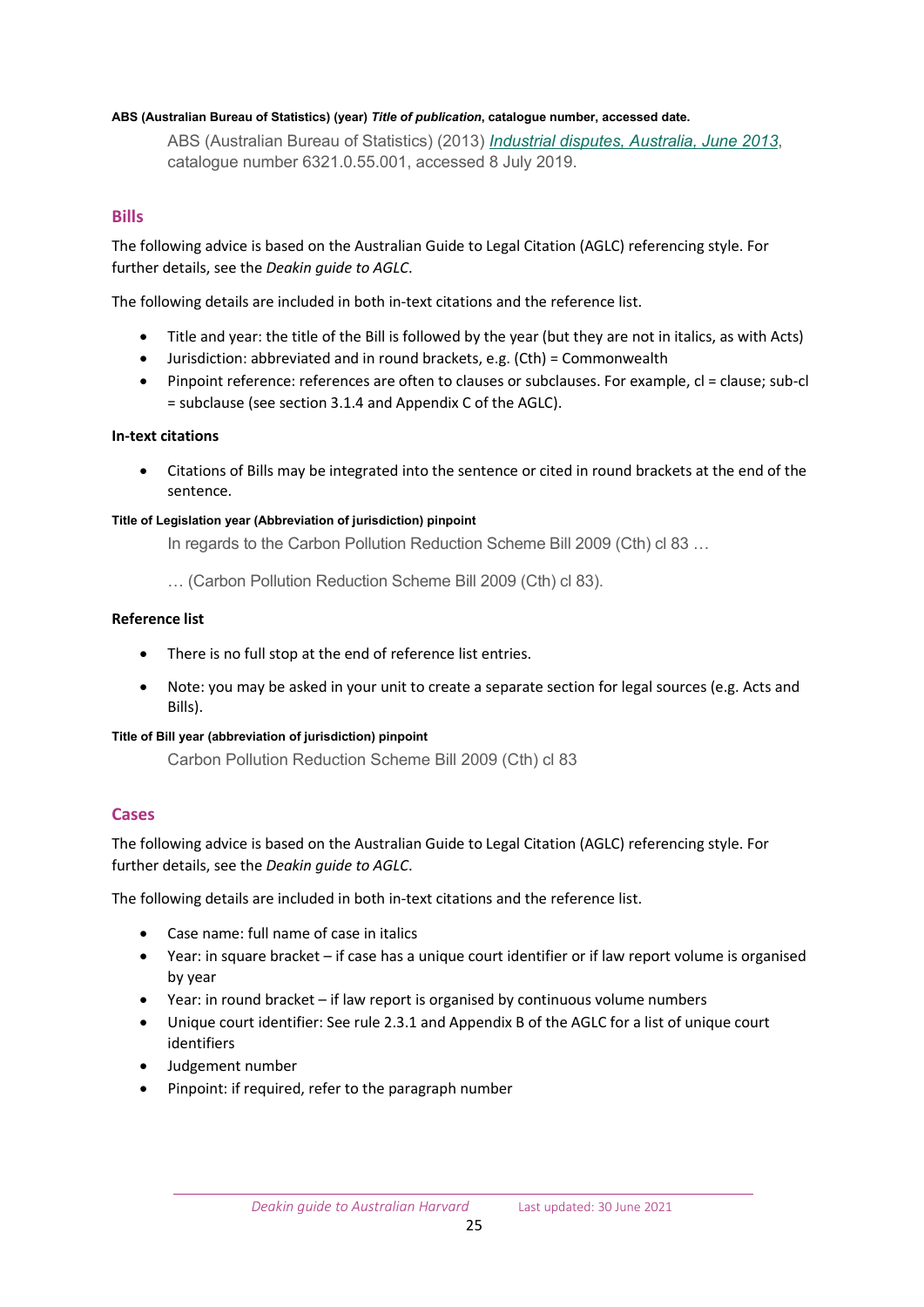## **In-text citations**

Citations of cases may be integrated into the sentence or cited in round brackets at the end of the sentence.

#### *Case name* **[year] Unique court identifier Judgement number pinpoint**

In *Minister for Immigration and Citizenship v SZIAI* [2009] HCA 39 [27], it is stated that …

… (*Minister for Immigration and Citizenship v SZIAI* [2009] HCA 39 [27]).

## **Reference list**

- There is no full stop at the end of reference list entries.
- Create a separate section for cases within the reference list, under the sub-heading 'Cases'. List cases alphabetically.

#### *Case name* **[year] Unique court identifier Judgement number Pinpoint**

*Minister for Immigration and Citizenship v SZIAI* [2009] HCA 39

*Cases without a unique court identifier (Reported cases):*

- Where a case does not use a unique court identifier in the citation, it has come from a law report series. The abbreviations for law reports are in Appendix A of the AGLC.
- Note that both round and square brackets are used around the year. Copy the reference details as they appear in your source.
- Some of these cases have no volume number.

*Case name* **(year) or [year] Volume if applicable Abbreviation of law report series First page of case, pinpoint** *Waltons Stores (Interstate) Ltd v Mather* (1988) 164 CLR 387, 390

## <span id="page-25-0"></span>**Legislation**

The following advice is based on the Australian Guide to Legal Citation (AGLC) referencing style. For further details, see the *Deakin guide to AGLC*.

The following details are included in both in-text citations and the reference list.

- Title and year: the title of the Act is followed by the year, and are both in italics
- Jurisdiction: abbreviated and in round brackets e.g. (Cth) = Commonwealth
- Pinpoint reference: reference to a page, paragraph, section, clause, etc. For example, s = section; pt = part (see rule 3.1.4 and Appendix C of the AGLC).

#### **In-text citations**

Citations of legislation may be integrated into the sentence or cited in round brackets at the end of the sentence.

#### *Title of Act* **year (abbreviation of jurisdiction) pinpoint**

In the *Transfer of Land Act 1958* (Vic) s 74, we find that …

… (*Banking Act 1959* (Cth) s 5).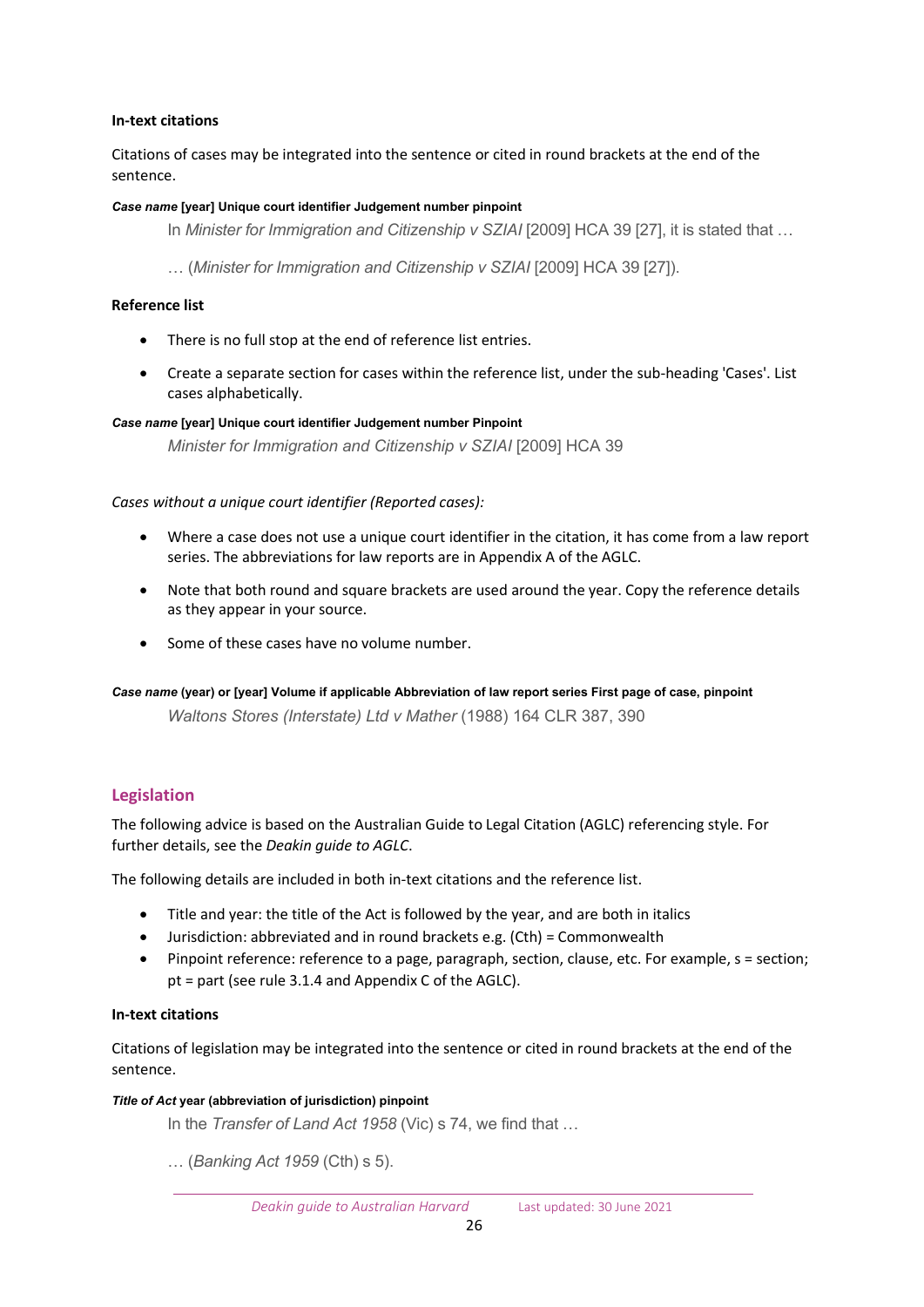## *Australian consumer law:*

The principle consumer protection law in Australia is found in schedule 2 of the *Competition and Consumer Act 2010* (Cth). The first citation of this Act should be:

*Competition and Consumer Act 2010* (Cth) sch 2 ('Australian Consumer Law')

Subsequent citations should be shortened to *Australian Consumer Law*. See rule 3.1.7 in the AGLC for more information on individual parts of legislative material.

Unconscionable conduct is prohibited under the *Competition and Consumer Act 2010* (Cth) sch 2 ('Australian Consumer Law'). In relation to goods and services, the relevant provision is s 21 of the *Australian Consumer Law*.

## **Reference list**

- There is no full stop at the end of reference list entries.
- Note: you may be asked in your unit to create a separate section for legal sources (e.g. Acts and Bills).

## *Title of Act* **year (abbreviation of jurisdiction) pinpoint**

*Banking Act 1959* (Cth) s 5

*Transfer of Land Act 1958* (Vic) s 74

## <span id="page-26-0"></span>**NGO**

## **In-text citations**

- Only use a shortened form of an organisation if it is in common use.
- Spell out the full name of an organisation the first time you use it, then use the shortened form from that point on.

The World Health Organization (WHO 2014) states that …

… (Australia for UNHCR 2019)

## **Reference list**

- If you use a shortened form in your text, provide the reference list entry under the shortened form of the name, followed by the full name in brackets:
- Cite according to source type. See also the Harvard topics: **Book**, **Web page, Web document**, **Media release**.

#### **Organisation (year)** *Title of document***, Name of Website/Organisation, accessed date.**

Australia for UNHCR (2019) *[2019 annual report](https://www.unrefugees.org.au/media/5096/14803_unhcr_annualreport2019_fa_web.pdf)*, UN Refugee Agency, accessed 3 July 2020.

WHO (World Health Organization) (2014) *[WHO guidelines for indoor air quality:](https://www.who.int/airpollution/guidelines/household-fuel-combustion/en/)  [household fuel combustion](https://www.who.int/airpollution/guidelines/household-fuel-combustion/en/)*, WHO, accessed 3 August 2020.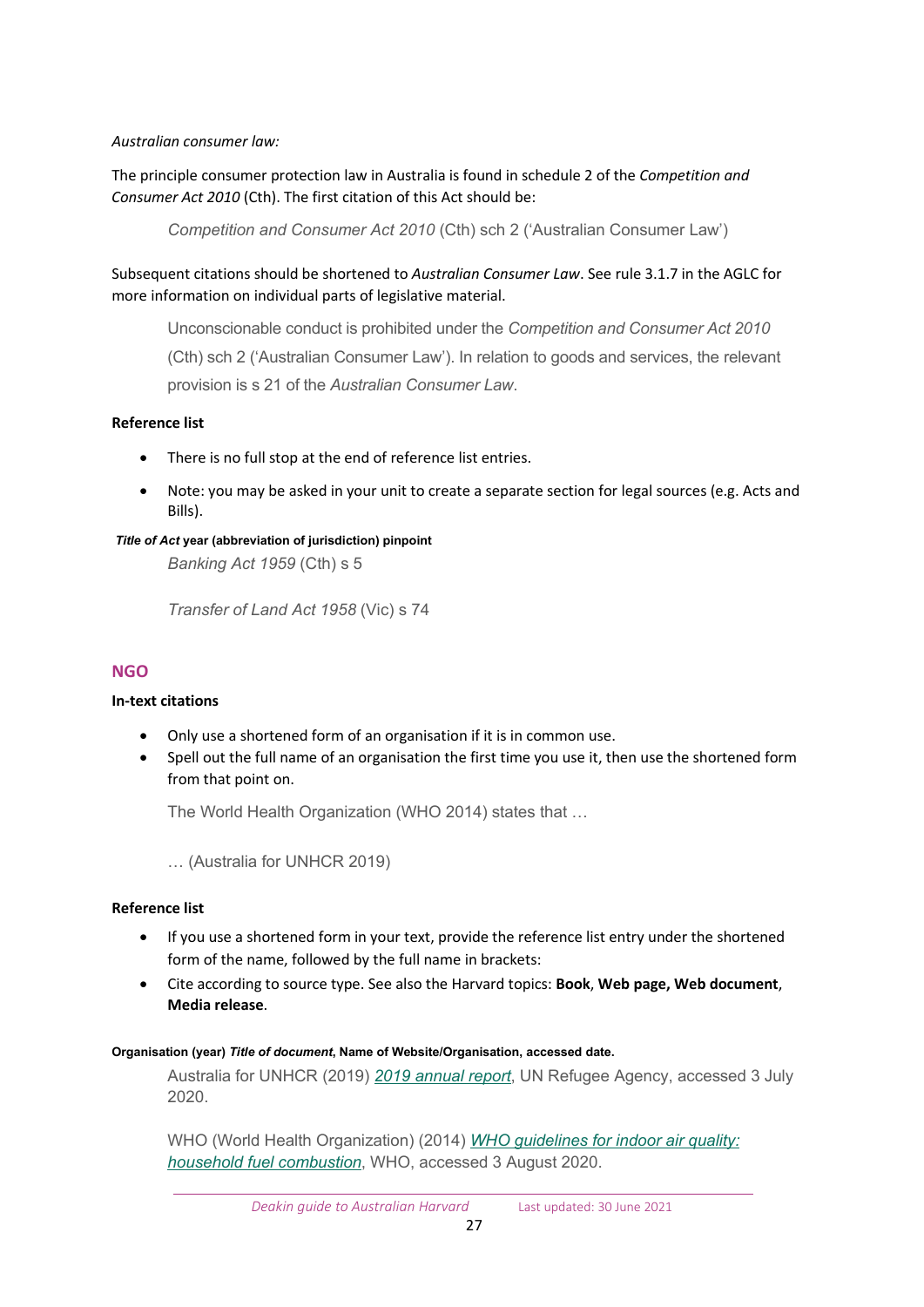#### **Organisation (year)** *Title of web page***, Name of Website/Organisation, accessed date.**

UNICEF Australia (n.d.) *[Early childhood development](https://www.unicef.org.au/our-work/unicef-overseas/early-childhood-development)*, UNICEF Australia, accessed 26 March 2019.

#### <span id="page-27-0"></span>**Parliamentary source**

#### *Parliamentary debates and proceedings*

#### **In-text citations**

… (Australian Senate 2000).

#### **Reference list**

When citing Australian parliamentary debate, or Hansard, provide:

- the volume number before a colon
- page number range after the colon.

#### **Name of Parliamentary Committee or House (year)** *Debates***, volume:page range.**

Australian House of Representatives (2000) *Debates*, HR103:2–9.

Australian Senate (2000) *Debates*, S25:68.

When citing official recordings of proceedings in Parliament, provide:

- the issue number in parentheses, or the volume number
- page number range after the colon.
- **Name of Parliamentary Committee or House (year)** *Journals* **or** *Votes and Proceedings***, (issue) or volume:page range.** Australian House of Representatives (2000–01) *Votes and Proceedings*, 1:631.

Australian Senate (2000–01) *Journals*, (123):718.

#### <span id="page-27-1"></span>**Treaties**

The following advice is based on the Australian Guide to Legal Citation (AGLC) referencing style. For further details, see the *Deakin guide to AGLC*.

Treaties (also known as Conventions, Covenants, Declarations, Protocols and Statutes) are international agreements between states and are part of international law.

#### **In-text citations**

The *UN Convention on Contracts for the International Sale of Goods* ('CISG') governs contracts of sale of commercial goods between signatories. A written contract is not mandatory (CISG art 11) and an offer becomes effective when it reaches the offeree (CISG art 15).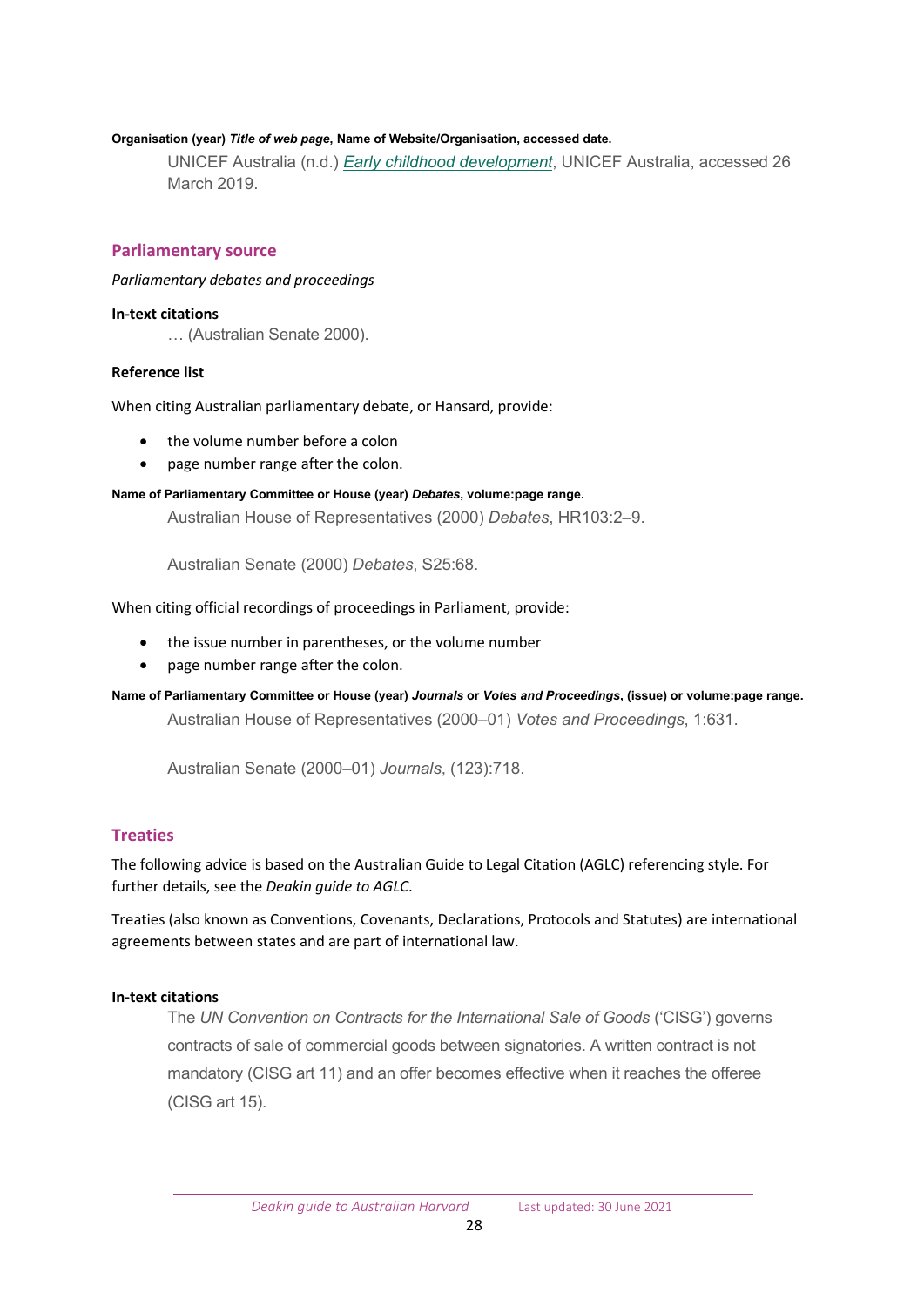## **Reference list**

*United Nations Convention on Contracts for the International Sale of Goods*, signed 11 April 1980, 1489 UNTS 3 (entered into force 1 January 1988).

## Web and video

## <span id="page-28-1"></span><span id="page-28-0"></span>**Overview**

There are endless sources of information to be found on the internet, but not all of it is appropriate to contribute to your academic writing.

- 1. What is the purpose of your writing task? Which sources will support your response to the task?
- 2. Use your set [unit readings](https://www.deakin.edu.au/library/skills-for-study/using-your-reading-list) as a starting point. Also look at the citations within those readings.
- 2. Then use the Deakin Library databases and [Resource guides](https://www.deakin.edu.au/library/help/resource-guides) to find further sources.
- 3. Always ask yourself: [Is this a credible and reliable source of information?](https://www.deakin.edu.au/library/skills-for-study/evaluating-information)
- 4. Seek advice from teaching staff in your unit.
- 5. You can also get help from the [Deakin Library](https://www.deakin.edu.au/library/about/contact-us) and [Study Support.](https://www.deakin.edu.au/students/studying/study-support)

## *Do I always need to include a URL and date of access?*

In the Australian Harvard style of referencing, a number of online sources require:

- the URL, hyperlinked in the title of the work or provided in full at the end of the reference list entry. (Note for Endnote users: always provide the URL at the end of the reference list entry)
- the date you accessed the source.

This applies to the following source types:

- web pages or documents
- online news reports
- blog posts
- online videos e.g. YouTube
- podcasts.

Only provide full URLs to freely **available sources**. If a source is behind a paywall, requires a log in, or is private access only, do not hyperlink the title or provide the URL. In this case, provide the landing page URL or else the name of publisher.

Note: most **e-books** and **online journal articles** do not require a URL nor a date accessed, and they do not require any information about the Library database where they were found. They are mostly cited the same way as print books and articles.

Likewise, citations of **films** or **TV episodes**, even those accessed via digital streaming platforms, do not require the name of the platform (e.g. Netflix) nor a URL.

#### *How do I hyperlink a title?*

If you are using Microsoft Word:

- 1. Select the title you want to hyperlink.
- 2. Click **CTRL** and **K** (PC) or **COMMAND** + **K** (Apple).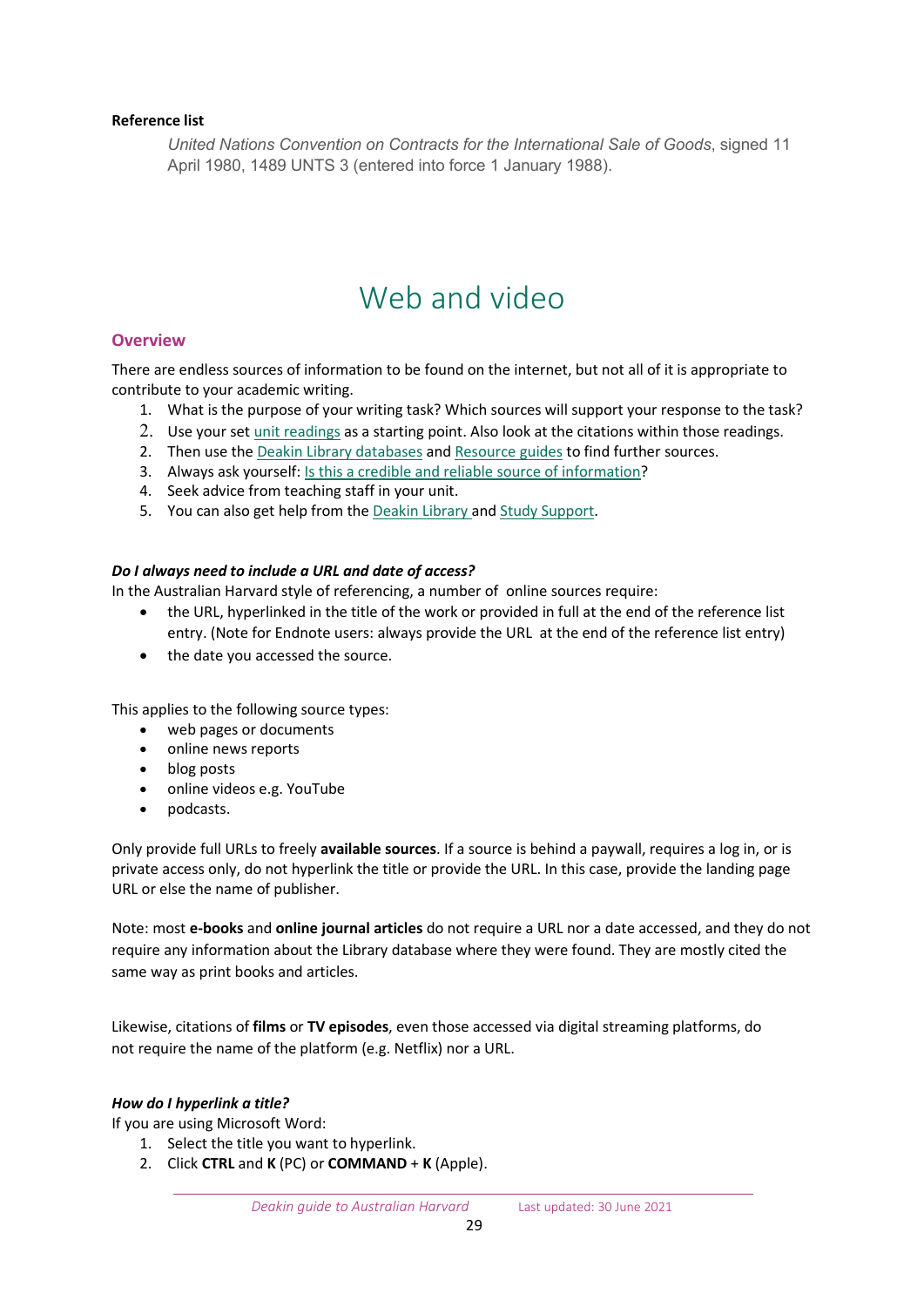- 3. Paste the URL into the address.
- 4. Save.
- 5. Check that your link is correct.

## *Is this source available to the general public?*

Sources that are not available to the general public, such as **private** social media posts, wikis and email messages, should be treated as **Personal communications**. If you are not sure whether it is appropriate to cite social media or personal communications in your assessment, seek clarification from the teachers in your unit.

## <span id="page-29-0"></span>**Web page**

- Note: Many web pages do not include the names of individual authors. Learn more in the Harvard topics: **Group authors**, **Government overview**, **NGOs**.
- It is preferable to cite a web page rather than an entire website this provides a more accurate location of your source.
- Provide the day, month and year, where available (commonly provided for an article on a webpage) but do **not** use the copyright date. Be aware that some web pages do not provide any date – and in this case give the date as (n.d.) 'no date'.

#### **In-text citations**

- For longer webpages, you may provide section titles or paragraph numbers (instead of page numbers).
- When citing **multiple** sub-pages or sub-sections of a website, you may provide the titles of the specific sections in your in-text citation. In the reference list, provide the single web page where all sub-sections/pages can be found.

It is now recognised that ideas once relegated to 'fringe' economic thought may soon instead be part of an innovative solution (United Nations 2020:para.7)

Responsibility and accountability are key aspects of this (Deakin University n.d.:'GLO6 self-management').

#### **Reference list**

- Include the day, month and year, where available.
- Include the date you accessed the web page.
- Provide the full URL of the source. You can do this in two ways: hyperlink the title of web page to the URL, **or** provide the full URL at the end of the reference list entry.
- **For students using Endnote**, you will place the URL at end of the reference list.
- For web source that requires a log in, do not hyperlink the title. Provide the home page URL at the end of the reference list entry.
- Note: for articles from a library database, do not provide a URL. See the topic **Journal articles**.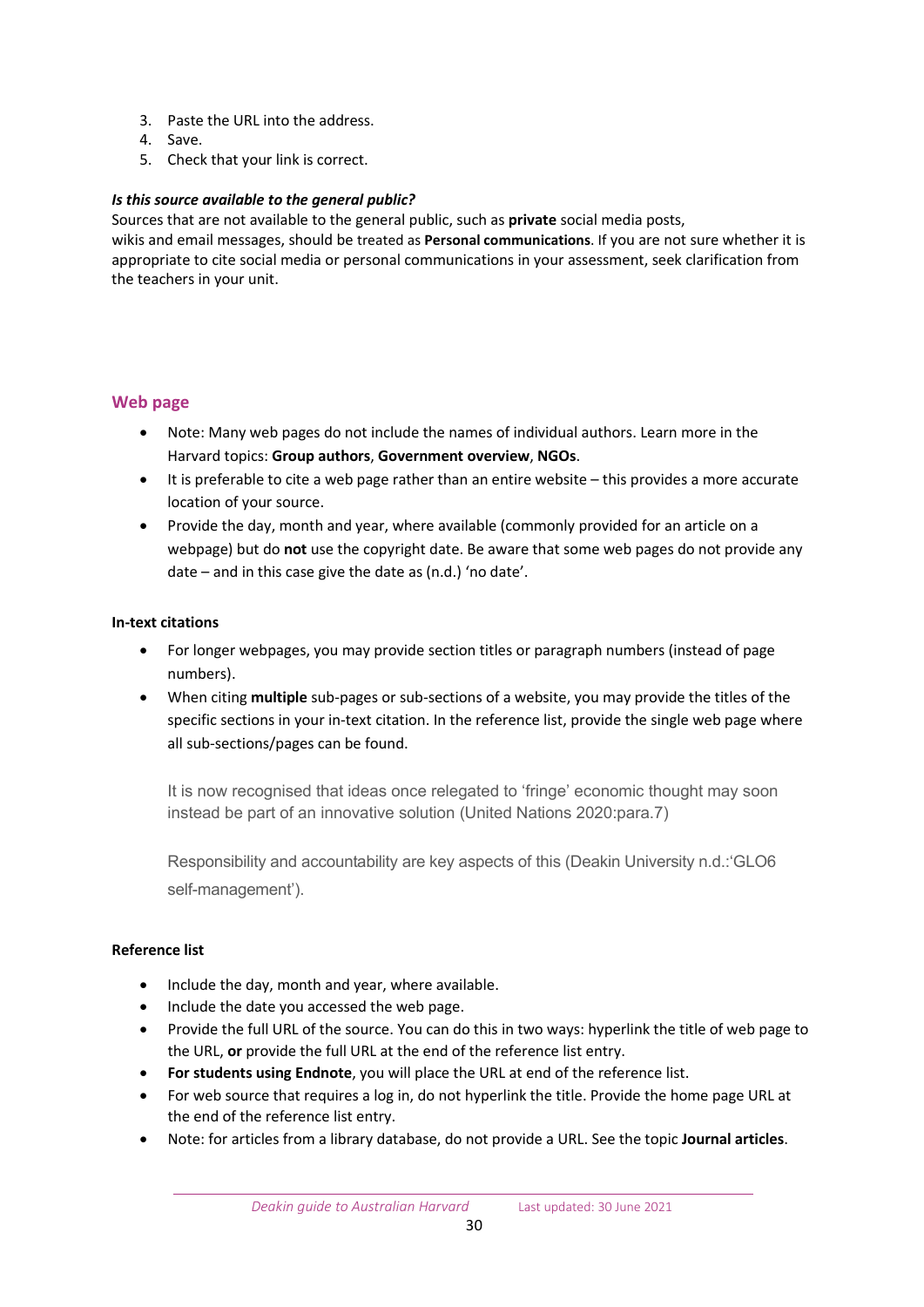#### Web source with title hyperlinked to the URL:

#### **Organisation (day month year)** *Title of web page***, Website/Organisation, accessed date.**

Deakin University (n.d.) *[Deakin graduate learning outcomes](https://www.deakin.edu.au/about-deakin/teaching-and-learning/deakin-graduate-learning-outcomes)*, Deakin University, accessed 8 September 2020.

United Nations (3 September 2020) *[Women are key to response and recovery out of the](https://news.un.org/en/story/2020/09/1071632)  [COVID era: Deputy UN Chief](https://news.un.org/en/story/2020/09/1071632)*, UN News, accessed 14 September 2020.

## Web page with the URL provided:

#### **Organisation (day month year)** *Title of web page***, Website/Organisation, accessed date. URL**

United Nations (3 September 2020) *Women are key to response and recovery out of the COVID era: Deputy UN Chief,* UN News, accessed 14 September 2020. <https://news.un.org/en/story/2020/09/1071632>

Web page not freely available to the public:

• Provide the home page URL at the end of the reference.

## **Organisation (day month year)** *Title of web page***, Website/Organisation, accessed date. home page URL**

ABCB (Australian Building Codes Board) (2019) *NCC 2019 volume one*, National Construction Code, ABCB, accessed 2 May 2020. <https://ncc.abcb.gov.au/>

## <span id="page-30-0"></span>**Web document**

- Note: Many web documents do not include the names of individual authors. Learn more in the Harvard topics: **Group authors**, **Government overview**, **NGOs**.
- Provide the day, month and year, where available, but do **not** use the copyright date. Be aware that some web documents do not provide any date  $-$  and in this case give the date as (n.d.) 'no date'.

## **In-text citations**

For a long document with no page numbers:

- you may cite a paragraph number, sub-heading or section title.
- never cite the page numbers of your printed version of the document.

Core relief was delivered to more than 20,000 Syrian refugees in this period (Australia for UNHCR 2019:10).

An average of \$829,000 is reported in losses to cybercrime every day in Australia (ACCC 2020:'Australian Cyber Security Centre').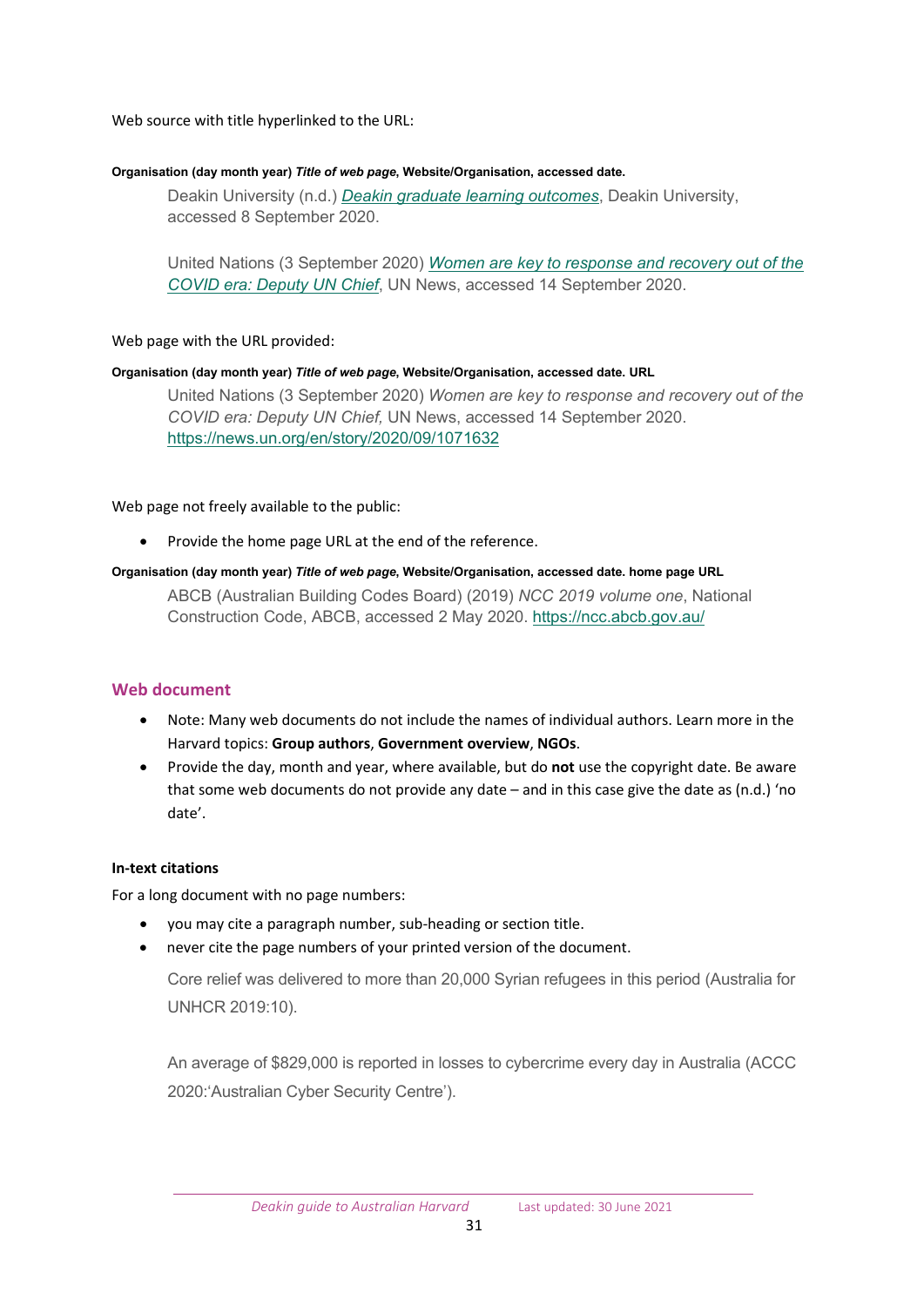## **Reference list**

- Include the day, month and year, where available.
- Provide the full URL of the document. You can do this in two ways: hyperlink the title of web page to the URL, **or** provide the full URL at the end of the reference list entry.
- **For students using Endnote**, you will place the URL of the document at end of the reference list.
- If there is no URL for the document, provide the URL for the webpage where the document can be found.
- For web documents that requires a log in, do not hyperlink the title. Provide the home page URL at the end of the reference list entry.
- Include the date you accessed the document.

#### Web document - with title hyperlinked:

#### **Author (year)** *Title of document***, Website/Organisation, accessed date.**

ACCC (Australian Competition and Consumer Commission) (2020) *[Be safe, be alert](https://www.accc.gov.au/publications/be-safe-be-alert-online)  [online](https://www.accc.gov.au/publications/be-safe-be-alert-online)*, ACCC, Australian Government, accessed 1 October 2020.

Australia for UNHCR (2019) *[2019 annual report](https://www.unrefugees.org.au/media/5096/14803_unhcr_annualreport2019_fa_web.pdf)*, UN Refugee Agency, accessed 3 July 2020.

WHO (World Health Organization) (2014) *[WHO guidelines for indoor air quality:](https://www.who.int/airpollution/guidelines/household-fuel-combustion/en/)  [household fuel combustion](https://www.who.int/airpollution/guidelines/household-fuel-combustion/en/)*, WHO, accessed 15 August 2020.

#### Web document - with URL provided at end of the reference list entry:

#### **Author (year)** *Title of document***, Website, Publisher, accessed date. URL**

ACCC (Australian Competition and Consumer Commission) (2020) *Be safe, be alert online*, ACCC, Australian Government, accessed 1 October 2020. [https://www.accc.gov.au/publications/be](https://www.accc.gov.au/publications/be-safe-be-alert-online)-safe-be-alert-online

Australia for UNHCR (2019) *2019 annual report*, UN Refugee Agency, accessed 3 July 2020.

[https://www.unrefugees.org.au/media/5096/14803\\_unhcr\\_annualreport2019\\_fa\\_web.pdf](https://www.unrefugees.org.au/media/5096/14803_unhcr_annualreport2019_fa_web.pdf)

WHO (World Health Organization) (2014) *WHO guidelines for indoor air quality: household fuel combustion*, WHO, accessed 15 August 2020. [https://www.who.int/airpollution/guidelines/household](https://www.who.int/airpollution/guidelines/household-fuel-combustion/en/)-fuel-combustion/en/

#### <span id="page-31-0"></span>**Blog post**

#### **In-text citations**

- Provide the author and year.
- As most blog posts are short they do not require paragraph numbers, sub-headings or other locators – but they can be provided for longer posts, if needed.

The Prefab21 tiny home offers homeless residents of Geelong 'safety, dignity, comfort … and the time to transition to more permanent housing' (A+B blog 2020).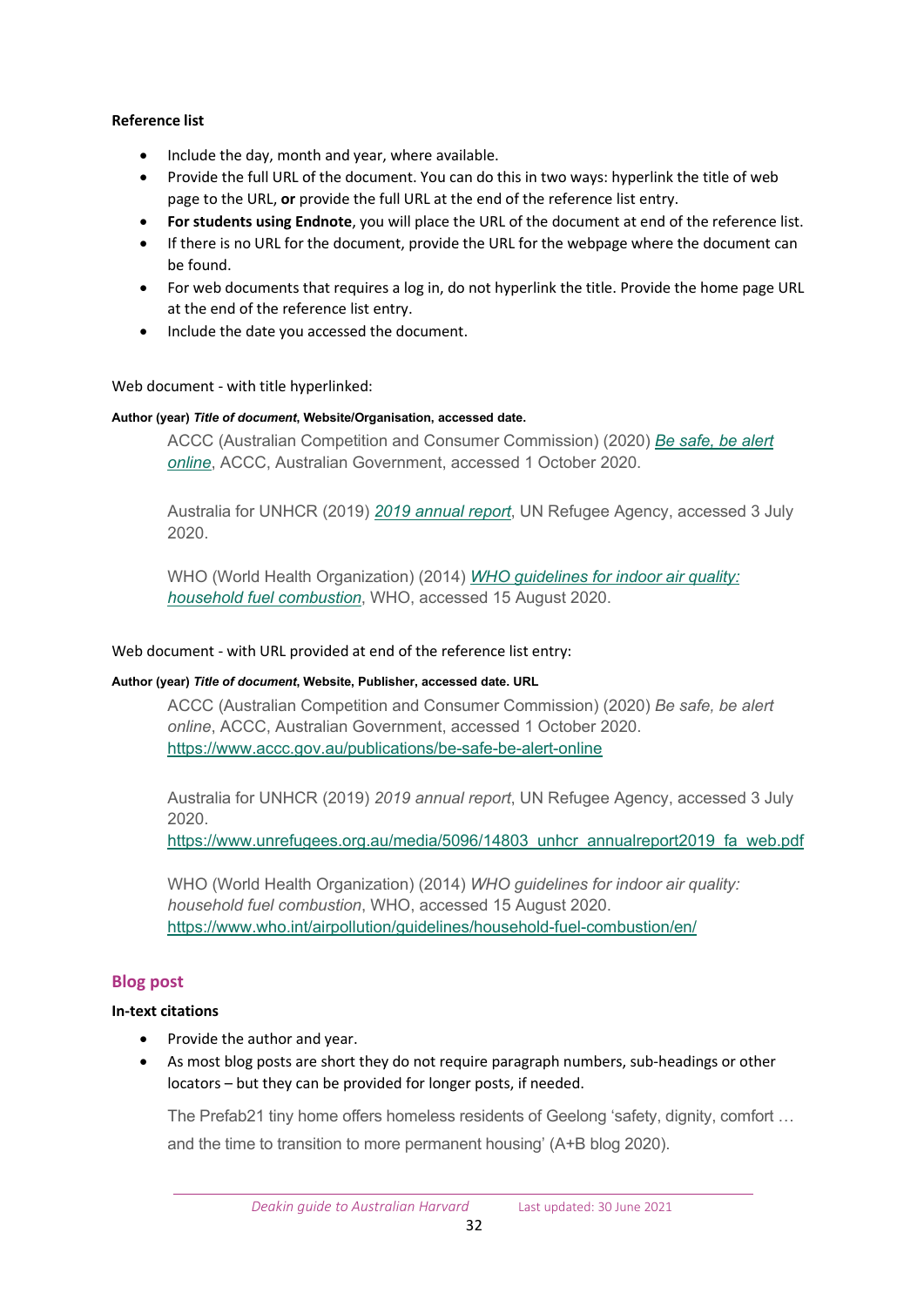Smith (2020) explores some of the debates around 'academic quality' in the context of some of the recent organisational disruptions.

## **Reference list**

For blog posts, provide:

- the author's name as it appears in the post
- the blog as author if a post has no named author
- the day, month and year of the post
- a hyperlinked title to the URL of the post, **or** provide the full URL at the end of the reference list entry.
- the date you accessed the post.

## **Author of post (day month year) 'Title of post',** *Title of blog***, accessed date. URL**

A+B blog (31 March 2020) '[Collaborative tiny home project unveiled',](https://blogs.deakin.edu.au/ab/2020/03/31/collaborative-tiny-home-project-unveiled/) *A+B blog*, Deakin University, accessed 31 August 2020.

Smith P (3 September 2020) 'Rethinking higher education', *Inside higher ed*, accessed 1 October 2020. [https://www.insidehighered.com/digital](https://www.insidehighered.com/digital-learning/blogs/rethinking-higher-education/rethinking-quality-part-1)-learning/blogs/rethinking-higher[education/rethinking](https://www.insidehighered.com/digital-learning/blogs/rethinking-higher-education/rethinking-quality-part-1)-quality-part-1

## <span id="page-32-0"></span>**Social media post**

Before citing a social media source, ask yourself:

- Is it acceptable to cite social media sources for an assessment in this unit?
- What is the purpose of citing this source?
- [Is this a credible and reliable source of information?](https://www.deakin.edu.au/library/skills-for-study/evaluating-information)
- If the post is referring to content that can be found elsewhere, should I try to find the original source?
- Is the social media post/update public or private? Posts from private social media accounts should be treated as **Personal communications**. All the following examples are of public social media posts.

## **In-text citations**

Provide the author of the post and year.

Dawkins (2014) suggests that children learn from a young age to see through 'a certain class of falsehoods'.

## **Reference list**

For social media posts and updates, provide the:

- author name (can also be username or name of an organisation)
- day month and year of the post
- first 10 words of the post followed by an ellipsis (…) hyperlinked to the URL of the source, **or** provide the full URL at the end of the reference list entry.
- the type of post in square brackets
- the date you accessed the post.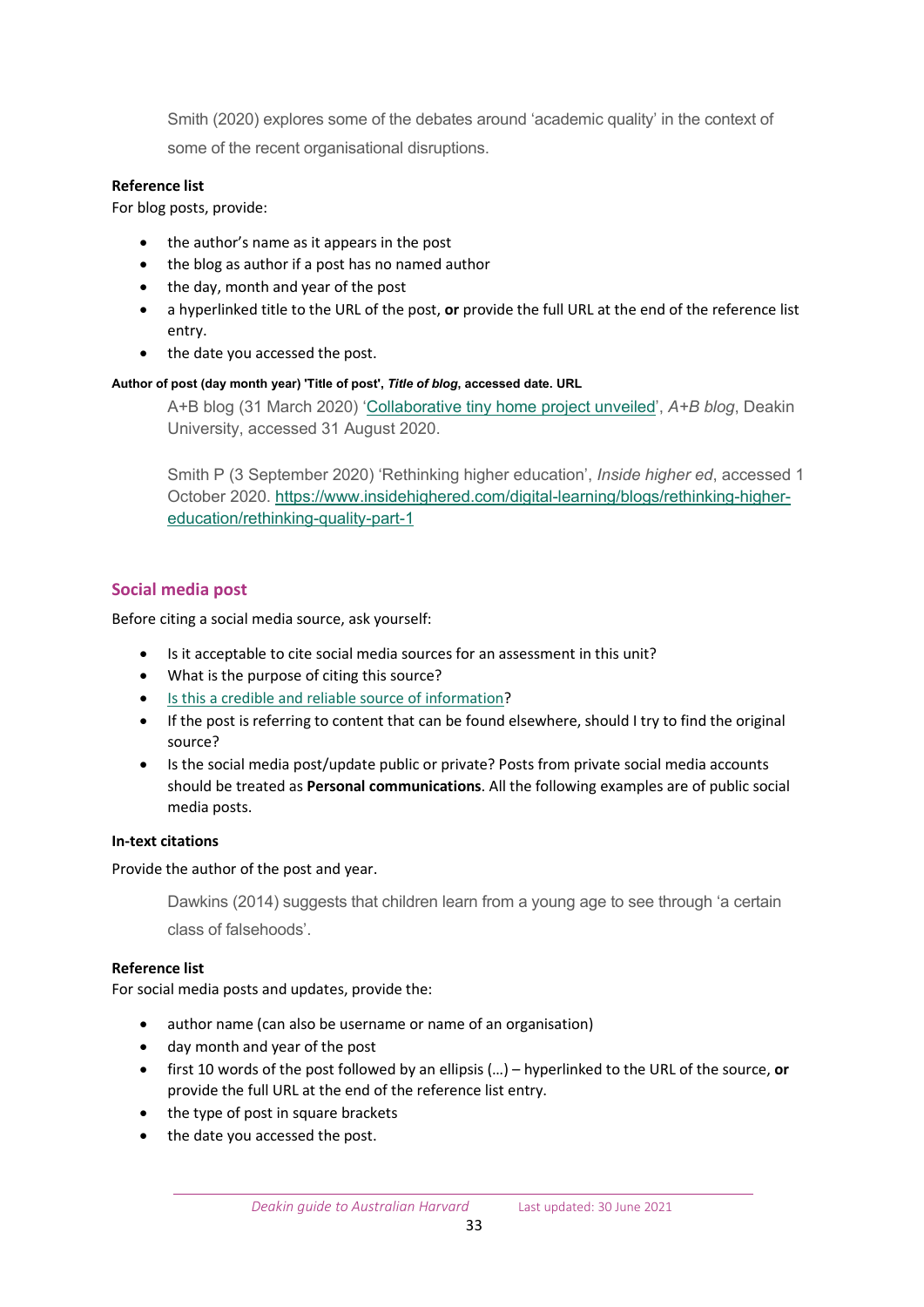#### **Author of post (day month year) 'First 10 words of post ...' [type of post], Name of page/handle, accessed date. URL**

#### *Facebook*

Goodall J (23 April 2020) ['What I'm doing now is my job, trying to wake…'](https://www.facebook.com/janegoodall/) [Facebook post], Jane Goodall, accessed 29 May 2020.

Goodall J (23 April 2020) 'What I'm doing now is my job, trying to wake…' [Facebook post], Jane Goodall, accessed 29 May 2020. <https://www.facebook.com/janegoodall/>

#### *Instagram*

Kristensen A (4 August 2020) 'Yest[erday, as Melbourne woke up to its first morning](https://www.instagram.com/p/CDc4-vyjAbT/?utm_source=ig_web_button_share_sheet)  [under…](https://www.instagram.com/p/CDc4-vyjAbT/?utm_source=ig_web_button_share_sheet)' [Instagram post], @annika\_kristensen, accessed 10 September 2020.

## *Twitter*

Dawkins R (4 June 2014) 'Fairy tales, as well as charming, can be good training...' [Tweet], @RichardDawkins, accessed 9 June 2020.

## <span id="page-33-0"></span>**Online video**

#### **In-text citations**

'Online video' here refers to videos that have been uploaded to a website or a social media platform such as YouTube. It does not refer to any film or episode that may have been viewed online (e.g. on Netflix or ABC iview). For further details see also the Harvard topics: **Films** and **TV episodes**.

- Place the creator or owner of the video in the in-text citation
- In some cases, you might provide the presenter in the in-text citation (if it is a video with a single presenter, e.g. a TED talk).
- In addition, when citing a specific speaker in the video (e.g. interviewee), include their name in text.

Hilary Mantel discusses the possibility and process of changing popular perceptions of historical figures (Waterstones 2020).

Einstein's theory of relativity has contributed to a range of contemporary everyday technologies, including GPS (Lagerstrom 2015).

#### **Reference list**

For online videos, provide the:

- name of video creator/owner, which may be a username or the name of an organisation (if there is only one speaker, such as in a TED talk, you can place their name in the author position).
- Day, month and year the video was uploaded, if available
- title hyperlinked to the URL of the source, **or** provide the full URL at the end of the reference list entry
- medium as [video]
- name of the channel or the name of the organisation that owns the content
- name of the website (if different from the authoring organisation, e.g. YouTube)
- date you accessed the video.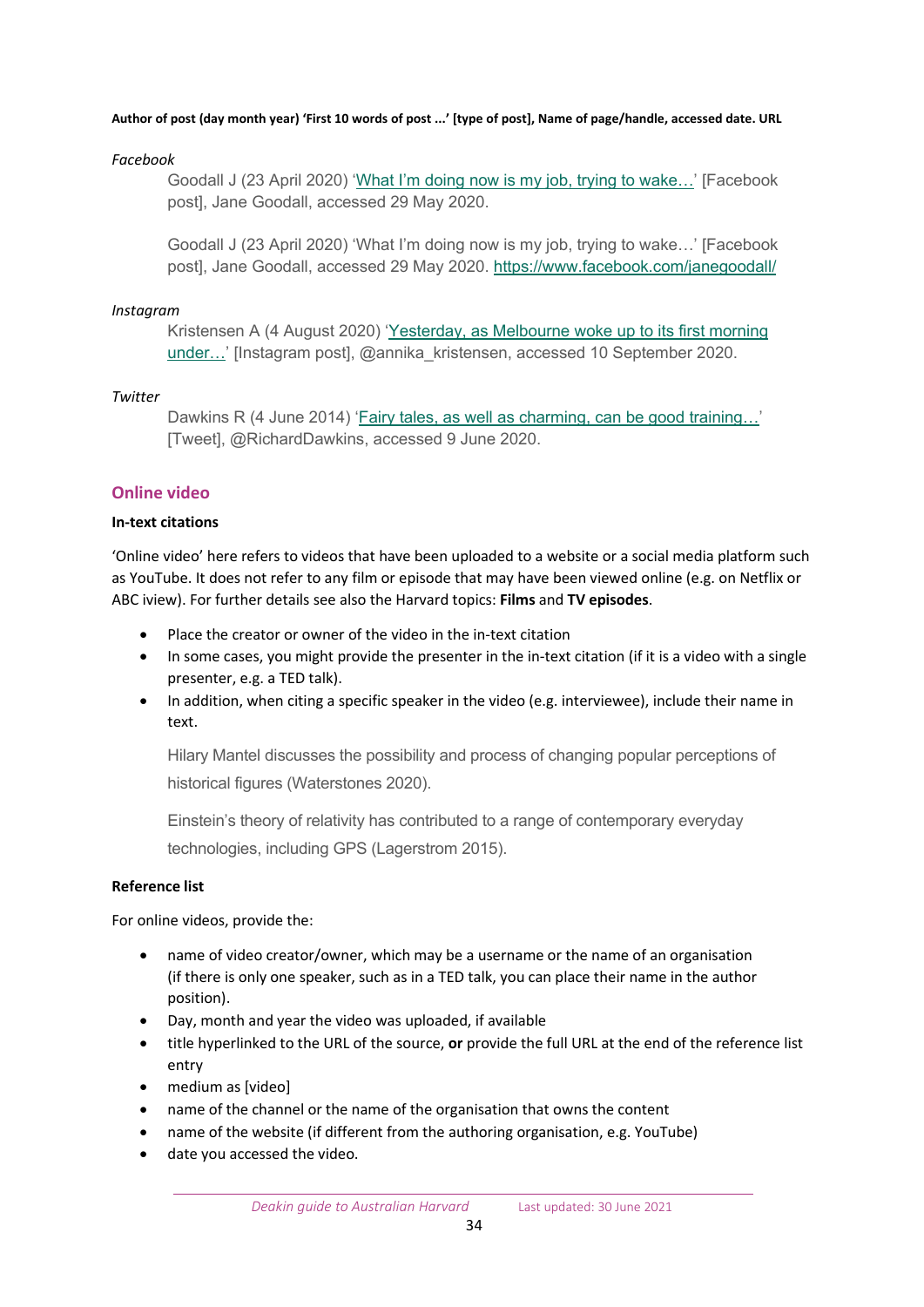## **Creator/Owner of video (day month year) 'Title of video' [video], Channel/Organisation, Website, accessed date. URL** Fitzpatrick S (7 April 2017) '[The Russian Revolution of 1917 and World History: A](https://www.youtube.com/watch?v=IyH1NF_kh-s)  [Centenary Reflection'](https://www.youtube.com/watch?v=IyH1NF_kh-s) [video], Schwartz Media, YouTube, accessed 23 May 2020.

Fitzpatrick S (7 April 2017) 'The Russian Revolution of 1917 and World History: A Centenary Reflection' [video], Schwartz Media, YouTube, accessed 23 May 2020. [https://www.youtube.com/watch?v=IyH1NF\\_kh](https://www.youtube.com/watch?v=IyH1NF_kh-s)-s

Waterstones (24 February 2020) ['Hilary Mantel: The Waterstones Interview -](https://www.youtube.com/watch?v=LsZrYQ2Ud_c) Wolf Hall [Trilogy'](https://www.youtube.com/watch?v=LsZrYQ2Ud_c) [video], Waterstones, YouTube, accessed 6 May 2020.

## **Creator/Owner of video (day month year) 'Title of video' [video], Organisation/Website, accessed date.**

Transport Accident Commission (21 July 2016) ['TAC: Meet Graham concept'](https://www.bestadsontv.com/ad/80872/TAC-Meet-Graham-concept) [video], Best Ads, accessed 3 August 2020.

## **Speaker/presenter (month year) 'Title of video' [video], Organisation/Website, accessed date.**

Lagerstrom L (January 2015) ['Einstein's Miracle Year'](https://www.ted.com/talks/larry_lagerstrom_einstein_s_miracle_year) [video], TED-Ed, accessed 8 August 2020.

## <span id="page-34-0"></span>**Film**

## **In-text citations**

- Provide the director and the original release year of the film.
- Italicise film titles when mentioned in text.

'I love the smell of napalm in the morning' (Coppola 1979) continues to be one of the most parodied lines in TV and cinema.

*Sunday too far away* (Hannam 1975) was the first ever Australian film to be selected for the Directors' Award at the Cannes Film Festival.

## **Reference list**

Whether a film has been accessed via Netflix, the Deakin Library or on DVD is irrelevant. Therefore, **do not** include information about the platform/distributor or the format in which you viewed the film.

- Provide the name of the director and their role (or producer, if director unknown).
- Provide the medium as [motion picture].
- Note: [IMDb \(the International Movie Database\)](https://www.imdb.com/) is a reliable source of information on films, including release years.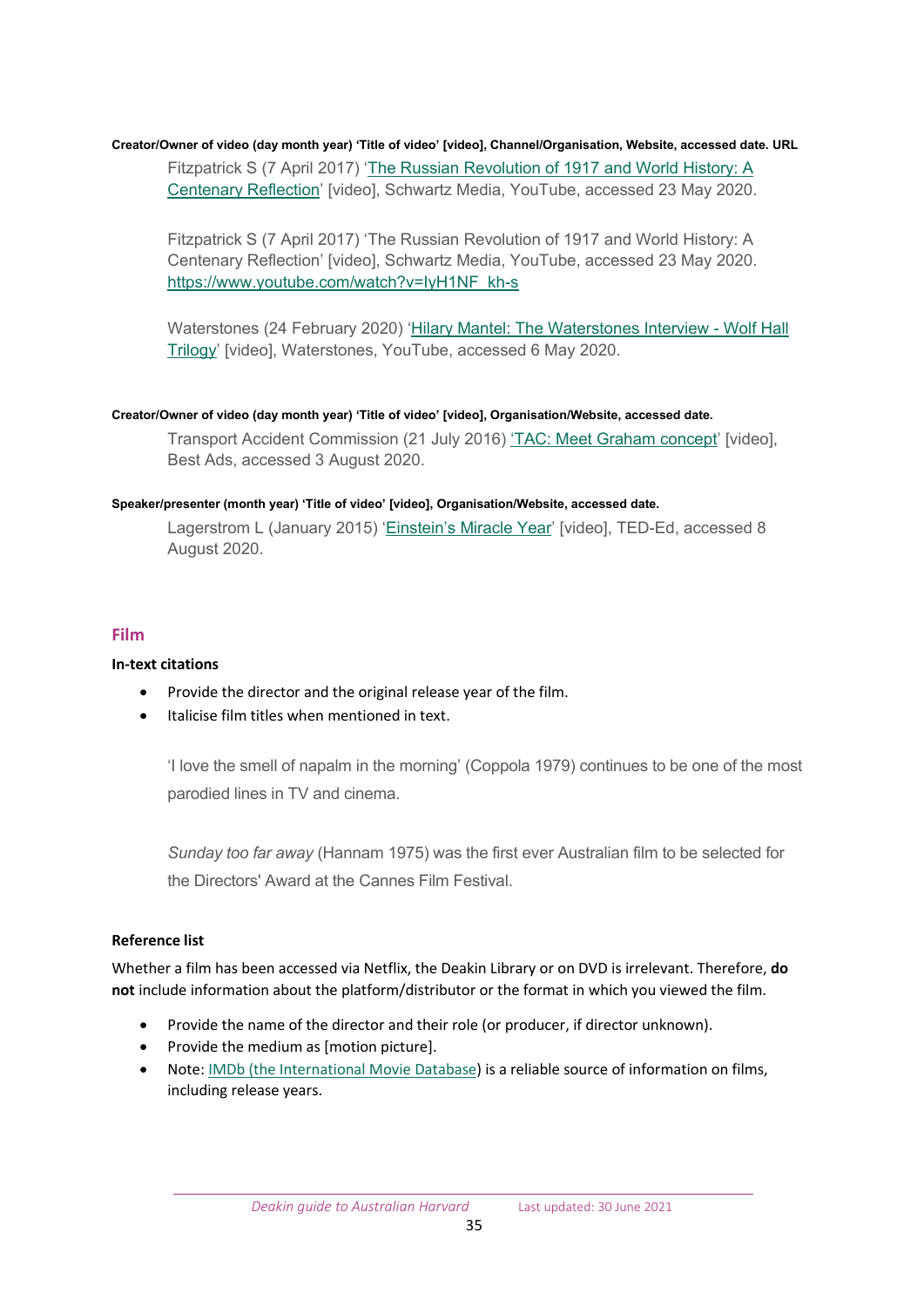#### **Director (director) (year)** *Title of film* **[motion picture], Film Studio/Publisher, Place of Production.**

Bognar S and Reichert J (directors) (2019) *American Factory* [motion picture], Higher Ground Productions, Chicago.

Coppola FF (director) (1979) *Apocalypse now* [motion picture], Zoetrope Studios, San Francisco.

Hannam K (director) (1975) *Sunday too far away* [motion picture], South Australian Film Corporation, Adelaide.

## <span id="page-35-0"></span>**TV episode**

## **In-text citations**

- Provide the director (or producer if the director is not known) and the original release year of the episode.
- Place episode titles in singe quote marks, if mentioned in text.
- Italicise names of series, if mentioned in text.

Several doctors were found to have prescribed drugs to patients who did not need them (ABC Television 2020).

## **Reference list**

Whether a TV episode has been accessed via broadcast, streaming (Netflix or via a Deakin Library database) or on DVD is irrelevant. Therefore, **do not** include information about the platform or distributor i.e. how you accessed the episode.

- Begin the citation with the director. If it not relevant/available, begin the citation with the producer or production organisation.
- You may provide a URL for a TV episode, but only if the episode is freely available via a website (e.g. ABC TV, SBS On Demand). Hyperlink the title to the URL of the source, **or** provide the full URL at the end of the reference list entry.
- Include numbers of the episode and season, where relevant.
- If an episode doesn't have a name, provide the name of the program first.
- Provide the medium as [television program].
- Include the name of the studio/company that produced the episode (not the distributor or platform provider, e.g. Netflix, but note that in some cases this can be the same organisation).
- Note: [IMDb \(the International Movie Database\)](https://www.imdb.com/) is a reliable source of information on TV series and episodes.

## *Episode with title:*

## **Producer (year) 'Title of episode' [television program],** *Name of show***, Name of Station/Studio/Producer, Place of production. URL**

ABC Television (2020) ['Opioids](https://www.abc.net.au/4corners/opioids,-inc/12624450) Inc.' [television program], *Four corners*, ABC Television, Sydney.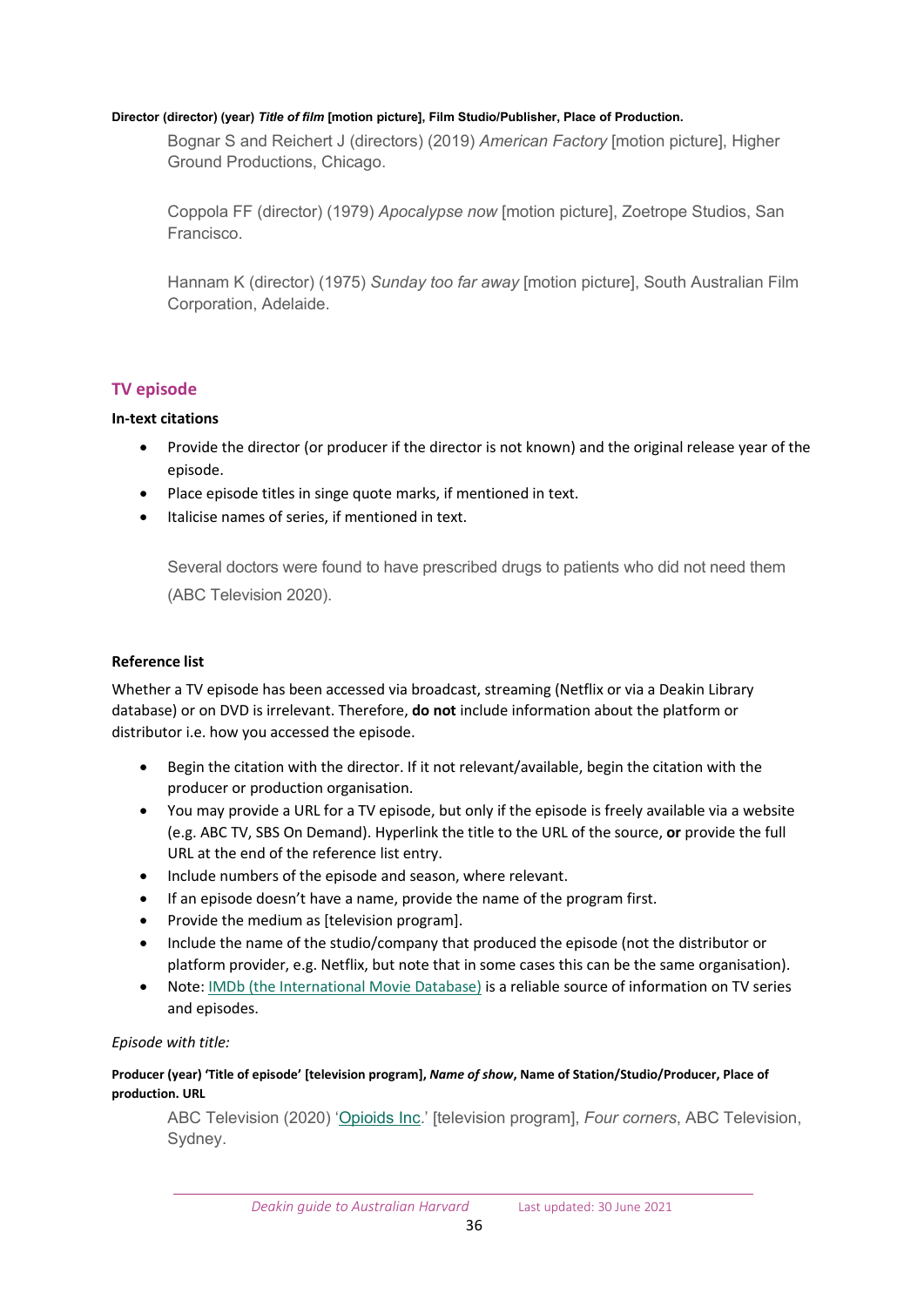ABC Television (2020) 'Opioids Inc.' [television program], *Four corners*, ABC Television, Sydney. [https://www.abc.net.au/4corners/opioids,](https://www.abc.net.au/4corners/opioids,-inc/12624450)-inc/12624450

#### *Episode with season/episode numbers instead of title:*

**Director (director) (year)** *Name of series* **(season, episode) [television program], Name of Station/Studio/Producer, Place of production.** 

Rochant E (director) (2018) *The bureau* (season 4, episode 9) [television program], The Oligarchs, Paris.

## <span id="page-36-0"></span>**Podcast**

#### **In-text citations**

- Cite the name of the podcast host or producer in the in-text citation.
- When citing a specific speaker within the podcast (e.g. an interviewee), include their name in text.

Brian Deer has debunked the often alleged link between MMR and autism (Adams 2020).

## **Reference list**

Provide the:

- name of the host or the producer of the podcast
- the day, month and year of publication or original broadcast
- title hyperlinked to the webpage where the episode is available, **or** provide the full URL at the end of the reference list entry. Only provide a URL if the podcast is freely available to the public.
- medium as [podcast]
- the episode and season number, where relevant.

**Host (host) (day month year) 'Title of episode' [podcast],** *Name of podcast* **(season, episode), Radio Network, accessed date. URL**

Spiegel A and Rosin H (hosts) (8 March 2020) ['The Last Sound'](https://www.npr.org/2020/03/25/821648089/the-last-sound) [podcast], *Invisibilia* (season 6, episode 6), NPR, accessed 6 May 2020.

Spiegel A and Rosin H (hosts) (8 March 2020) 'The Last Sound' [podcast], *Invisibilia* (season 6, episode 6), NPR, accessed 6 May 2020. [https://www.npr.org/2020/03/25/821648089/the](https://www.npr.org/2020/03/25/821648089/the-last-sound)-last-sound

#### **Host (host) (day month year) 'Title of episode' [podcast],** *Name of show***, Radio Network, accessed date.**

Adams P (host) (9 September 2020) '[Andrew Wakefield's fraudulent war on vaccines](https://www.abc.net.au/radionational/programs/latenightlive/the-fraud-behind-anti-vaccination-claims/12646730)' [podcast], *Late night live,* ABC Radio National, accessed 11 September 2020.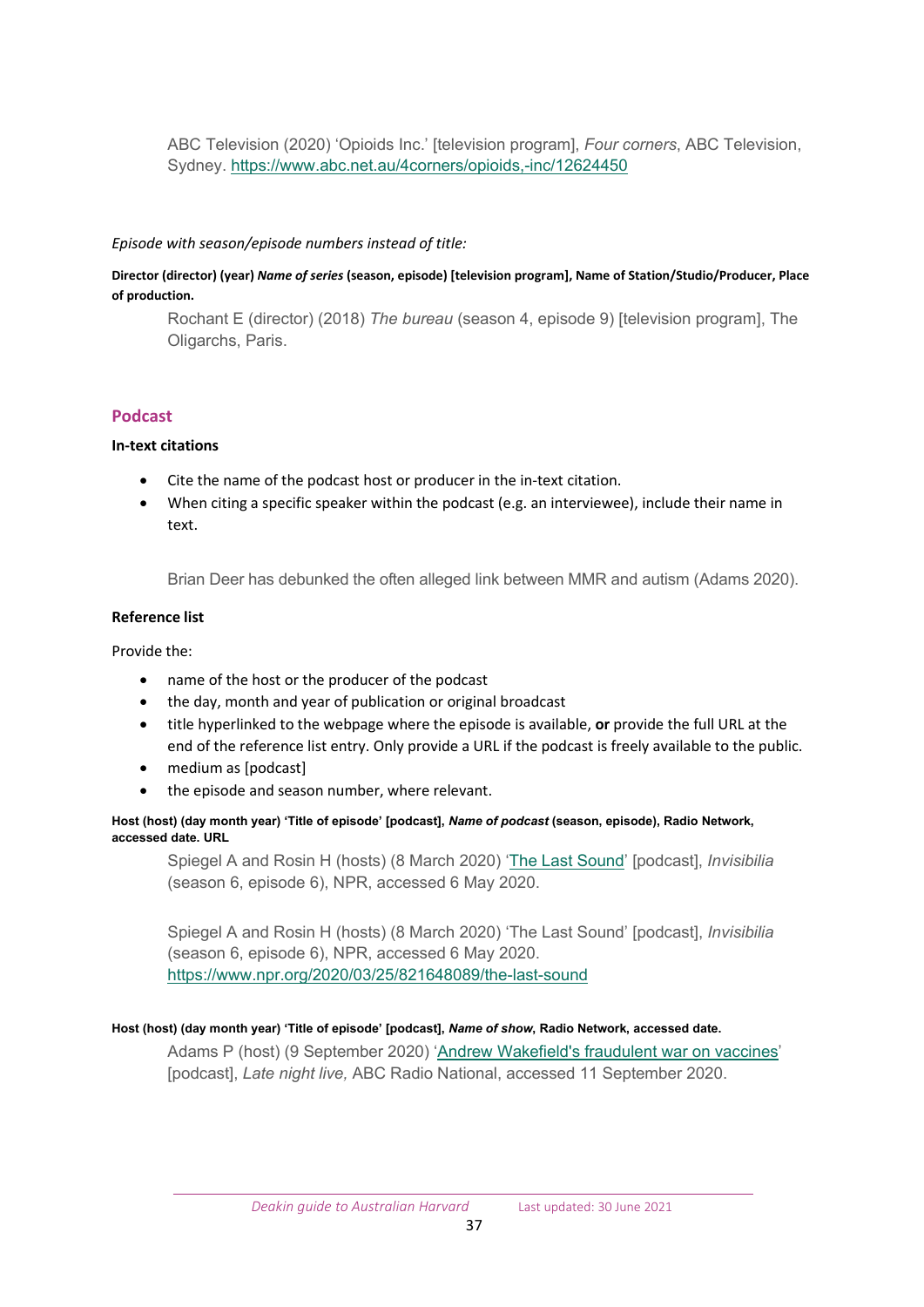## Other sources

## <span id="page-37-1"></span><span id="page-37-0"></span>**Artwork**

The following advice is around citing artwork viewed in a gallery or museum.

- For artworks viewed online see also the Harvard topics: **Web page**, **Online video** and **Digital collection**.
- For advice on how to include images in your work, see the Harvard topic: **Figures**.
- Check with your unit teaching staff whether you are required to include a 'List of Artworks' as a separate list to your reference list.
- For further information around citing artworks, see th[e Australian Government Style Manual](https://www.stylemanual.gov.au/style-rules-and-conventions/referencing-and-attribution/author-date/works-art) (but then always apply the advice in this guide to your final citation).

## **In-text citations**

- Include the artist's name and year of the artwork.
- Maintain the original capitalisation used in the title of the artwork and format in italics, if mentioning in text.

*Ngarra minytji* relates to a sacred men's ceremony and a totemic ancestor associated with the coast of Arnhem Land (Wilingarr 1937).

## **Reference list**

- Maintain the original capitalisation used in the title of the artwork.
- Include details about the medium of the artwork.
- Provide details about where the artwork was viewed, including the title of the exhibition and the exhibition dates. Alternatively, you might find the artwork online, in which case you have the option of linking to a **Digital collection**.

## *Artwork in an exhibition:*

#### **Creator (year)***Title of work***[medium], Title of exhibition, Gallery, Location, date of exhibition.**

Wilingarr M (1937) *Ngarra minytji (Ngarra ceremony design)* [natural pigments on bark], Transformations: early bark paintings from Arnhem Land, Ian Potter Museum of Art, University of Melbourne, 13 November 2013 – 23 February 2014.

#### *Exhibition catalogue:*

#### **Author or Gallery Name (year)** *Title of exhibition* **[exhibition catalogue], date of exhibition, Gallery/Publisher, Location.**

Witt-Dörring C and Asenbaum P (2011) *Vienna: art and design – Klimt, Schiele, Hoffmann, Loos* [exhibition catalogue], 18 June – 9 October 2011, National Gallery of Victoria, Melbourne.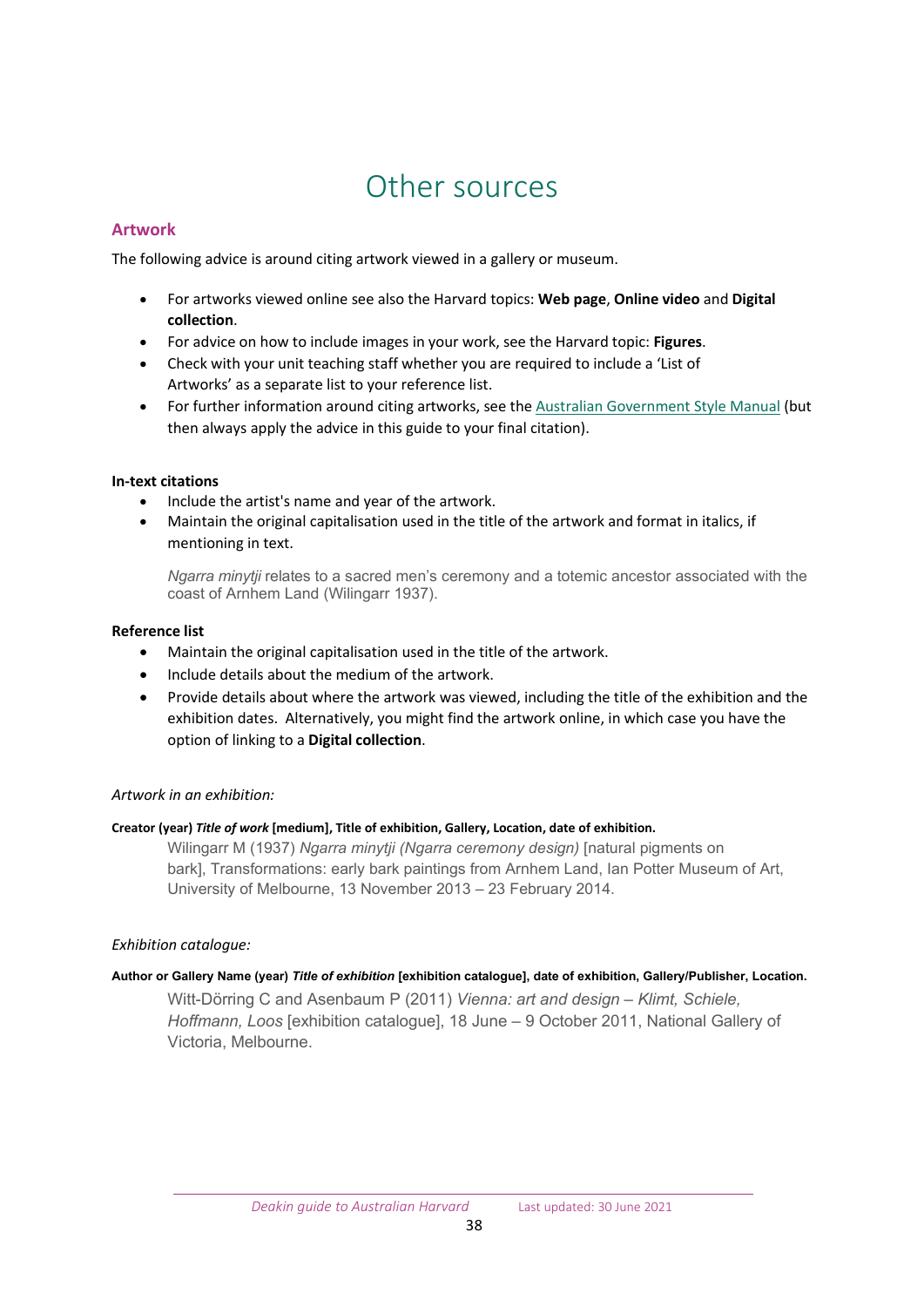## <span id="page-38-0"></span>**Construction regulation**

#### **In-text citations**

When citing legislation from a publication, include the details of the legislation in addition to an in-text citation for the publication. For further details on how to cite legislation, see the Harvard topic: **Legislation**.

… as stated in 'CP2 Spread of fire' in BCA Vol.1 (ABCB 2019).

*OHS Regulations 2017 (Vic) Pt 3.3* (Prevention of Falls) s21 requires the duty holder to manage risks ... (WorkSafe Victoria 2017:27).

## **Reference list**

- Cite according to the source type usually a web document (provide the URL, hyperlinked in the title of the work, **or** in full at the end of the reference list entry).
- •

#### **Author (year)** *Title of regulation/code***, Website, Government, date accessed. URL**

WorkSafe Victoria (2017) *[Guide to the occupational health and safety regulations 2017](https://content.api.worksafe.vic.gov.au/sites/default/files/2018-06/ISBN-Guide-to-ohs-regulations-2017-06-02.pdf)*, Worksafe Victoria, Victoria State Government, accessed 17 September 2020.

WorkSafe Victoria (2017) *Guide to the occupational health and safety regulations 2017*, Worksafe Victoria, Victoria State Government, accessed 17 September 2020. [https://content.api.worksafe.vic.gov.au/sites/default/files/2018](https://content.api.worksafe.vic.gov.au/sites/default/files/2018-06/ISBN-Guide-to-ohs-regulations-2017-06-02.pdf)-06/ISBN-Guide-to-ohs[regulations-](https://content.api.worksafe.vic.gov.au/sites/default/files/2018-06/ISBN-Guide-to-ohs-regulations-2017-06-02.pdf)2017-06-02.pdf

If a web source is not freely available to the public, place the home page URL at the end of the reference list entry:

#### **Author (year)** *Title of regulation/code***, Website, Organisation, date accessed. home page URL**

ABCB (Australian Building Codes Board) (2019) *NCC 2019 volume one*, National Construction Code, ABCB, accessed 2 May 2020. <https://ncc.abcb.gov.au/>

## <span id="page-38-1"></span>**Computer code**

#### **In-text citations**

… (Cansdale et al. 2020)

#### **Reference list**

- Hyperlink the title to the landing page URL where the code can be accessed, **or** provide in full at the end of the reference list entry.
- Include details of the version and the medium.
- Provide an accessed date.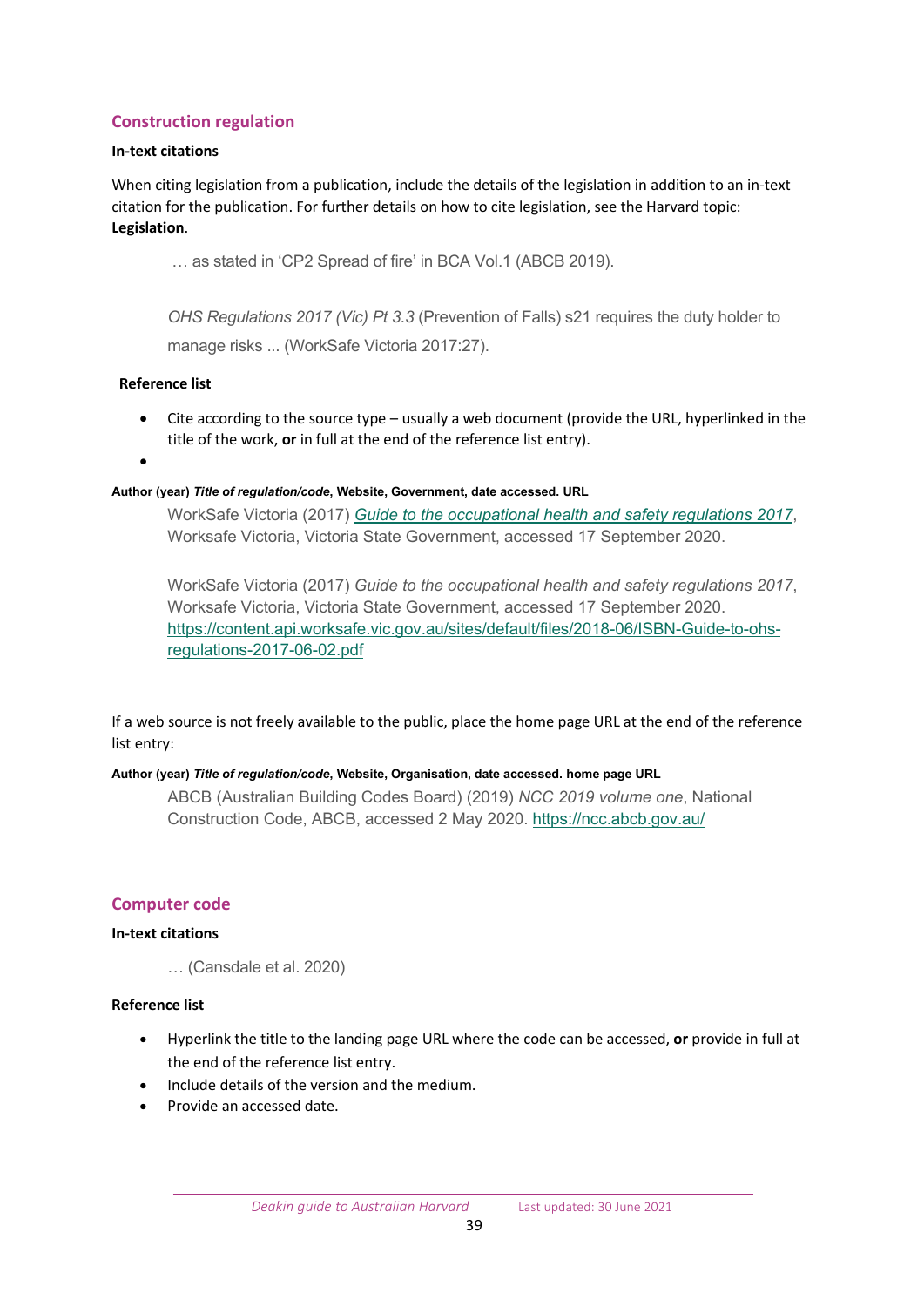#### **Author (day month year)** *Title of code* **[medium], version, Publisher/Website, date accessed. URL**

Cansdale J, Kirk S, Gaita A, Goldman S, Haack P, Okuda D and Greenaway J (10 June 2020) *[VisualStudio: GitHub extension](https://github.com/github/VisualStudio)* [source code], v2.11.104, GitHub, accessed 14 September 2020.

Cansdale J, Kirk S, Gaita A, Goldman S, Haack P, Okuda D and Greenaway J (10 June 2020) *VisualStudio: GitHub extension* [source code], v2.11.104, GitHub, accessed 14 September 2020. <https://github.com/github/VisualStudio>

## <span id="page-39-0"></span>**Conference paper**

- Cite according to the source type, e.g. See **Web document**.
- Include [conference presentation] or [unpublished conference presentation] after the title.
- Provide the full date, the name and the place of the conference.

#### **In-text citations**

Howell (2016) recommends that …

#### **Reference list**

#### *Published:*

**Author (day month year of conference) 'Title of presentation' [conference presentation],** *Name of Conference***, Location, accessed date.**

Howell J (28–30 September 2016) 'Making connections: e[nhancing program outcomes](http://acen.edu.au/resources/2016-conference-proceeedings/)  [via stakeholder partnerships](http://acen.edu.au/resources/2016-conference-proceeedings/)' [conference presentation], *WIL 2020: Pushing the boundaries*, Macquarie University, Sydney, accessed 1 February 2020.

#### *Unpublished:*

#### **Author (day month year of conference) 'Title of presentation' [unpublished conference presentation],** *Name of Conference***, Location.**

Blaiklock B (25–26 November 2009) 'Seeking a new model of learning support' [unpublished conference presentation], *9th Biennial National Conference of the Association for Academic Language and Learning*, University of Queensland, St Lucia.

#### <span id="page-39-1"></span>**Dataset**

#### **In-text citations**

… (ABS 2019)

#### **Reference list**

- Cite according to the source type, e.g. See **Web page** or **Web document**.
- Provide the 'date last updated' as the year.
- The medium of [data set] can be provided if the medium is not obvious.
- Include a catalogue number, where relevant.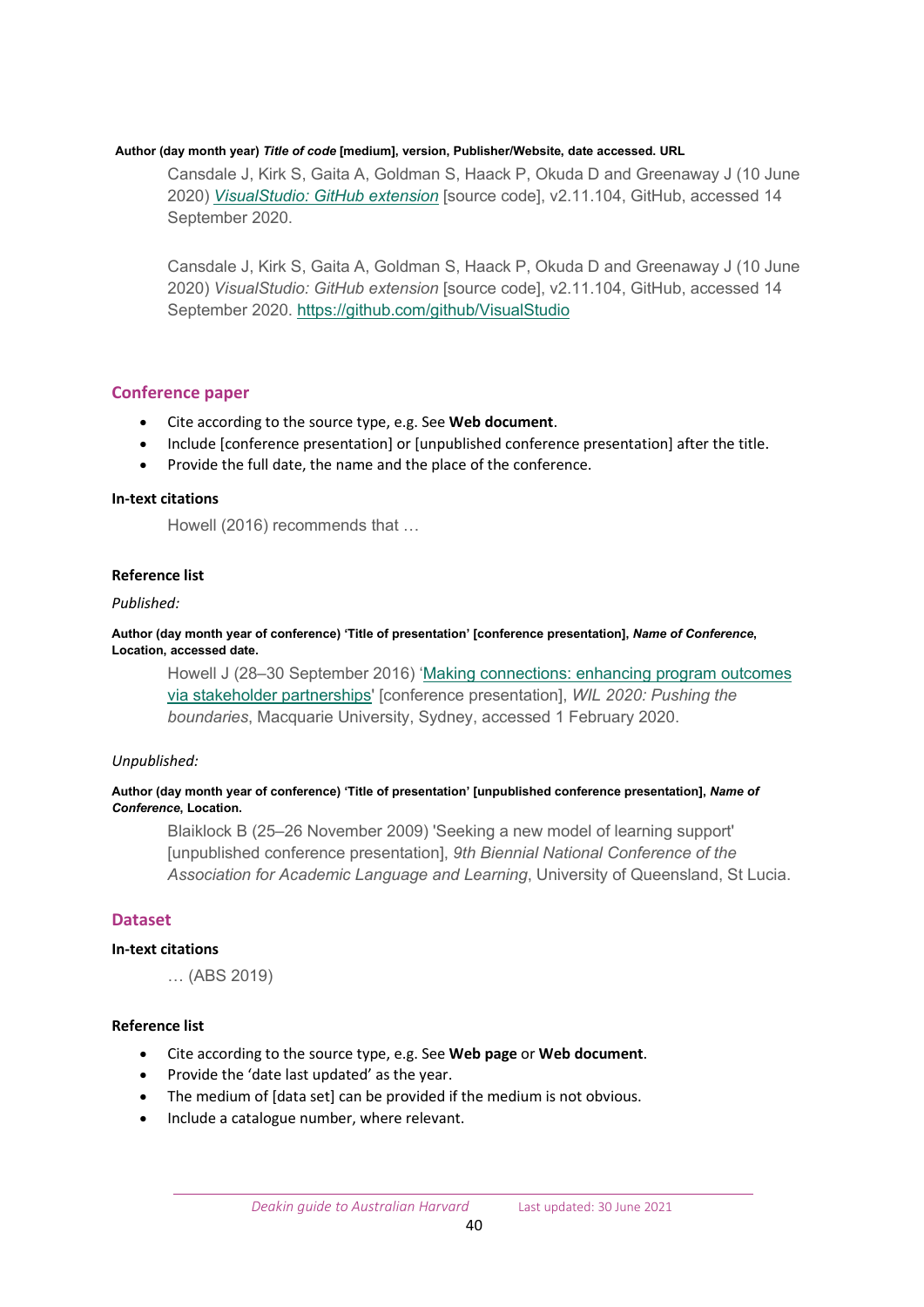#### **Author (year)** *Title of data set* **[data set], catalogue number, Website/Publisher, accessed date.**

ABS (Australian Bureau of Statistics) (2019) *[Prisoners in Australia, 2019](https://www.abs.gov.au/ausstats/abs@.nsf/Lookup/by%20Subject/4517.0%7E2019%7EMain%20Features%7EKey%20statistics%7E1)*, catalogue number 4517.0, ABS, Commonwealth of Australia, accessed 20 August 2020.

Department of Planning, Industry and Environment (2019) *[State Environmental Planning](https://data.nsw.gov.au/data/dataset/45741aaa-aa47-44d7-ad3e-7b5aab7fe4b0)  [Policy \(Kosciuszko National Park-Alpine Resorts\) 2007](https://data.nsw.gov.au/data/dataset/45741aaa-aa47-44d7-ad3e-7b5aab7fe4b0)* [data set], Data.NSW, NSW Government, accessed 3 September 2020.

## <span id="page-40-0"></span>**Deakin course content**

- Note: in some units it is **not** acceptable to cite course materials (e.g. class presentations and slides).
- Cite only if you have been given permission to do so.

## **In-text citations**

… (Doolan 2019)

#### **Reference list**

**Author (day month year) Title or your own descriptive title of class/topic [medium], Full name and code of unit, Deakin University.**

Doolan L (13 April 2019) Week 2: Being and Time [class slides], Introduction to Phenomenology PHP267, Deakin University.

## <span id="page-40-1"></span>**Dictionary or encyclopaedia**

Please note: in some units, citing dictionaries or encyclopaedias is **not acceptable**. Consult your unit guide for further details.

While Wikipedia can be a good starting point for gathering general information before you begin your research, a site such as Wikipedia can be updated at any point and by multiple authors, so it cannot be relied on as source for an academic assignment.

#### **In-text citations**

- For most dictionaries and encyclopaedias, provide an in-text citation only.
- **No entry** in the reference list is required.

The *Macquarie dictionary* (2018) defines political correctness as ...

However, if you are citing a more comprehensive authored entry from an encyclopaedia, you may cite according to the source type (e.g. **Book**, **Chapter**, **Web page**).

Glassman (2008) outlines eight 'humanistic values' or norms.

#### **Reference list**

Glassman U (2008) 'Group work values', in Gitterman A and Salmon R (eds) *Encyclopedia of social work with groups,* Routledge, New York.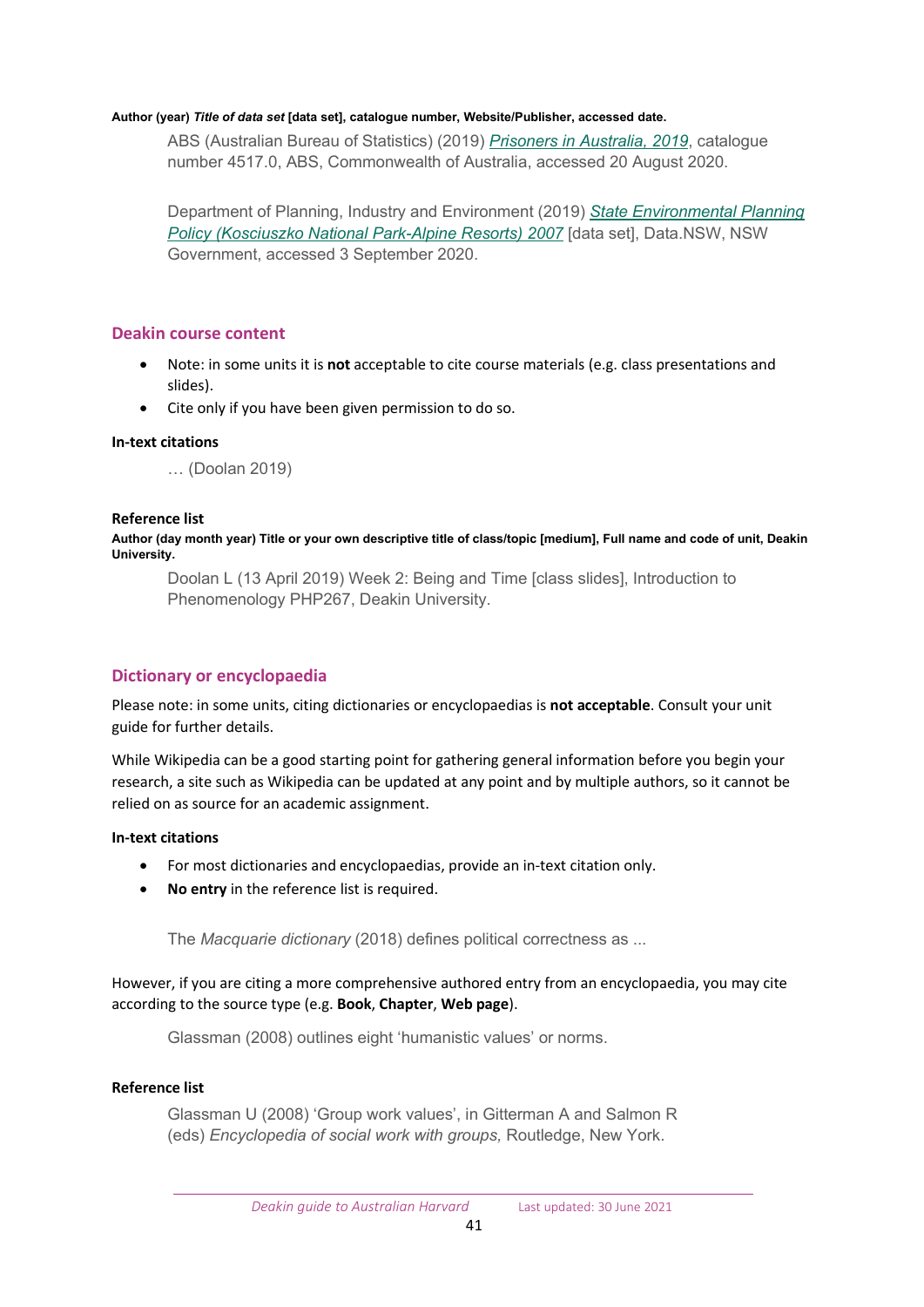## <span id="page-41-0"></span>**Digital collection**

The following advice is for artworks, images and manuscripts held in online repositories, databases or galleries.

See also the Harvard topics: **Artworks** and **Figures and tables**.

## **In-text citations**

- Provide the creator of the original work in the in-text citation, if known.
- Italicise the titles of works if mentioned in text.

It has been suggested that *The seven deadly sins* (Bosch c.1500) is less characteristic of his style.

Wilson (1915) did not believe this characterisation of the American public was warranted nor that their sympathies were 'controlled by their pocket books'.

## **Reference list**

- If the author is unknown, begin the citation with the title (or descriptive title) of the artwork or the name of publication in which the work originally appeared.
- The original date of the work or the digital release date may be cited.
- Use 'c.' (circa) for estimated dates.
- Provide a URL by hyperlinking the title of the work, **or** provide URL in full at the end of the reference list entry. Do **not** link to a University Library database or other source that is not accessible to the public.
- Include a catalogue or other reference number, if relevant.

## *Digitised image or artwork:*

#### **Artist (year)** *Title of artwork* **[medium of original artwork], catalogue number, Digital collection, date accessed.**

Bosch H (c.1500) *The seven deadly sins* [oil on wood], ARTstor Digital Library, accessed 4 March 2020.

Cartier-Bresson, H (1945) *Dessau: exposing a Gestapo informer* [photograph], ARTstor Digital Library, accessed 19 October 2019.

#### **Descriptive title of artwork (year) [medium of original artwork], catalogue number, Digital collection, date accessed.**

[Gay liberation badge, UK](https://www.britishmuseum.org/collection/object/C_1984-0210-1) (c.1984) [brass, enamel], registration number 1984,0210.1, The British Museum Collection Online, accessed 3 September 2020.

## *Digitised manuscript or record:*

#### **Author (year) 'Title of manuscript', Title of archive series [medium], Digital collection, date accessed.**

Wilson W (1914) 'Memorandum of interview Samuel K Ratcliffe, March 25 1915', [Woodrow Wilson Papers: Series 5: Peace Conference Correspondence and Documents,](https://www.loc.gov/item/mss4602900639/)  1914–[1921; Subseries A: Policy Documents, 191](https://www.loc.gov/item/mss4602900639/)4–1919; 1914, Dec. 26–1917, Oct. 31 [manuscript/mixed material], Library of Congress, accessed 13 August 2020.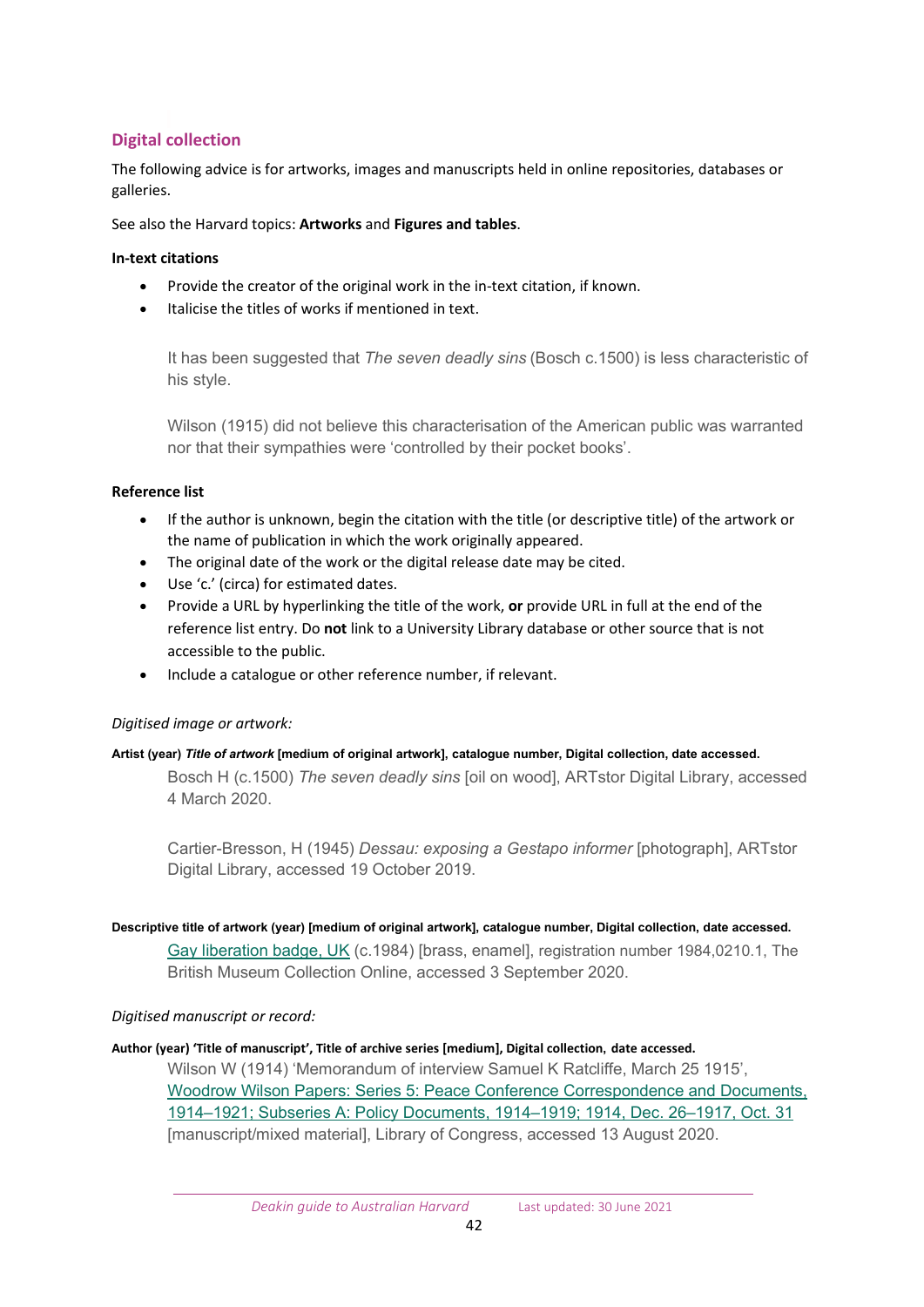#### *Digitised newspaper article*:

If the author is unknown, begin the citation with the name of the newspaper.

#### **Newspaper (day month year) 'Title of article',** *Newspaper***, Digital collection, Location, date accessed.**

The Argus (10 January 1880) ['The Unfairness of the Advocates of the Plebiscite',](https://trove.nla.gov.au/newspaper/title/13) *The Argus*, Trove, National Library of Australia, accessed 23 June 2020.

## See also the Harvard topic: **News article**

## <span id="page-42-0"></span>**Figures and tables**

This topic covers two distinct sub-topics:

- 1. Including figures or tables in your own work
- 2. Citing images, figures or tables

You may also want to browse these Harvard topics: **Artwork**, **Dataset** and **Digital collection**.

Please note: your unit may have differing advice on the placement of figures and tables – please follow the advice given in your unit site.

Note: You can include a separate 'List of artworks cited' or 'List of figures and tables' in addition to your main reference list. Check details in your unit site to determine if you are required to do this.

## *1. Including figures or tables in your own work*

When adding figures (e.g. images, maps, graphs) or tables into your own work (e.g. document, slide presentation), each figure/table requires:

- **A figure/table number**, e.g. Figure 1, Figure 2; Table 1, Table 2 so that you can easily refer to them in your text – together with a **brief, accurate and descriptive title**.
- **An in-text citation** and corresponding **reference list entry** if your figure/table has been copied or adapted from another source.

## • **Copyright and permission information**

When you copy something (e.g. image, table) from a source which is for a public audience, you may need to add copyright details about, for example:

- a website or other source that asks you to credit them for re-using their work
- Creative Commons (CC) licensed material
- journals or other publications.

Learn more in the Deaki[n Copyright modules for students 3: Copyright for your studies](https://deakin.libguides.com/copyright-module3/about)

See also these Deakin Library guides to using [Creative Commons,](https://www.deakin.edu.au/library/copyright/the-basics/creative-commons) finding [copyright-free](https://www.deakin.edu.au/library/copyright/find-copyright-free-resources)  [images](https://www.deakin.edu.au/library/copyright/find-copyright-free-resources) and [finding image resources in the Library.](https://www.deakin.edu.au/library/help/image-resources)

\_\_\_\_\_\_\_\_\_\_\_\_\_\_\_\_\_\_\_\_\_\_\_\_\_\_\_\_\_\_\_\_\_\_\_\_\_\_\_\_\_\_\_\_\_\_\_\_\_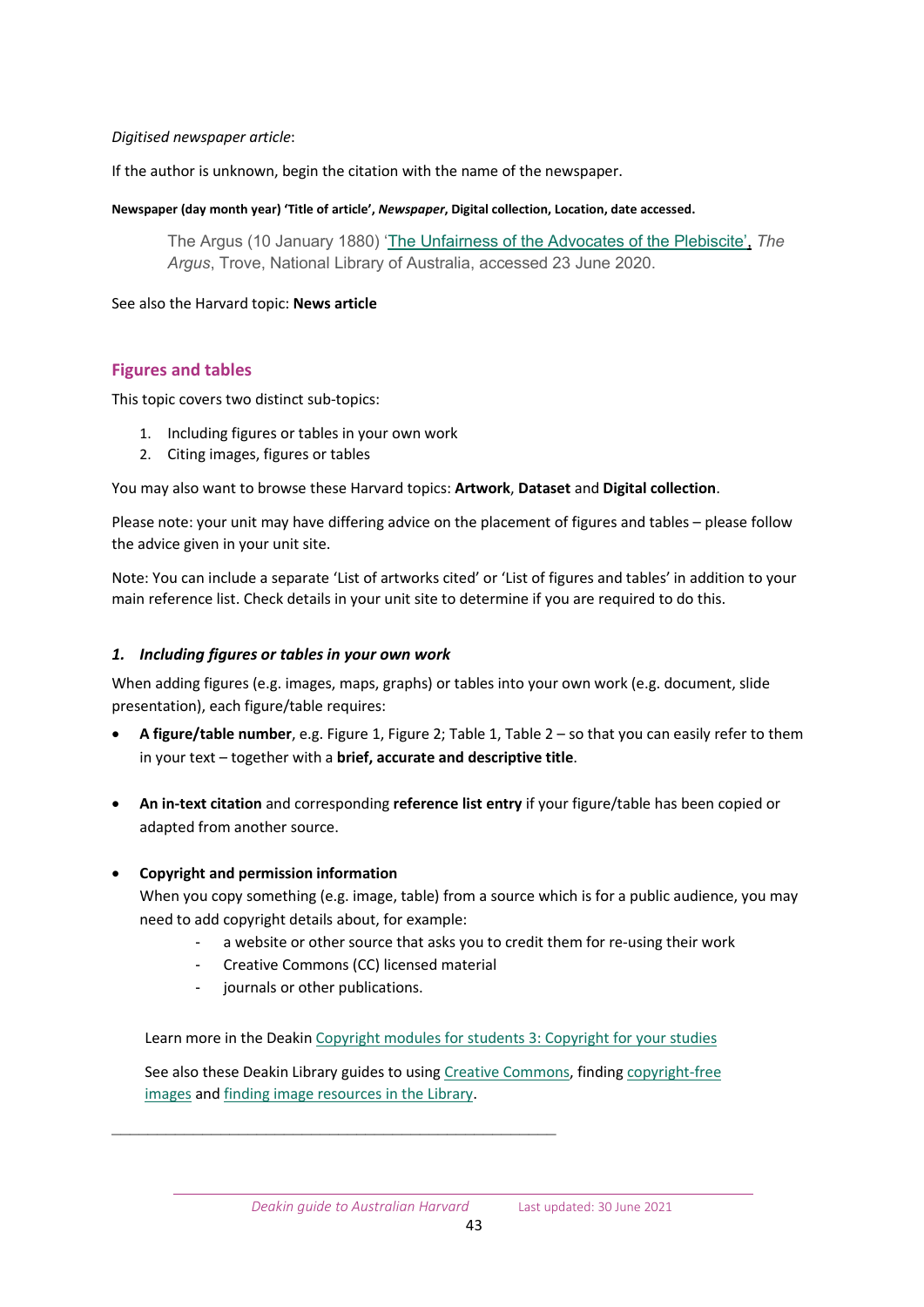## *Including a copy of, or adapting, an image, map, graph or table from a publication*

#### **In your text:**

## Refer to the figure number.

Table 3 shows that the mortality rate for men is significantly higher in Eastern European countries.

The mortality rate for men is significantly higher in Eastern European countries (see Table 3).

## **Immediately above your figure/table:**

#### Include the figure number and title.

Table 3. Correlation between coronary heart disease and reduced fresh food supply.

#### **Immediately below your figure/table:**

#### Include an in-text citation.

Source: Adapted from Marmot and Wilkinson (2003:27).

## **Reference list:**

## Include a copyright statement in addition to the usual reference details of the source.

Marmot M and Wilkinson R (2003) *Social determinants of health – the solid facts*, World Health Organization, Geneva. Copyright WHO 2003.

#### *Including a copy of an image licensed under Creative Commons*

\_\_\_\_\_\_\_\_\_\_\_\_\_\_\_\_\_\_\_\_\_\_\_\_\_\_\_\_\_\_\_\_\_\_\_\_\_\_\_\_\_\_\_\_\_\_\_\_\_

#### **Immediately above your figure:**

Include a figure number and title.

Figure 1. Mainz Cathedral.

#### **Immediately below your figure:**

- Include an in-text citation.
- Note: in some cases the author may be a username.

Source: (barnyz 2014)

#### **Reference list:**

- Provide a URL as a hyperlinked title, **or** provide a URL in full at the end of the reference list.
- Learn more about [using Creative Commons sources](https://www.deakin.edu.au/library/copyright/the-basics/creative-commons) and how t[o attribute](https://www.deakin.edu.au/library/copyright/the-basics/citing-works/example-attributions) them.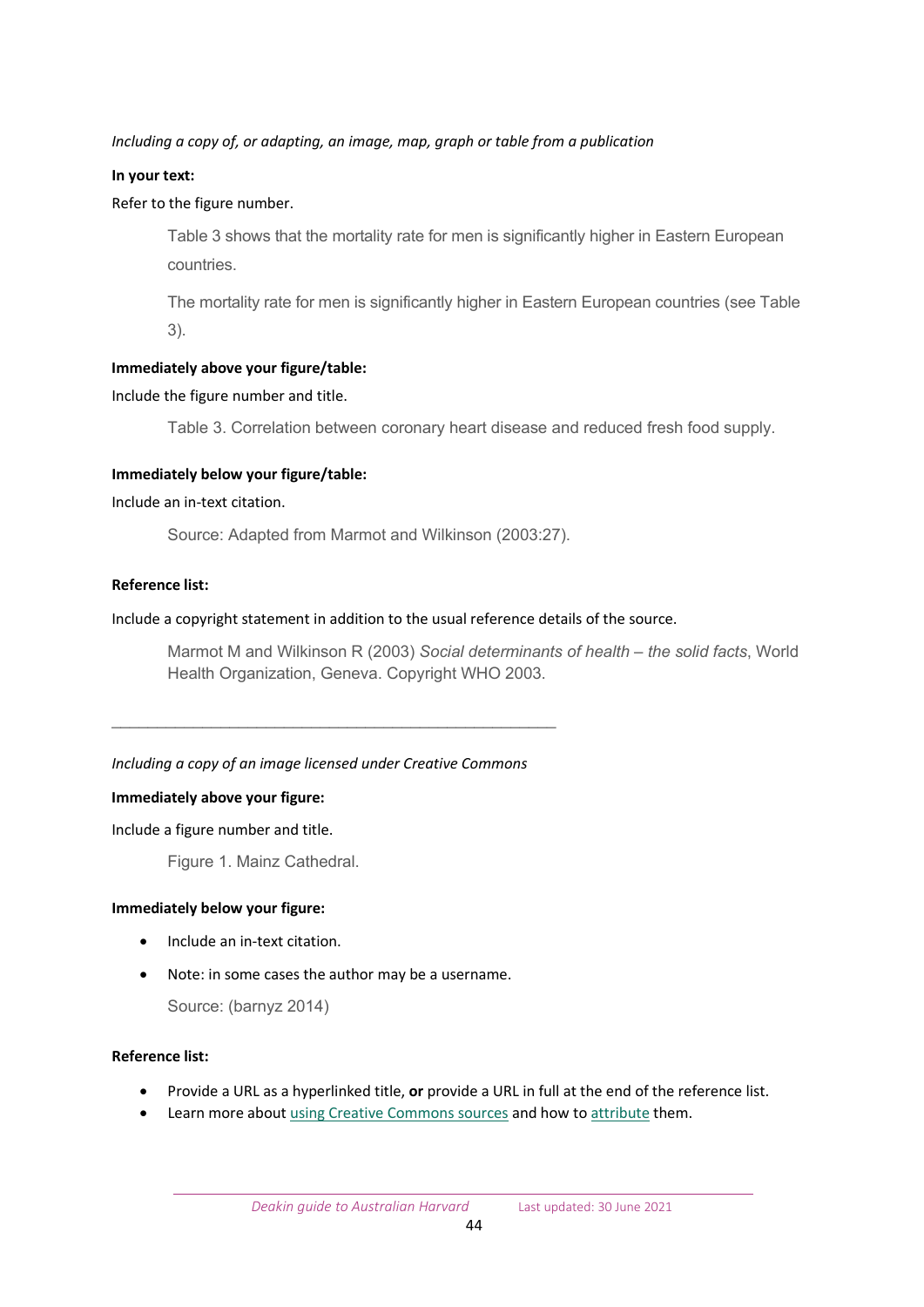barnyz (18 July 2014) Mainz [Cathedral interior](https://www.flickr.com/photos/75487768@N04/15593968519/in/album-72157643149167723/) [photo], Flickr, accessed 5 October 2020. Available under Attribution-NonCommercial-NoDerivs 2.0 Generic (CC BY-NC-ND 2.0).

barnyz (18 July 2014) Mainz Cathedral interior [photo], Flickr, accessed 5 October 2020. Available under Attribution-NonCommercial-NoDerivs 2.0 Generic (CC BY-NC-ND 2.0). [https://www.flickr.com/photos/75487768@N04/15593968519/in/album](https://www.flickr.com/photos/75487768@N04/15593968519/in/album-72157643149167723/)-[72157643149167723/](https://www.flickr.com/photos/75487768@N04/15593968519/in/album-72157643149167723/)

## *Using your own image*

• Provide a descriptive title.

\_\_\_\_\_\_\_\_\_\_\_\_\_\_\_\_\_\_\_\_\_\_\_\_\_\_\_\_\_\_\_\_\_\_\_\_\_\_\_\_\_\_\_\_\_\_\_

• A citation is not required.

Figure 5. Screenshot of the author's journal: databases searched and keywords used.

## *2. Citing figures/tables from a publication*

## **In-text citations**

When citing a specific figure or a table within a publication (e.g. book, article, web document), include the figure/table number in text in addition to the in-text citation.

In the AIHW (2020:11) report into welfare (see Figure 1.4), the authors clarify ...

Huyghe's location photographs of incomplete architecture in *Chantier permanent* are an early investigation into the 'open present' (see Figure 2.1, Barikin 2012:43).

## **Reference list**

- The details of the figure or table are **not** provided in the reference list entry.
- Cite according to the source type, e.g. **Web document**, **Book**.

AIHW (Australian Institute of Health and Welfare) (2020) ['Australia's](https://www.aihw.gov.au/reports/australias-welfare/australias-welfare-2019-data-insights/contents/summary) welfare 2019: data insights', *Australia's Welfare Series 14*, catalogue number AUS 226, AIHW, Australian Government, doi:10.25816/5d5e14e6778df

Barikin A (2012) *Parallel presents: the art of Pierre Huyghe*, MIT Press, Cambridge, MA.

## <span id="page-44-0"></span>**Industry report**

## **In-text citations**

The author of an industry report may be an individual but is more likely to be an organisation.

... (Marketline 2019)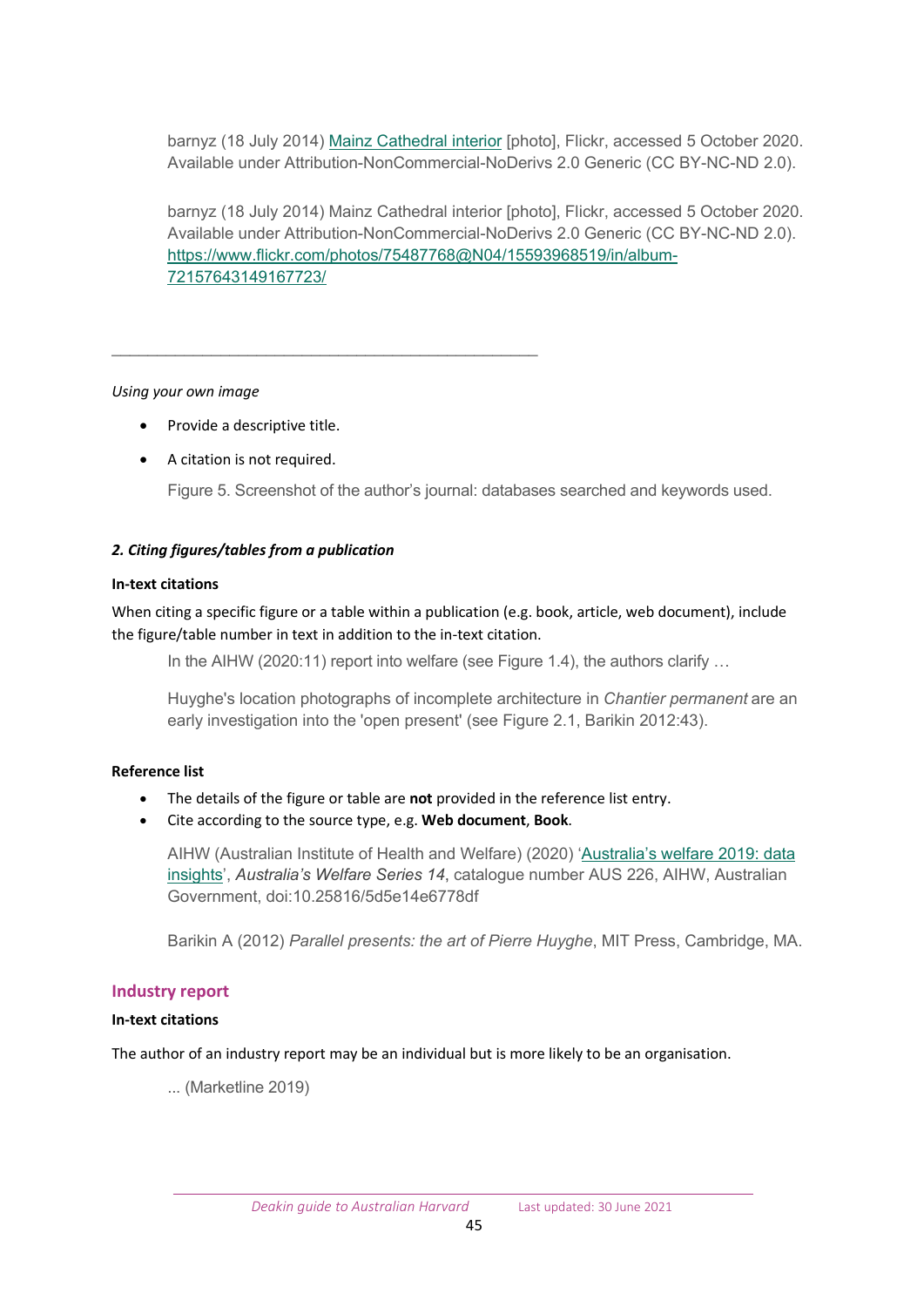## **Reference list**

- For online sources that are not accessible to the public, provide the homepage URL at the end of the reference list entry
- Do **not** include the name of the Library database where the report was accessed.
- Include a report/profile number after the title, where relevant.

#### **Author (year)** *Title of report/profile***, Website/Organisation, accessed date. home page URL**

Marketline (2019) *Company profile: Rio Tinto*, Marketline, accessed 14 June 2020. www.marketline.com

## <span id="page-45-0"></span>**Media release**

#### **In-text citations**

Spence (2020) outlines …

#### **Reference list**

• Cite according to the source type, e.g. See **Web page** or **Web document**

#### **Author (day month year)** *Title of media release* **[media release], Organisation, accessed date.**

ASRC (Asylum Seeker Resource Centre) (7 October 2020) *[Budget 2020 abandons](https://www.asrc.org.au/media-centre/)  [people seeking asylum and refugees](https://www.asrc.org.au/media-centre/)* [media release], Asylum Seeker Resource Centre, accessed 19 October 2020.

#### **Author (Title, if relevant) (day month year)** *Title of media release* **[media release], Government, accessed date.**

Spence R (Minster for Multicultural Affairs) (14 September 2020) *[Making multicultural](https://www.premier.vic.gov.au/making-multicultural-communities-stronger)  [communities stronger](https://www.premier.vic.gov.au/making-multicultural-communities-stronger)* [media release], Victorian State Government, accessed 15 September 2020.

## <span id="page-45-1"></span>**News article**

This topic covers online and print news and magazine articles.

• For an example from Trove, see the Harvard topic: **Digital collection**.

#### **In-text citations**

The reason for this is made clear when looking more closely at the 'range of uncertainty' (Doman et al. 2020:para.44).

Afghan refugees faced an increased chance of being sent home (Narushima 2010).

## **Reference list**

- Include the day month and year of publication.
- Provide the URL by hyperlinking the title of the work, **or** provide in full at the end of the reference list entry. Only provide URLs for web sources freely available to the public.
- Online articles require a date accessed.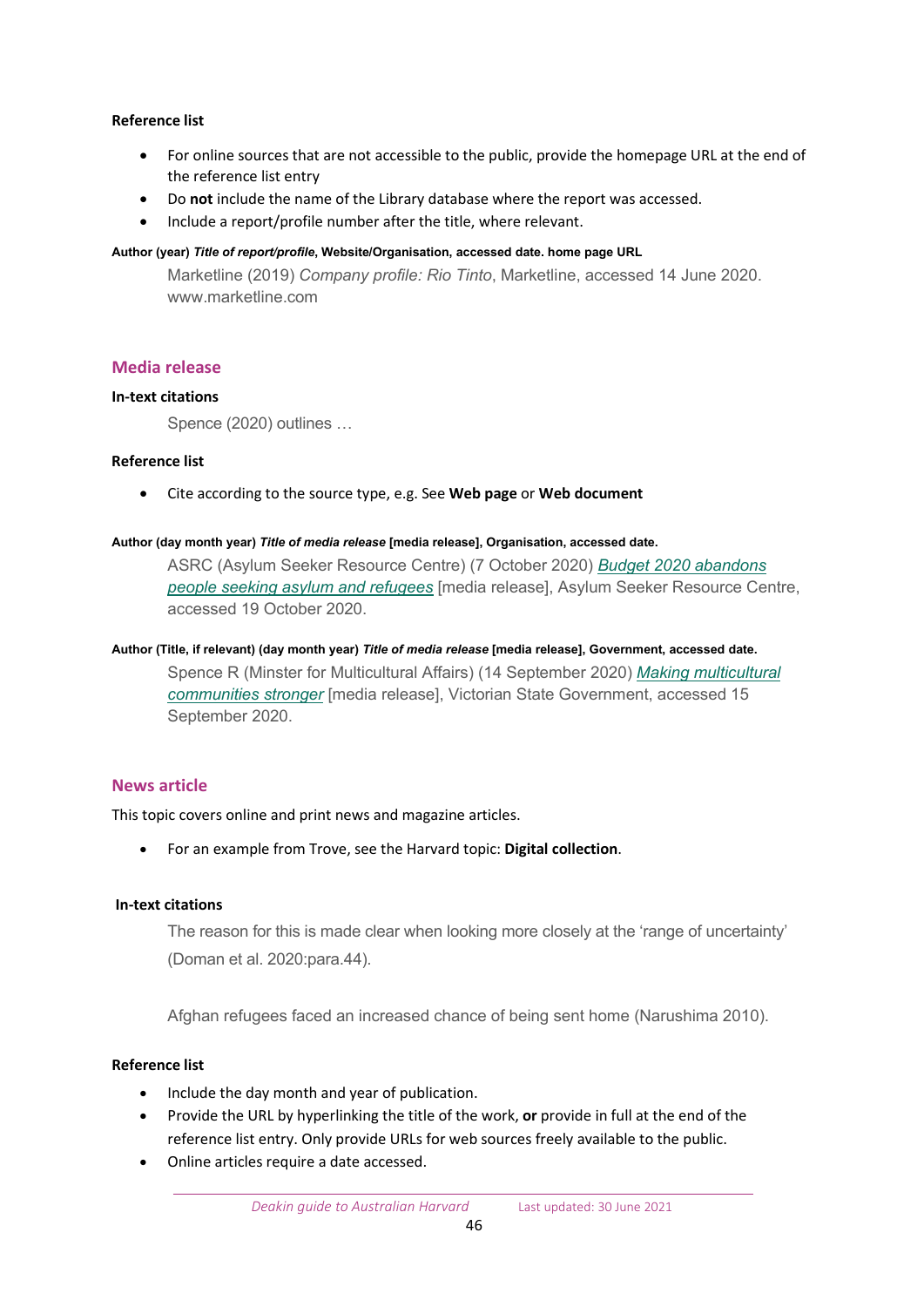• If an article has been accessed via a Library database, such as Newsbank or Factiva, the name of the database is **not** required. The article is cited as originally published (e.g. in print or online).

## *Online:*

#### **Author (day month year) 'Title of article',** *Title of Website***, accessed date. URL**

Doman M, Palmer A and Scott N (31 January 2020) '[Cracking the code to Steve Smith's](https://www.abc.net.au/news/2019-11-20/the-science-behind-steve-smiths-test-match-batting-technique/11705118)  [batting success',](https://www.abc.net.au/news/2019-11-20/the-science-behind-steve-smiths-test-match-batting-technique/11705118) *ABC News Australia*, accessed 5 February 2020.

Doman M, Palmer A and Scott N (31 January 2020) 'Cracking the code to Steve Smith's batting success', *ABC News Australia*, accessed 5 February 2020. https://www.abc.net.au/news/2019-11-20/the[-science-behind-steve-smiths-test-match](https://www.abc.net.au/news/2019-11-20/the-science-behind-steve-smiths-test-match-batting-technique/11705118)batting-[technique/11705118](https://www.abc.net.au/news/2019-11-20/the-science-behind-steve-smiths-test-match-batting-technique/11705118)

## *Print:*

#### **Author (day month year) 'Title of article',** *Title of Newspaper/Magazine***.**

Narushima Y (1 October 2010) 'Expulsion looming for Afghans', *The Age*.

## *No listed author:*

## **Newspaper/site (day month year) 'Title of article' …**

ABC News (1 September 2020) 'NASA scientists zoomed in a million times on a far away [galaxy and found a shape similar to Darth Vader's TIE fighter](https://www.abc.net.au/news/2020-09-01/nasa-finds-darth-vader-tie-fighter-while-mapping-far-away-galaxy/12615782)', *ABC News Australia*, accessed 2 September 2020.

## <span id="page-46-0"></span>**Personal communication**

#### **In-text citations**

Personal communications include letters, emails, private social media posts, personal interviews and telephone conversations.

- It is advisable to get the permission of the person concerned before citing them.
- The day, month and year can be provided within your text or as part of the in-text citation.
- It is sometimes useful to indicate the role of the person being cited and their organisation.

When interviewed on 8 October 2019, Jenny Robinson, Manager of Heathville Community Centre, confirmed...

… (J Robinson, Manager, Heathville Community Centre, interview, 8 October 2019)

J Robinson (email with author, 8 October 2019) indicated ...

#### **Reference list**

No entry in the reference list is required.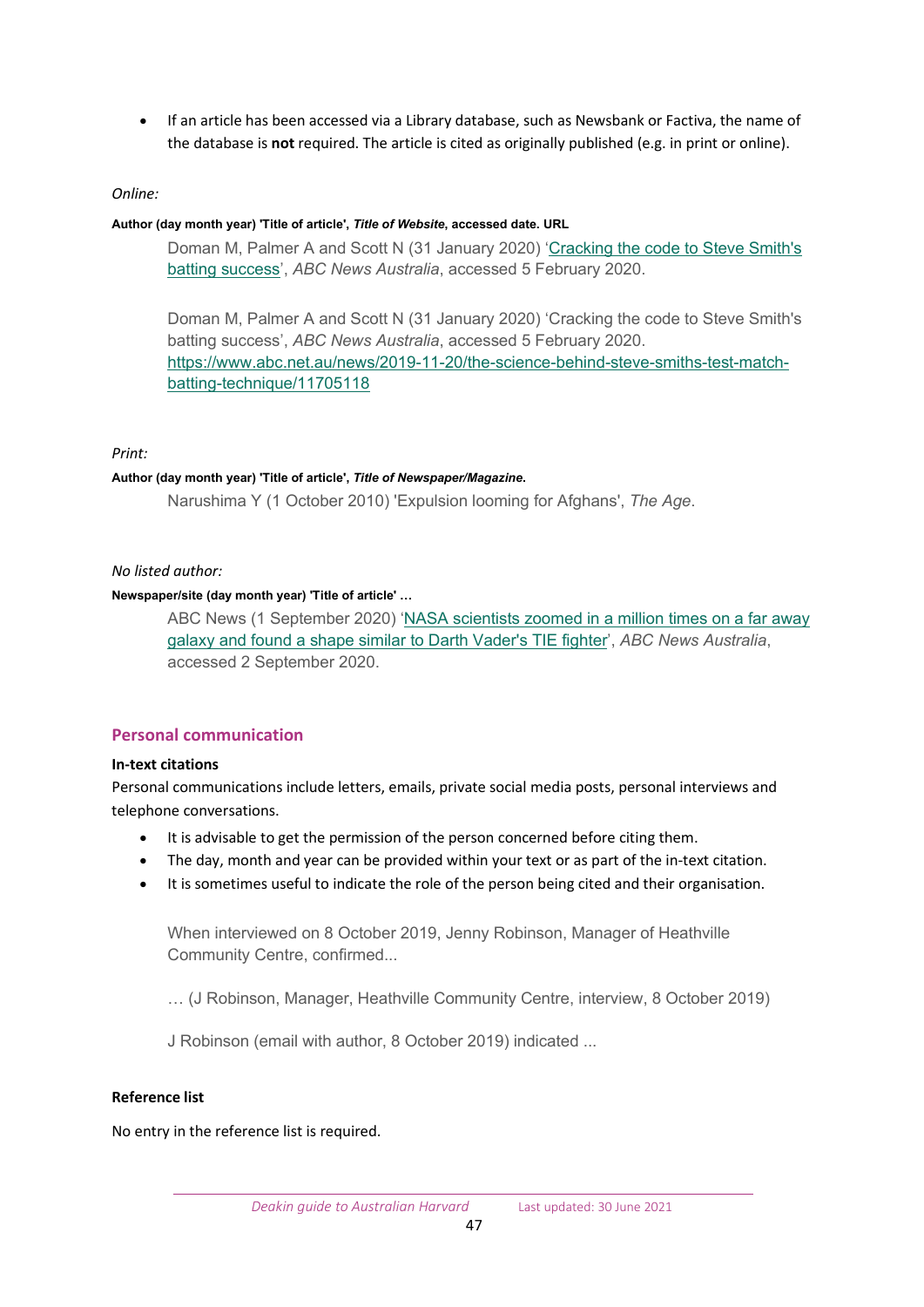## <span id="page-47-0"></span>**Other print sources**

This topic covers print advertisements, brochures, posters and newsletters.

#### **In-text citations**

Include the author or authoring organisation and year.

The print campaign by the Australian Heart Foundation (1999) clearly drew on earlier successes in community engagement.

#### **Reference list**

- Provide the medium after the title in square brackets.
- The year of publication may not always be known; however, if the year can be inferred with some certainty place a **c**. (meaning 'circa') before the year.

#### **Author (year)***Title of publication* **[medium], Name of Publisher/Organisation, Place of Publication.**

Australian Heart Foundation (1999) *Be active every day: physical activity for a healthy heart* [brochure], Australian Heart Foundation, Melbourne.

The Australian Greens (c. 2013) *We're standing up for what matters* [campaign flyer], The Australian Greens, Melbourne.

## <span id="page-47-1"></span>**Report**

This topic covers corporate, government, research and technical reports.

• See also the Harvard topics: **Web pages**, **Web documents**, **Government overview** and **NGOs**.

#### **In-text citations**

Sydney Water (2013) states …

#### **Reference List**

- Cite according to the source type, e.g. **Web documents**, with the addition of a report number, where relevant.
- Provide a description of the report if the report's title does not adequately describe the document.

#### *Online report without report number:* **Author (year)** *Title of report,* **Organisation/Website, accessed date. URL**

Rutledge S, Cohen-Vogel L and Osborne-Lampkin L (2012) *[Identifying the characteristics](http://files.eric.ed.gov/fulltext/ED538011.pdf)  [of effective high schools: report from year](http://files.eric.ed.gov/fulltext/ED538011.pdf) one of the national center on scaling up [effective schools](http://files.eric.ed.gov/fulltext/ED538011.pdf)*, National Center on Scaling Up Effective Schools, accessed 3 November 2019.

Commission on Social Determinants of Health (2008) *Closing the gap in a generation: health equity through action on the social determinants of health,* World Health Organization, accessed 22 June 2020.

[http://whqlibdoc.who.int/publications/2008/9789241563703\\_eng.pdf](http://whqlibdoc.who.int/publications/2008/9789241563703_eng.pdf)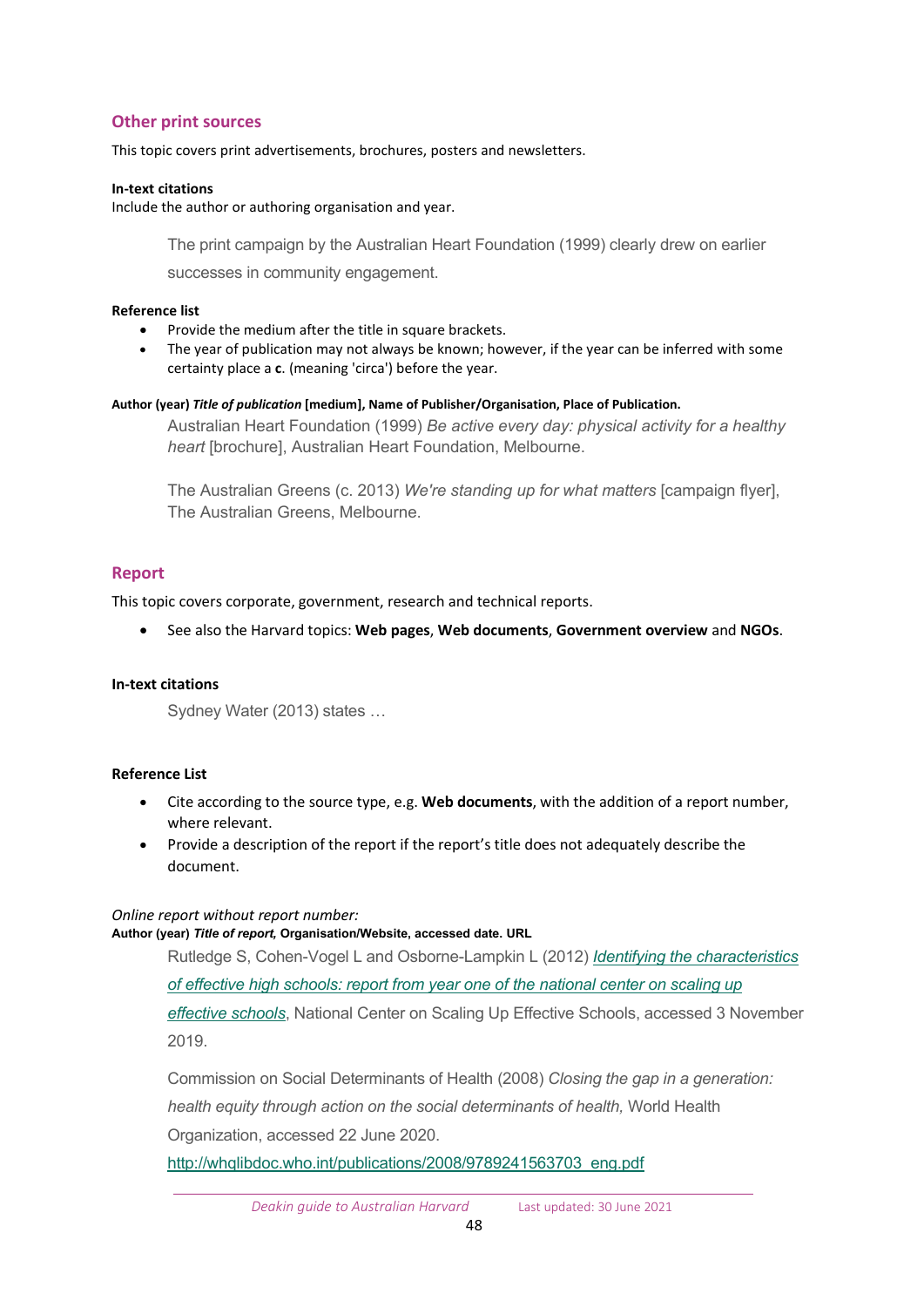## *Online report with report number:*

Sydney Water (2013) *[Sydney Water annual report 2013](https://media.opengov.nsw.gov.au/pairtree_root/af/d2/03/bf/83/61/47/af/b3/54/4d/43/f9/a3/af/23/obj/document.pdf)*, report number SW 103 10/13, Sydney Water, accessed 3 February 2020.

Sydney Water (2013) *Sydney Water annual report 2013*, report number SW 103 10/13, Sydney Water, accessed 3 February 2020. [https://media.opengov.nsw.gov.au/pairtree\\_root/af/d2/03/bf/83/61/47/af/b3/54/4d/43/f9/a3/](https://media.opengov.nsw.gov.au/pairtree_root/af/d2/03/bf/83/61/47/af/b3/54/4d/43/f9/a3/af/23/obj/document.pdf) [af/23/obj/document.pdf](https://media.opengov.nsw.gov.au/pairtree_root/af/d2/03/bf/83/61/47/af/b3/54/4d/43/f9/a3/af/23/obj/document.pdf)

## *Report published in print:*

NASW (National Association of Social Workers) (2012) *2011–2012 annual report,* NASW, Washington, DC.

## <span id="page-48-0"></span>**Song**

## **In-text citations**

- Include the artist and year.
- When including song titles in text, place within single quote marks.

'Tomorrow never knows' (Lennon and McCartney 1966) was a pioneering work in the history of sampling and electronic dance music.

#### **Reference list**

Check with teaching staff in your unit whether you are required to create a separate list for musical compositions.

#### **Creator (year) 'Title of song' [song],** *Album***, Publisher.**

Lennon J and McCartney P (1966) 'Tomorrow never knows' [song], *Revolver*, Northern Songs.

#### **Creator (year)** *Title of album* **[album], Publisher.**

Beyoncé (2016) *Lemonade* [album], Parkwood Entertainment.

For further information on citing music, see the *[Australian Government Style Manual](https://www.stylemanual.gov.au/style-rules-and-conventions/referencing-and-attribution/author-date/musical-compositions)* (but then always apply the advice in this guide to your final citation).

## <span id="page-48-1"></span>**Standard**

#### **In-text citations**

For procedures and practices relating to timber framed constructions in non-cyclonic areas... (Standards Australia 2006).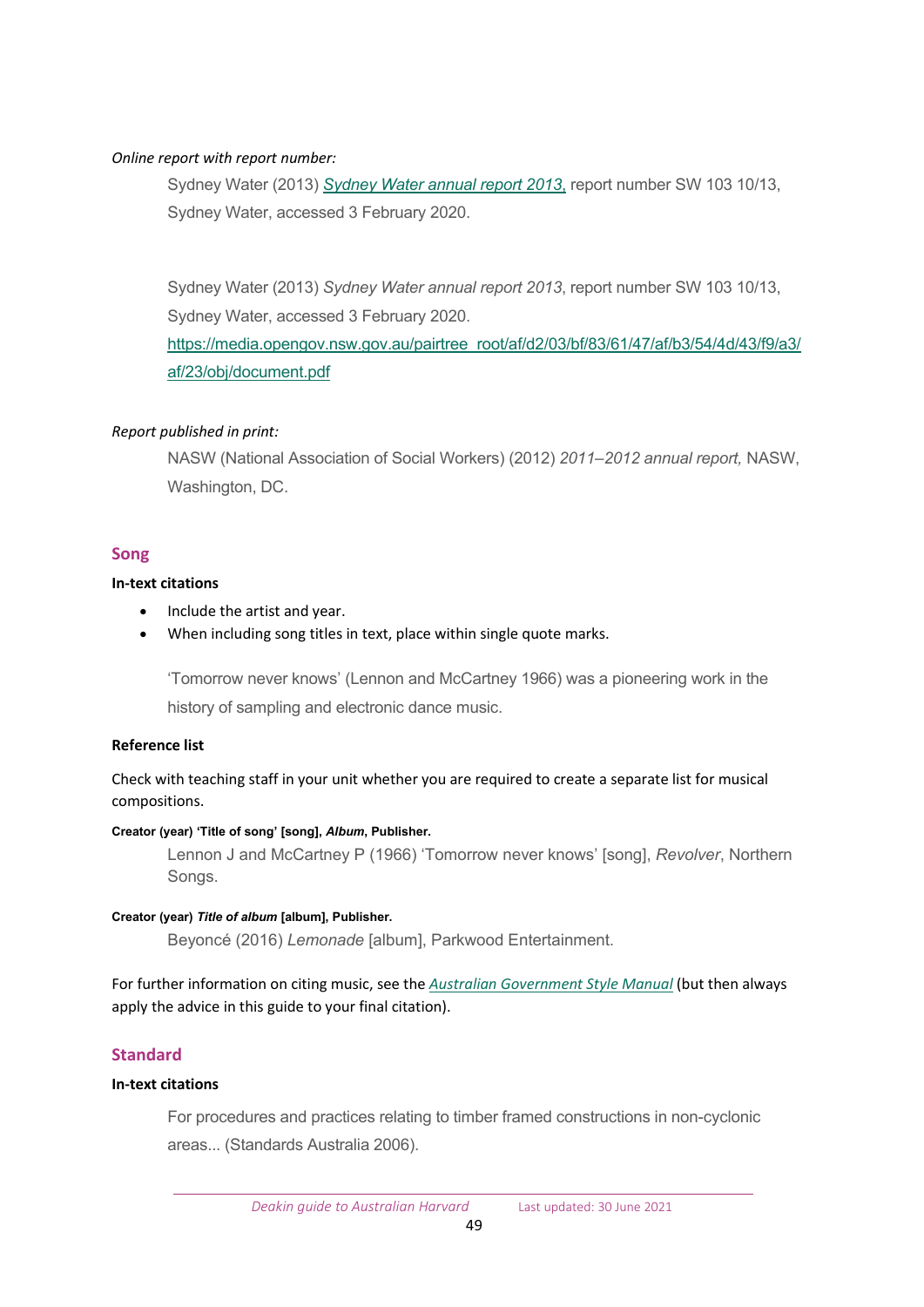Nurses are obligated to ensure their decision making is informed and ethical (Nursing and Midwifery Board of Australia [NMBA] 2017:'Standard 1').

## **Reference list**

- Cite according to the source type usually a **Web document.**
- Provide a reference number for the standard, if relevant.

#### **Author (day month year)** *Title of document***, standard number, Website/Publisher, date accessed. URL**

HIA (Housing Industry Association) (8 August 2019) *[Barriers and handrails](https://hia.com.au/-/media/HIA-Website/Files/InformationSheets/BCAstandards/bca1912-barriers-and-handrails.ashx)*, BCA 15-05, accessed 14 September 2020.

HIA (Housing Industry Association) (8 August 2019) *Barriers and handrails*, BCA 15-05, accessed 14 September 2020. [https://hia.com.au/](https://hia.com.au/-/media/HIA-Website/Files/InformationSheets/BCAstandards/bca1912-barriers-and-handrails.ashx)-/media/HIA-[Website/Files/InformationSheets/BCAstandards/bca1912](https://hia.com.au/-/media/HIA-Website/Files/InformationSheets/BCAstandards/bca1912-barriers-and-handrails.ashx)-barriers-and-handrails.ashx

NMBA (Nursing and Midwifery Board of Australia) (2016) *[Registered nurses](https://www.nursingmidwiferyboard.gov.au/codes-guidelines-statements/professional-standards/registered-nurse-standards-for-practice.aspx) standards [for practice](https://www.nursingmidwiferyboard.gov.au/codes-guidelines-statements/professional-standards/registered-nurse-standards-for-practice.aspx)*, accessed 19 October 2020.

Standards Australia (2006) *[Residential timber-framed construction Part 2: Noncyclonic](https://www.saiglobal.com/PDFTemp/Previews/OSH/as/as1000/1600/1684.2-2006(+A1A).pdf)  [areas](https://www.saiglobal.com/PDFTemp/Previews/OSH/as/as1000/1600/1684.2-2006(+A1A).pdf)*, AS 1684.2-2006, SAI Global, accessed 16 September 2020.

Standards Australia/Standards New Zealand (8 June 2001) *[Information technology](https://policy.federation.edu.au/forms/AS_NZS%20ISO_IEC%2017799%202001.pdf)  [code of practice for information security management](https://policy.federation.edu.au/forms/AS_NZS%20ISO_IEC%2017799%202001.pdf)*, AS/NZS ISO/IEC 17799:2001, Federation University, accessed 13 July 2019.

## <span id="page-49-0"></span>**Thesis**

## **In-text citations**

Lee (2010) …

#### **Reference list**

Provide details of the thesis and whether it is published.

#### **Author (year) 'Title of thesis' [type of thesis], Name of University, Location, date accessed.**

Lee RL (2010) 'Mary De Garis: progressivism, early feminism and medical reform' [PhD thesis], Deakin University, Geelong, accessed 3 July 2020.

#### **Author (year) Title of thesis [unpublished type of thesis], Name of University, Location.**

Gray BE (2011) Exploring academic writing through corpus linguistics: when discipline tells only part of the story [unpublished PhD thesis], Northern Arizona University, Flagstaff.